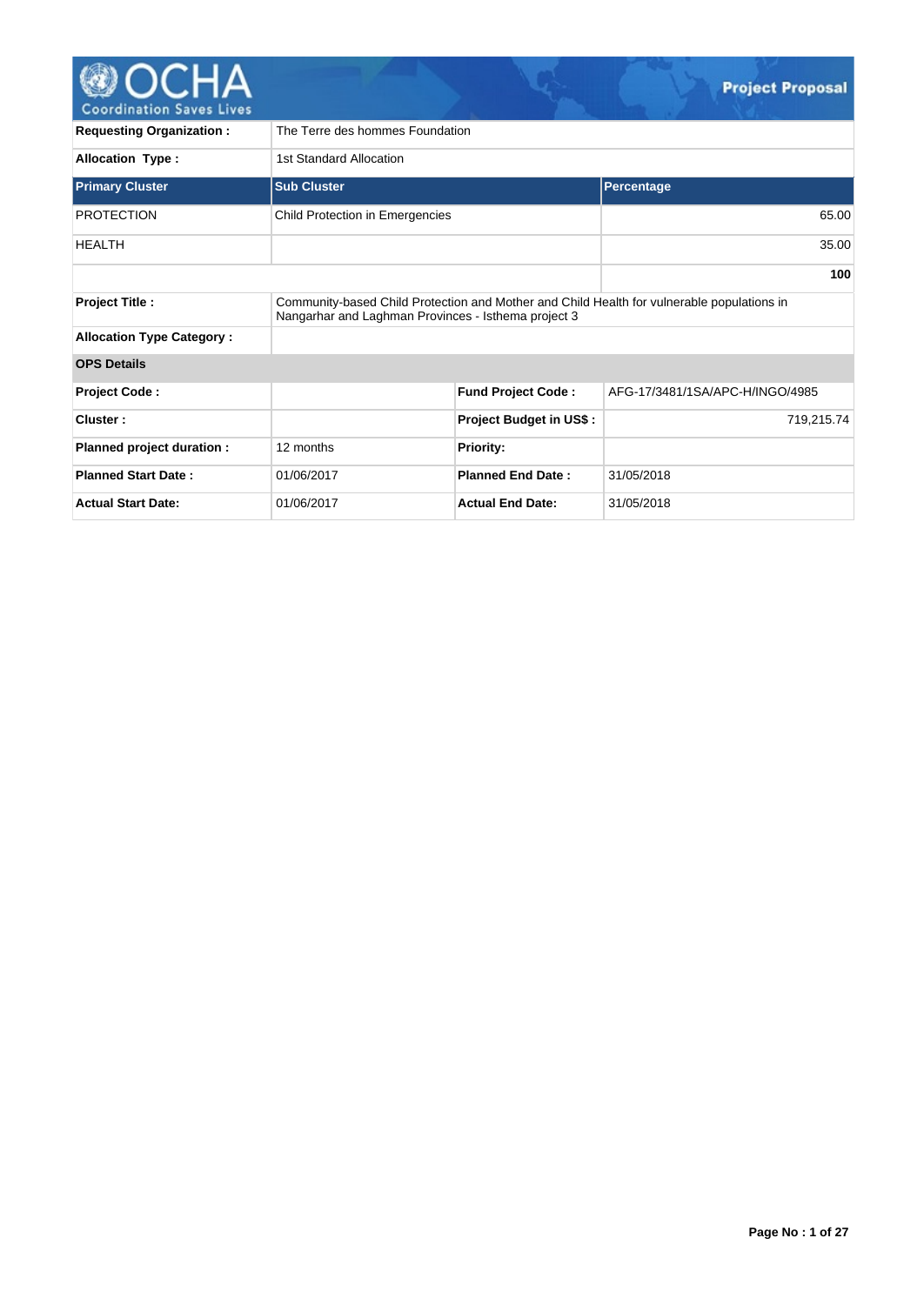| <b>Project Summary:</b> | Since Dec. 2015, Tdh has been implementing a project called Ishtema (meaning "community" in Dari                                                                                                            |
|-------------------------|-------------------------------------------------------------------------------------------------------------------------------------------------------------------------------------------------------------|
|                         | and Pashto languages) through CHF funding in Nangarhar, then in Nangarhar and Kunar and now Tdh                                                                                                             |
|                         | will scale up its activities with this third phase proposed in highly affected by return, of Nangarhar and                                                                                                  |
|                         | Laghman provinces.                                                                                                                                                                                          |
|                         | The project intends to strengthen the resilience of the most vulnerable returnees, IDPs and host<br>community/conflict affected population in isolated areas of Nangarhar and Laghman by the end of May     |
|                         | 2018 : by reducing vulnerabilities through access to information on CP, non-formal MRE, and RMNCH                                                                                                           |
|                         | (prevention), by addressing specific needs through community delivered life-saving psycho-social                                                                                                            |
|                         | services, direct provision of RMNCH care and case management system (protection) and by                                                                                                                     |
|                         | strengthening community based protection mechanisms of Community Based Child Protection                                                                                                                     |
|                         | Committee (CBCPC) and volunteers.                                                                                                                                                                           |
|                         | In the area of intervention selected by Tdh, is contaminated by UXO, especially in Nangarhar. According<br>to DMAC, approximately 70 incidents occurred due to mines in the eastern provinces in 2016. DMAC |
|                         | and Tdh will continue to train CBCPC on non-formal MRE (DMAC) and CPiE (Tdh). The CBCPC will                                                                                                                |
|                         | deliver the training within their community in order to raise awareness and mitigate the risk of casualties                                                                                                 |
|                         | and child protection concern.                                                                                                                                                                               |
|                         | Daily basis life-saving PSS activities in the villages will be delivered to improving copying mechanism of                                                                                                  |
|                         | children and to detect the most vulnerable children in need of further assistance. Tdh will provide case                                                                                                    |
|                         | management and direct assistance for the most vulnerable families identified.                                                                                                                               |
|                         | Tdh RMNCH activities proposed are based on the successful and long term experience acquired in                                                                                                              |
|                         | outreach experience Kabul Informal settlements. In the proposed project, Tdh's midwife will carry out                                                                                                       |
|                         | home to home visits, to identify pregnant and lactating women, to provide perinatal care, postnatal care,                                                                                                   |
|                         | to prepare birth preparedness plan, and newborn care. They will encourage women to have safe<br>delivery, and convince husband and family about the importance of accessing to Health service               |
|                         | provider.                                                                                                                                                                                                   |
|                         | Tdh midwives will advocate and support vaccination especially during the health education sessions                                                                                                          |
|                         | based on material developed by MoPH. The topics will cover hygiene and sanitation, danger signs of                                                                                                          |
|                         | pregnancy, childbirth and newborn, nutrition during pregnancy, breastfeeding.<br>Tdh's actions will help reduce the risk of mortality by better identification of the poorest, most vulnerable              |
|                         | and conservative population and by diminishing the risk of delivery without skilled attendant. Tdh will                                                                                                     |
|                         | work in close collaboration with WHO, MoPH, and the entire Health cluster member to ensure a smooth                                                                                                         |
|                         | and efficient collaboration and continue to improve RMNCH and combat child and maternal mortality of                                                                                                        |
|                         | the region.                                                                                                                                                                                                 |
|                         | This 12-month project (from 1st June 2017 to 30th May 2018) will be implemented in the eastern<br>provinces as follows:                                                                                     |
|                         | - In Nangarhar: Sukhod (10 villages), Behsud (10 villages), Kama (10 villages), Rodat (10 villages),                                                                                                        |
|                         | KuzKunar (8 villages).                                                                                                                                                                                      |
|                         | - In Laghman: Qaraghayi (10 villages) and Mihtarlam (6 villages)                                                                                                                                            |
|                         | In Nangarhar and Laghman, around 370,102 Afghan refugees (documented and undocumented) have                                                                                                                 |
|                         | been registered after they return from Pakistan, where conflict induced 39,300 IDPs in 2016 and where                                                                                                       |
|                         | high presence of prolonged IDP were reported by the REACH report. Tdh will continue to target the<br>most vulnerable among the vulnerable individuals (IDP, returnee and host community). The data          |
|                         | collected during Ishtema activities will be shared with cluster and OCHA regularly and when relevant will                                                                                                   |
|                         | be shared with other partner for further support for the area where Tdh intervene. The sustainability and                                                                                                   |
|                         | relevancy of the proposed project will be reinforced by integrating lessons learned of the evaluation                                                                                                       |
|                         | realized in Dec. 2016 by ATR consulting, and by continuing working and empowering a network of<br>volunteers                                                                                                |
|                         |                                                                                                                                                                                                             |

## **Direct beneficiaries :**

| Men    | <b>Women</b> | <b>Boys</b> | Girls | <b>Total</b>            |
|--------|--------------|-------------|-------|-------------------------|
| ∃309,، | 5,863        | 2,500       | 2,500 | 170<br>14, I <i>I 4</i> |

**Other Beneficiaries :**

| <b>Beneficiary name</b>     | <b>Men</b> | Women | <b>Boys</b> | <b>Girls</b> | <b>Total</b> |
|-----------------------------|------------|-------|-------------|--------------|--------------|
| Refugees                    | 524        | 2,345 | 1.000       | 1,000        | 4,869        |
| Internally Displaced People | 419        | .876  | 800         | 800          | 3,895        |
| <b>Host Communities</b>     | 366        | .642  | 700         | 700          | 3,408        |

## **Indirect Beneficiaries :**

As defined in the current phase of the project, any children willing to participate in PSS/recreational activities will be encouraged to do so and will be welcomed by community PSS volunteers. Any woman interested would be able to participate in the RMNCH group discussions. Not all of those persons will be considered as direct beneficiaries. Only the one fitting Tdh's criteria will be recorded in Tdh database. The participation of people interested will contribute to reinforce social cohesion within the communities but will be counted as indirect beneficiaries and will be recorded in the attendance sheet of Tdh.

The CBCPC in charge of CPiE and non-formal MRE will reach out as much as possible people in their village and neighboring.

#### **Catchment Population:**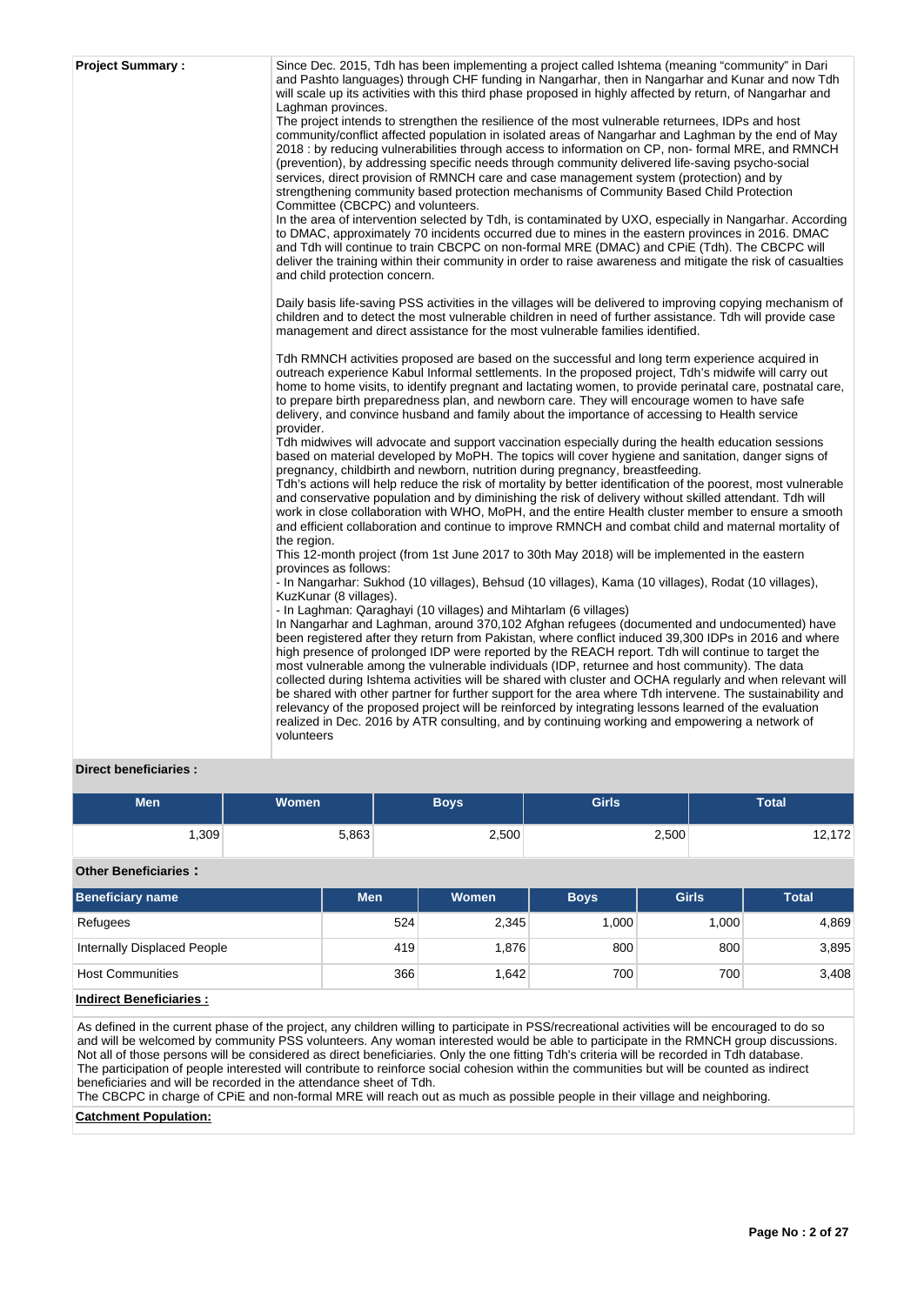Population that benefits directly and indirectly from CHF funded humanitarian assistance.

Only in 2016, Laghman and Nangarhar had an extra 39,300 IDPs according to conflict induced displacement snapshot released by OCHA. As reported by UNHCR, in 2016, 370'102 individual returned from Pakistan, and 146'645 of them settled up in Laghman (7%) and in Nangarhar (32%). According to IOM, in 2016, 249'832 undocumented returnees from Pakistan came back to Afghanistan. Around 63% of the total of undocumented took refuge in the provinces of Laghman and Nangarhar, targeted by Tdh.

In the 64 villages targeted by the project, Tdh's assessment and data collected demonstrate that approximately the total population is 187'112 people (11% of returnees (documented and undocumented), 25% of IDPs) and around 70% of them are children. With strong support of CBCPC members, the integration of IDPs, Returnees and host community/conflict affected population will be done and shared strictly based on Tdh's criteria in order to reduce potential tension among beneficiary involved in the project and population not

## **Link with allocation strategy :**

assisted.

In line with the first and second objective of the 2017 Humanitarian Response Plan– HRP (Immediate humanitarian needs of shock affected populations are met and lives are saved by ensuring access to emergency health and protective services and through advocacy for respect of International Law), Tdh Ishtema project will focus on vulnerable returnees, on host communities/conflict affected population, including IDP and host communities. The project will continue to address urgent and unmet humanitarian needs of returnees, IDPs and host communities in Nangarhar and Laghman. Tdh is the only CP service provider in the 64 selected villages. The direct involvement of the communities in all the activities of the project is a strategic decision to reinforce resilience whereby the community is empowered to use local capacity and resources to address distress and shock. Resilience of returnees, IDPs and local affected communities is supported through a comprehensive approach that includes prevention, response and sustainability dimensions fully into account.

By committing the community to promote non-formal MRE (in partnership with DMAC), CP and RMNCH, the project aims at focusing on more preventive measures through awareness and employing a community-based model in order to address the challenge of the vulnerable populations. This is reflected under the first and third outcomes. Displacements and degradation of the economic situation induce an increase of risk of GBV, risk of CP violations and exploitation such as involvement in worst forms of child labor, early marriage, physical or psychological abuses, enter in conflict with the Law... Furthermore, due to their playful curiosity, intendance to school mainly to work to support their family and unfamiliarity with the area and the overall threats posed by explosive hazards, children are more prone to landmine and ERW accidents.

In such conservative area, women have limited access out of their house and have limited knowledge on the importance of Health. The risk of home delivery or delivery without skilled attendant is likely. It could be prevented by increase the knowledge of danger of delivery without assistance of skilled attendant and the importance to go to the existing Health facilities. The outreach mobile midwives will screen the pregnant and lactating women identifying the risky pregnancy, delivering antenatal and postnatal care, refer to Health facilities or BPHS actors to get specialized services for the most pressing case and to promote vaccination for the babies. The Health education will also help to raise awareness among the community and to help especially the returnees, who recently arrived to be aware of existing services in a totally unknown new environment. It will reduce the risk of preventable disease and improve self-care of the community. By working directly with community based committees and local volunteers, Tdh ensures that psychosocial support is available at grass root level and that most at risk children and women can be referred to appropriate available services. Tdh will advocate with other potential partner to increase assistance of the villages assisted by Tdh.

The social cohesion will be reinforced with a smoother integration of IDP and returnees whom arrived in the community. Alongside to these awareness sessions, Ishtema team and CBCPC will identify and strengthen existing community coping mechanisms. Therefore Tdh will support the most vulnerable children and families with RMNCH care, case management support (mediation, social support, direct assistance) including referral to existing services (such as Health facilities, mobile clinic (BPHS) as well as other humanitarian actors with specialized services when available (shelter, organization supporting person with special needs, livelihood, NFI, legal assistance...)).

# **Partner Name Partner Type Budget in US\$ Other funding secured for the same project (to date) : Other Funding Source Construction Construction Construction Construction Construction Construction Construction Construction Construction Construction Construction Construction Construction Construction Construction Co**

## **Organization focal point :**

**Sub-Grants to Implementing Partners :**

| <b>Name</b>                      | <b>Title</b>                                            | Email           | Phone                |  |  |  |
|----------------------------------|---------------------------------------------------------|-----------------|----------------------|--|--|--|
| Celine Lefebvre                  | Middle East and North<br>Africa (MENA) Regional<br>Head | clf@tdh.ch      | +41 21 654 66 75     |  |  |  |
| Mohammed Faisal                  | Admin and Finance<br>coordinator                        | fmohamma@tdh.ch | + 93 (0) 700 29 23 3 |  |  |  |
| <b>Erhard Bauer</b>              | Tdh country<br>representative                           | ebu@tdh.ch      | 0707154657           |  |  |  |
| <b>BACKGROUND</b>                |                                                         |                 |                      |  |  |  |
| 1. Humanitarian context analysis |                                                         |                 |                      |  |  |  |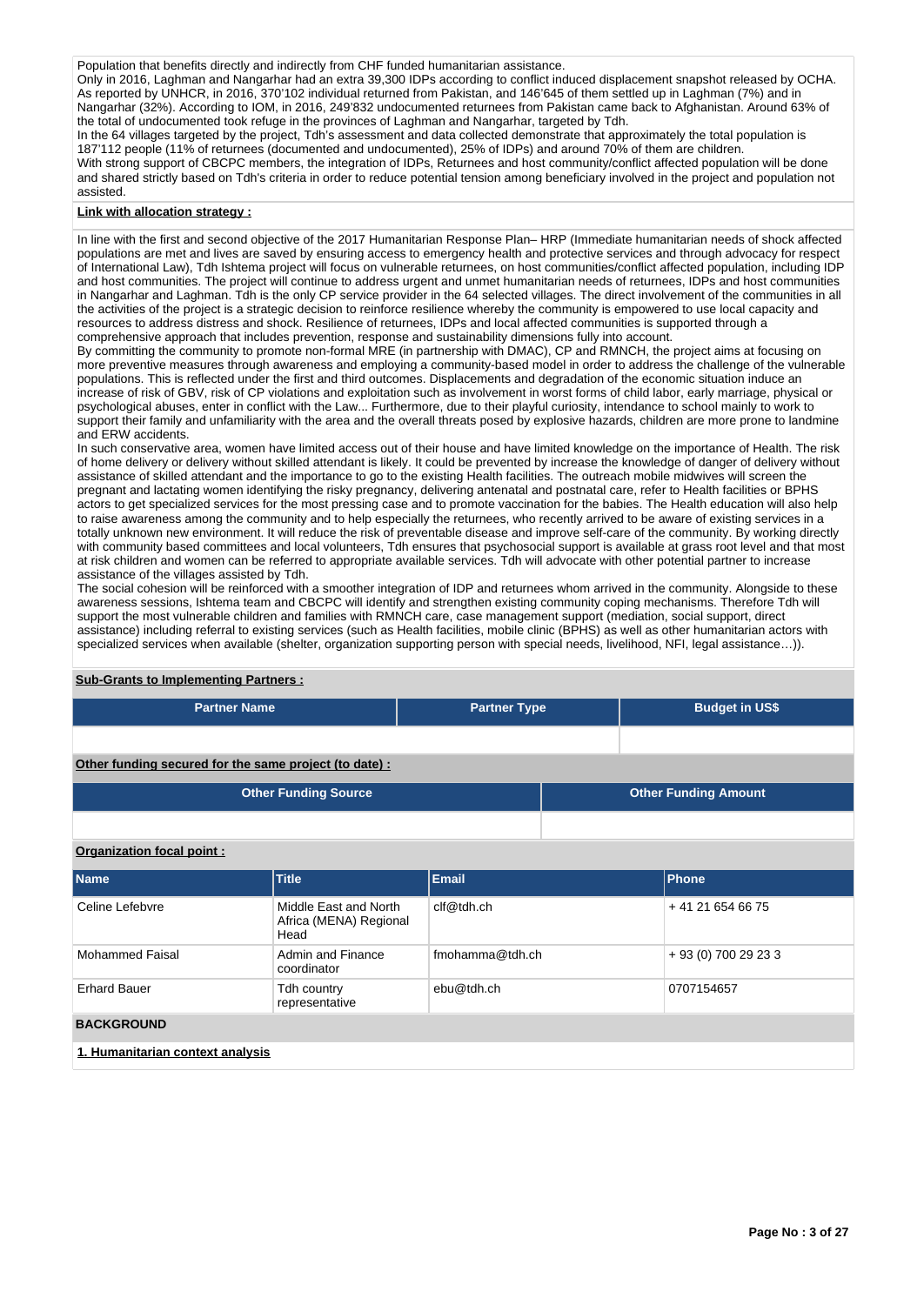Afghanistan has been subject to a protracted and complex crisis for over 35 years with a huge humanitarian distress as direct consequence. The number of people in need of humanitarian assistance in 2017 is estimated at 9.3 million by OCHA i.e. 32% of the total population of the country. Children account for 57% of the population in need and represent the most vulnerable group of the country.

The eastern region remain one of the most volatile and insecure province of Afghanistan, with numerous AOG groups, presence of ANSF and IMF, ongoing heavy clashes occurred in some districts since long time. Mobility, displacement, seeking refuge in neighboring areas is how communities deal when conflict reaches them. OCHA estimates that 1,500 persons are displaced from home every day.

The number of returnees from Pakistan has significantly increased in 2016, triggered by the decreased acceptance by hosting communities and local authorities, the loss of self-reliance opportunities and the risk of arrest and harassment. With the uncertainty of registration cards renewal (PoR) beyond December 2017, this trend is more than likely to continue. The provinces of Tdh intervention (Nangarhar and Laghman) have faced the arrival of thousands of Afghan refugees from Pakistan in 2016 and will certainly be challenged with additional arrivals in 2017, as OCHA expects at least 450,000 new IDPs with an estimation of 111,000 new vulnerable undocumented Afghan returnees.

Eastern region remains one of the areas with the highest cumulative density of new, prolonged and protracted displacement, compounded by thousands of newly arrived returning refugees and undocumented Afghans. According to IOM "socio-economic survey of undocumented returnees" released in February 2017, 86% of the returnees from Pakistan, interviewed in Tokham transit center, and declared willingness to settle in Nangarhar.

The long-term presence of Tdh in the region has allowed its teams to build a strong network in the area and acquire significant context knowledge. The challenges reported by communities through an evaluation of Tdh's ongoing project, conducted by ATR Consulting in December 2016, were many including: lack of shelter, poor living conditions, and limited access to livelihood and employment opportunities. Early marriage, involvement with armed groups and worst form of child labor (WCFL) are some of the major risks enhanced by the situation of extreme vulnerability that returnees, IDPs and conflict affected/host families found themselves in.

One of the biggest challenges of the areas is access to Health and care for women and children. They are among the largest population of concern in the country. According to WHO and Afghan national survey, the rates of infant and maternal mortality remain among the highest in the world at 73/1000 live births and 327/100,000 live births respectively with reports of maternal mortality ratio (MMR) rates as high as 417/100,000 in rural parts of the country. The volatility of the region restricts access to health services but also perpetuates by social beliefs that women are vulnerable and therefore should not leave home, even if their life is endangered.

In addition, decades of conflict have left un-exploded remnants of war and landmines all over the country. Improvised explosive devices were the fourth leading cause of civilian casualties in Afghanistan in 2016. The continued presence of UXO is a major constraint within the targeted districts of this project especially for children who represent 84% of UXO victims.

Tdh can count on existing community networks and high acceptance in 5 districts of Nangarhar and will duplicate activities (non-formal MRE, PSS, CP) by identifying and train CBCPC in additional 2 new districts of Laghman.

RMNCH intervention will be launched in all the 64 villages welcoming big numbers of IDPs and returnees and having very few other organizations' support.

#### **2. Needs assessment**

CP

An evaluation of the current project was realized in December 2016 by ATR consulting. The evaluation states the clear need to "tackle deeprooted negative coping mechanisms which affect children, most noticeably when families in extreme poverty resort to income from child labor, enrollment in the conflict, or early marriage". During an internal survey in December 2016, in 6 villages in KuzKunar district, an average of 9% of IDP families recognized having married their daughters before the legal marriage age. The main reason given was financial. The same survey reported that in 5% of IDP families with a child between 16 and 17 years old joined the Afghan Army. The taboo of discussing such sensitive issues has to be considered especially for child marriage which might be more prevalent that what was reported during this survey. IDPs and returning children represent 18% and 67% of the current Tdh beneficiaries, describe their distress in experiencing sudden displacement and the resulting loss of social networks and physical assets. According to a report made in collaboration with GRIFFITH university, the main sources of stress for children are fears related to physical violence, conflict and displacement. Anxiety resulting from displacement is a factor that impacts severely on the physical, mental and emotional health of children. Psycho-social distress (aggressiveness, sadness and low self-esteem,,,) has been continuously highlighted as a main concern by humanitarian actors.

Isthema project does reinforce positive coping mechanisms by improving community support and protective capabilities, develop external response through CPiE support (PSS activities, CP through case management system). The CPiE support including numerous meetings among host community, IDP and returnees community to build peace, to reinforce acceptance and support the most vulnerable in meeting their pressing and be better protected.

The PSS life-saving activities and CP support are contributing to reduce stress and the potential distress of individuals who went through difficult event (fighting, threatening family members and in the worst case the loss of the parents…) and to better cope with their new life. It empowered children by recreating connection with other children and by reducing the risk of enrollment of children in conflict or in illegal activities.

The awareness rising, as well as CP support will lessen, for instance, the risk to be victim of worst form of child labor for the boy, and the risk to be victim of early marriage for the girl, will promote the access to education and to Health. RMNCH

In the villages where Tdh intervenes, only 4% benefit from direct access to a health facility. On average, the closest health center is at least 5 km away from a village. During their pregnancy, only 16% of women receive ANC. And when they receive ANC, it is only 2 visits (on average) which is not sufficient and creates a high level of risk (low weight, illness and even death of babies). According to a rapid assessment done by Tdh team in December 2016 Nangarhar provinces, only 10% of women give birth in health centers. This means that 90% of women deliver at home with no skilled birth attendance. Major concerns emphasized during the survey are that pregnant women continue heavy and hazardous work until delivery, do not have sufficient high quality food and are victims of domestic violence. All the surveyed heath centers confirmed that very few newborns and their mothers receive ANC and only a few newborns and their mothers receive PNC and a few children receive vaccination.

#### MRE

Due to their playful curiosity and unfamiliarity with the overall threats posed by explosive hazards, children are more prone to landmine and ERW accidents. Many children do not attend school, and supplement family income by working, which includes dangerous activities such as collecting scrap metal from ERW or agricultural work including digging with shovels.

### **3. Description Of Beneficiaries**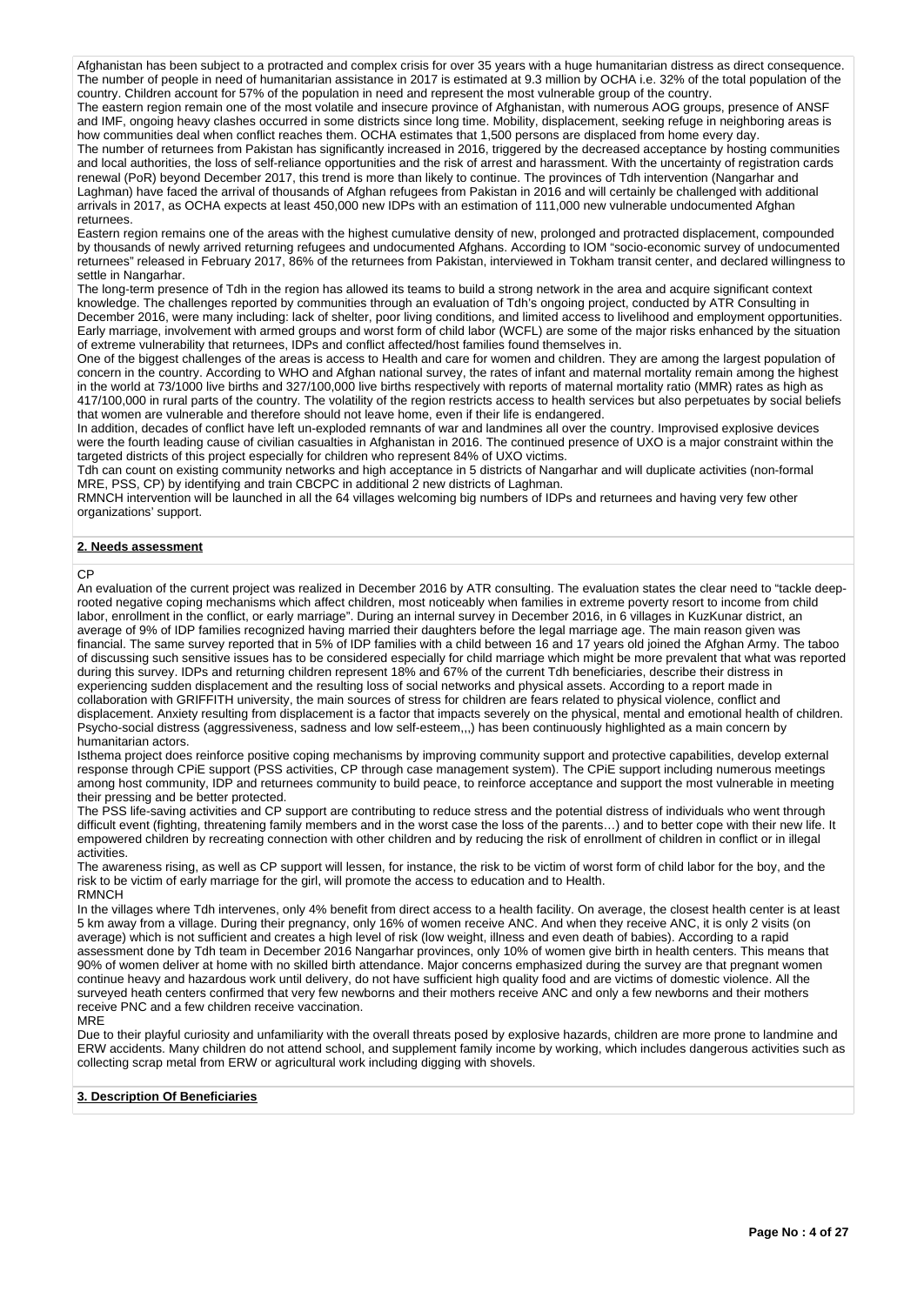The project will target specifically the most vulnerable children and their families, including pregnant and lactating women, from returnee, IDP and host communities in 64 localities of 7 districts in Nangarhar and Laghman provinces.

Vulnerability criteria are defined under Tdh Child Protection in humanitarian crises Policy and are in line with the Child Protection Minimum Standard (CPMS)

Tdh will use the CPMS as a basis for its intervention and will definitely mainstreaming the application of the standards within daily programming (for example standard 10 psychosocial distress and mental disorders, standard 15: case management, standard 17: childfriendly spaces and standard 16: community based-mechanism....)

Tdh's vulnerabilities criteria were defined in line with Tdh child protection in humanitarian crises thematic policy.

Tdh vulnerability criteria that will be used during the project will be cross-checked and cumulated, and will be related to:

- The child's personal situation: age (below 18 years old); children who were formerly engaged with extremist groups or at risk of recruitment by armed groups; child victim of exploitation or trafficking; children victim or prone to violence / SGBV (physical, verbal, early marriage, sexual , etc); children involved in labor and worst forms of child labor; children with disabilities or victim of discrimination; unaccompanied

and at risk separated children; children with psychosocial disorders (at risk of self-injury, suicide, aggressiveness, sadness); children out of school; children at risk of danger and injuries.

- The family's situation: household with low or no resources; substandard household conditions; returning families not registered or not benefiting from UNHCR cash-assistance and other relief assistance; single parent family; women at risk of GBV; families with pregnant and lactating women and female-headed households.

In line with its mandate, Tdh will ensure equity for all vulnerable children and mothers in the access to services and does not seek a specific percentage in returnee, IDP or host communities/conflict affected population.

All the children who are interested will be integrated in the PSS activities.

The provision of the case management as well as the direct assistance will be provided to the most vulnerable children and families based on Tdh selection criteria defined.

The RMNCH support will be provided to all babies (less than 6 months), all the pregnant, lactating and postpartum of the villages. The Health education sessions will be open to all the women interested to participated (including youth).

All the activities will take place in the village and will be manage by people trained from the community the access to activities for the most vulnerable and the one with special needs will be easier. Tdh will backstop and supervise the activities to ensure the inclusion of everyone. Most of the activities proposed are in house which will definitely contribute to the inclusion of the person with limited mobility or with movement restriction imposed. As part of Tdh's case management system, the action plan will be drawn according to the needs of the beneficiaries and his/her family in order to meet basic needs and address the needs identified.

## **4. Grant Request Justification**

Since 2015, Tdh humanitarian interventions in the Eastern Region of Afghanistan have managed to provide much needed assistance for children and their caregivers and have highlighted the need to promote community based interventions for sustainability. In 2017, there will be pressing needs to integrate into the project more Afghan returnees from Pakistan, more displaced individuals affected by conflict and natural disasters, and more host communities destabilized by the crisis and the deterioration of their living conditions. Based on previous Isthema activities developed and lessons learned, the same approach in non-formal MRE, PSS and CPiE will be applied.

Since 10 years, Tdh contribute to improve RMNCH care in KIS and have gained extensive expertise and experience of working and supporting vulnerable population. The concept of mobile midwives developed by the Tdh Kabul delegation is positively recognized by the MoPH as well as supported by the AMA and there are numerous links established with other field actors (most recently MSF). In eastern region, an evaluation of Tdh projects was realized by ATR consulting in Dec 2016. The recommendations suggest continuing the current activities and possibility to extend the scope of activities by integrating RMNCH. Based on Tdh's expertise gained in Kabul, as well as the current network built and the needs expressed by the community interviewed in eastern province were favorable to increase the support and addressed the needs.

Therefore, with the proposed project, Tdh decided to implement an integrated approach of non-formal MRE, CPiE and RMNCH. These 3 domains are complementary and will pave the way of better protection and respect of the basic rights of children and their mother. Tdh will be able to reach out babies, children, mother and their families and proposed a wide range of activities to improve their protection, PSS wellbeing, reduce the risk of Health issues and mortality and bring deep changes in the families and communities.

An internal referral will be developed in order to provide adapted assistance to beneficiaries. The trust gained with the community and the acceptance of Tdh will ease the process and allow Tdh to talk about sensitive issue for such conservative area.

The community resilience will be reinforcing by stronger understanding of their Rights, a better integration of them and better understanding of the danger of explosive device and what to do in case of finding an explosive device.

The proposed project and the new RMNCH activities will continue to help Tdh to reach out the isolated and inaccessible women (the one who could not get out of their home) with the outreach mobile approach developed. The midwives will be more easily accepted within home and the family, thanks to Tdh acceptance, and will create a trustful environment for women to speak out their problems. Tdh's midwives will then spent more time in trustful atmosphere within house, and will potentially be able to identify some hidden sensitive protection issues, which will be referred without any delay to social worker for protection support.

The integrated approach developed is complementary, unique in Afghanistan and will provide better support he community. Tdh will then be more capable to contribute by providing situational information to the clusters (Health, Protection). Tdh would continuously support clusters and OCHA to have better overview of the needs in RMNCH, Protection and PSS, help to develop better adapted activities, reinforcement collaboration with other actors in order to help better the community and the people in needs. Tdh and DMAC signed a letter of agreement (DMAC template). At Kabul and provincial level, close collaboration were built (started 1 year and half ago) and is very solid now. Tdh and DMAC will continue to guarantee no-overlapping by exchanging about the villages covered with DMAC and will continue to provide monthly report of activities

## **5. Complementarity**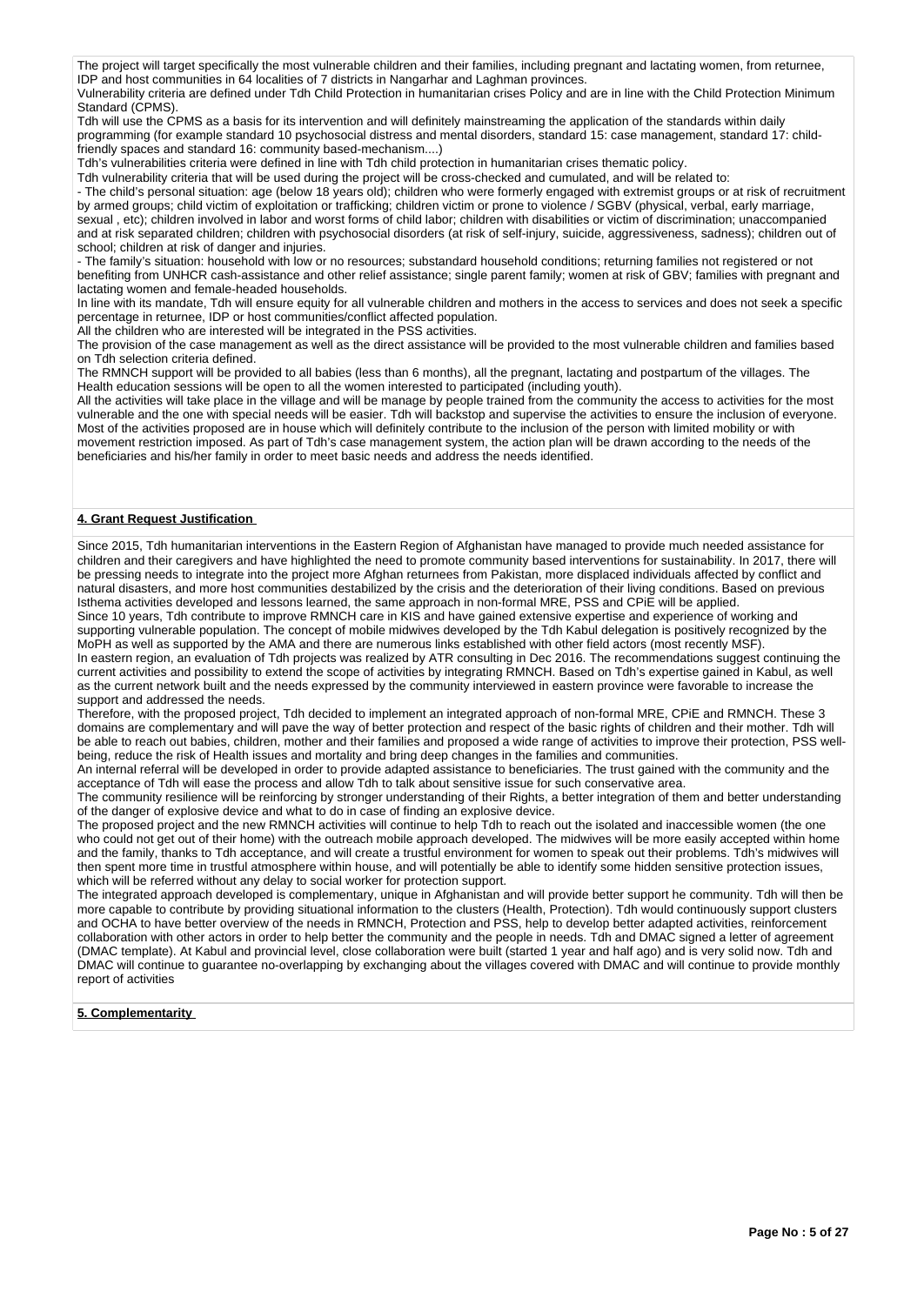The proposed project (June 2017 – May 2018) is defined in the continuity of the 2 phases of Ishtema project presently supported by CHF and is based on the 2017 HRP. Since December 2015, Tdh and DMAC have successfully implemented non-formal MRE awareness sessions through a network of CBCPC Tot. DMAC will provide two, 2 days sessions of 3 days of non-formal MRE training for Tdh staff, and for the 128 ToT CBCPC members identified in the n

An additional CHF grant will enable Tdh not only to continue its activities, but also to scale up to additional beneficiaries in new areas of intervention and to cope with the predicted influx of new IDPs and returnees.

In the afghan context, in order to change dangerous behavior, one of the first pre-conditions to effective implementation is to increase the understanding of the importance of the access to Health facilities, especially for the pregnant mothers and their families. The current Afghanistan RMNCH programme helps to combat the lack of education of pregnant women and their families on the importance of using the primary Health care through awareness rising within the communities and a solid referral network resulting in the promotion of healthy behavior. The team of professional midwives provides complimentary outreach RMNCH care services, in order to reduce the overload in existing Health facilities and to ensure that the most critical patients are timely referred to say Health facilities, thus working in favor of effective coverage. For instance in Kabul, MSF has set up maternity wards for poor communities in Kabul and have been carrying out 1500 deliveries per month. In order to respond to this high demand, Tdh and MSF have developed a partnership to help to ensure smooth referral and reducing the work overload of MSF maternity. In this way, the availability of specialized wards is accessible for those in need and so that the quality of Reproductive, maternal, newborn and child health care remains to standard. Tdh's actions within the community aiming to deliver 'door to door' services and increase Health education is appreciated and deemed very useful by MSF and other Health partners of the area. In the proposed project, Tdh will use the same approach and complement the current Health intervention without overlapping or duplication.

According to the evaluation realized by ATR consulting in December 2016, the following needs were expressed in some villages covered by Tdh:

·Many respondents reported that health services were too far and/or expensive to access. RMNCH is a particular challenge; many pregnant women lack adequate care, and some respondents reported children being born at home.

·There is a disconnect between the perceptions of district health centres and community members in terms of the level of services available and existing demand. This is possibly because health workers in the district centre are unaware of health conditions in remote areas. ·Tdh's should draw on its past experience in providing RMNCH services and consider adding these services to its Isthema programming. Tdh believes that this proposed intervention will benefit to the community and will ease the access to Health and better care, but also to the already existing Health actors of the area. Tdh will closely coordinate with PU-AMI or any other Health services provider of the area. A strong referral system and collaboration will be built in order to better served population. Tdh midwives will be regularly visiting Health facilities at the district level in order to reinforce referral. It will be important to build trust and ease the referral of beneficiaries, On the other hand, Tdh will work closely with Health cluster to improve better understanding of the needs on the ground and help to define potential advocacy message.

Tdh will multiply meetings in order to reinforce coordination, share results and find common ground of intervention to improve the current coverage and avoid overlapping

## **LOGICAL FRAMEWORK**

### **Overall project objective**

The project intends to strengthen the resilience of the most vulnerable returnees, IDPs and host communities/conflict affected population in isolated areas of Nangarhar and Laghman by the end of May 2018 by :

- reducing vulnerabilities through access to information on CP, non-formal MRE and RMNCH;

- addressing specific needs through community delivered life-saving psycho-social services, the direct provision of RMNCH care, case management support :

- strengthening community based mechanisms by training and coaching volunteers on PSS, and CBCPC on CP, non-formal MRE and Health.

## **PROTECTION**

| <b>Cluster objectives</b>                                                                                                                                                                          | <b>Strategic Response Plan (SRP) objectives</b>                                                                                                                                                     | <b>Percentage of activities</b> |
|----------------------------------------------------------------------------------------------------------------------------------------------------------------------------------------------------|-----------------------------------------------------------------------------------------------------------------------------------------------------------------------------------------------------|---------------------------------|
| Objective 3: Support the creation of a<br>protection-conducive environment to prevent<br>and mitigate protection risks, as well as<br>facilitate an effective response to protection<br>violations | SO1: Immediate humanitarian needs of<br>shock affected populations are met -<br>including conflict and natural disaster<br>affected and IDPs, refugees and returning<br>Afghans from armed conflict | 100                             |

**Contribution to Cluster/Sector Objectives :** The project will address urgent and unmet humanitarian needs of the most vulnerable population (returnees, undocumented returnees, IDP, conflict affected population/host communities) of Nangarhar and Laghman. Target locations will be chosen based on needs and priority will be given to the places where no other child protection organizations are present. Tdh is the only service provider (RMNCH, CP, PSS) in the 64 villages targeted in 7 districts.

In line with the first and second objective of the 2017 Humanitarian Response Plan – HRP (Immediate humanitarian needs of shock affected populations are met and lives are saved by ensuring access to emergency health and protective services and through advocacy for respect of International Law),

Tdh will build on the existing intervention by integrating the know-how, the lessons learned and improve the efficient and quality of the intervention. The empowerment of the community (CPiE by Tdh and PSS training) will give the sufficient capabilities to the community to reinforce their resilience and to respond to their more pressing needs. For the most vulnerable families who needs specialized assistance or support, Tdh will provide direct specialized assistance.

Tdh will advocate among International community, NGO and authorities to provide enough assistance, feel the existing humanitarian gaps and better respect of international and national rights (especially for children and women).

The project will greatly contribute to create a protection-conducive environment to prevent and mitigate the protection risks, as well as facilitate an effective response to protection violation by involving the community, increasing their knowledge (in CPiE), by training community volunteers in delivering life-saving PSS activities and by the assisting the community on specialized support (case management and direct assistance).

#### **Outcome 1**

Outreach life-saving psychosocial support (PSS) are delivered for the most vulnerable children from the IDP, returnee and conflict affected population.

## **Output 1.1**

**Description**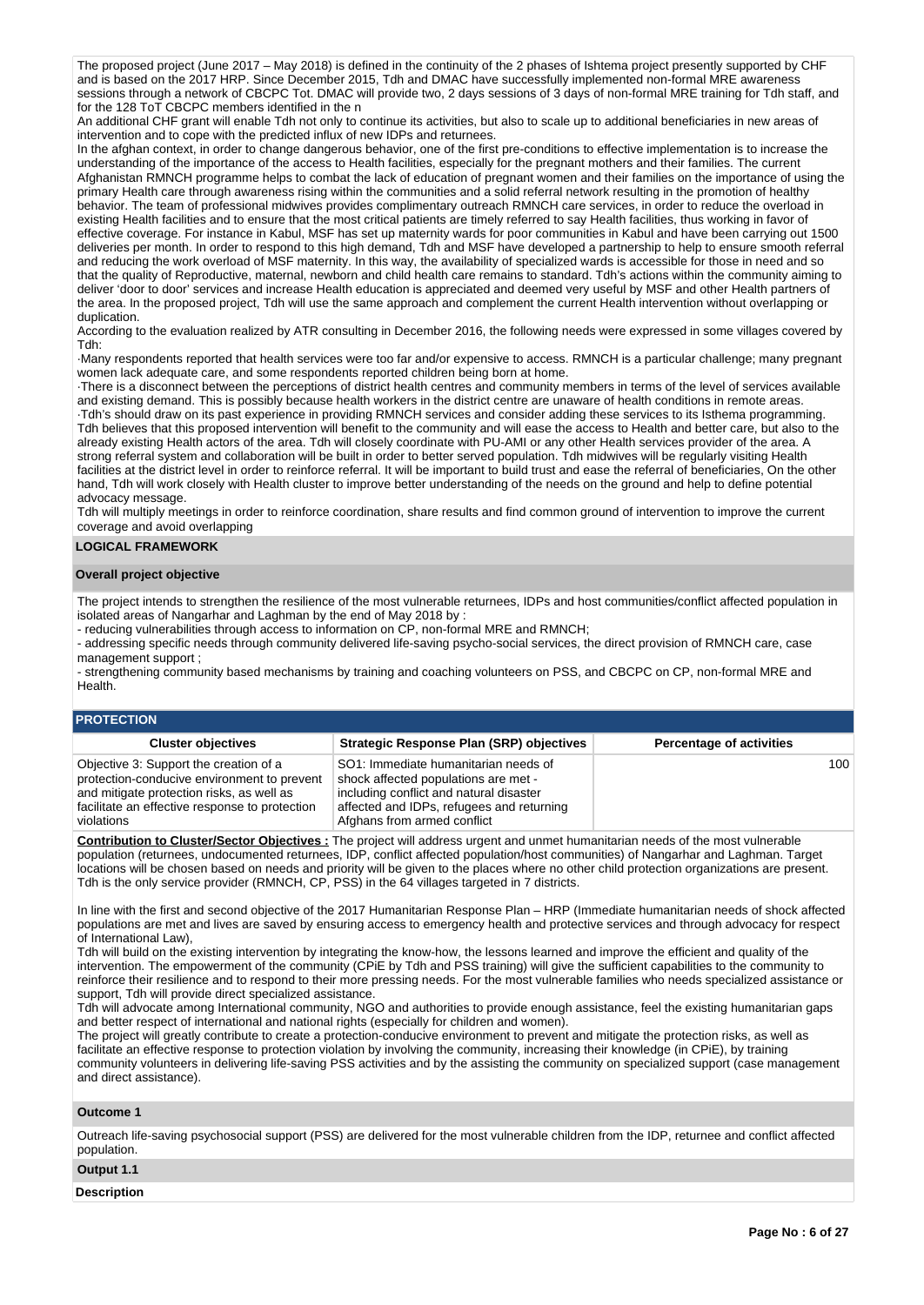Establish community CFS with mobile Tdh service to provide supported to isolated villages in Nangarhar and Laghman

## **Assumptions & Risks**

Those provinces are very volatile and activities could be cancelled because of security situation. Tdh selected the safest and more accessible district for the time being, but the situation could evolve very quickly and accessibility of certain area might not possible anymore. The link with the community will be very important, even though Tdh has a strong connection in the province, the accessibility and the involvement of the undocumented and new IDPs in some area will be a challenge. Finally, the undocumented refugees and the new IDP could move if situation evolves in the area of intervention or if they want to find a more suitable place.

| End cycle beneficiaries<br><b>Boys</b> Girls<br>Code<br><b>Indicator</b><br><b>Men</b><br><b>Women</b><br><b>Cluster</b><br><b>PROTECTION</b><br># of PSS volunteers trained<br>Indicator 1.1.1<br><b>Means of Verification:</b> database, field visit report<br>Indicator 1.1.2<br><b>PROTECTION</b><br>% of villages where games or activities take place<br>when Tdh is not present in the village.<br>Means of Verification : In the 64 villages targeted, 100% of the villages will have volunteers managing PSS activities on their own by the<br>end of the project.<br>database, field visit report<br><b>PROTECTION</b><br>Indicator 1.1.3<br>% of children improving their behavioural status<br>and their abilities to cope with their social<br>environment. (SDQ questionnaire method).<br><b>Means of Verification:</b> 70% of the children attended to the PSS activities (1750 girls and 1750 boys).<br>database, pre and post SDQ (on sample population)<br>Indicator 1.1.4   PROTECTION<br>2,50<br>SA1-Envelope Three: Number of affected<br>0<br>0<br>2,50<br>individuals partaking in community-based<br>0<br>0<br>prevention and mitigation initiatives, contributing<br>to an environment enabling effective protection<br>responses<br>Means of Verification: database, PSS forms, field visit report.<br>The information related to the child registration, attendance and other information related to CFS and PSS will be shared with sub-cluster<br>and protection cluster based on the requested reporting made by the cluster on unique and harmonized template available. | <b>End</b><br>cycle<br><b>Target</b><br>128<br>100<br>70<br>5,000 |
|---------------------------------------------------------------------------------------------------------------------------------------------------------------------------------------------------------------------------------------------------------------------------------------------------------------------------------------------------------------------------------------------------------------------------------------------------------------------------------------------------------------------------------------------------------------------------------------------------------------------------------------------------------------------------------------------------------------------------------------------------------------------------------------------------------------------------------------------------------------------------------------------------------------------------------------------------------------------------------------------------------------------------------------------------------------------------------------------------------------------------------------------------------------------------------------------------------------------------------------------------------------------------------------------------------------------------------------------------------------------------------------------------------------------------------------------------------------------------------------------------------------------------------------------------------------------------------------------------------|-------------------------------------------------------------------|
|                                                                                                                                                                                                                                                                                                                                                                                                                                                                                                                                                                                                                                                                                                                                                                                                                                                                                                                                                                                                                                                                                                                                                                                                                                                                                                                                                                                                                                                                                                                                                                                                         |                                                                   |
|                                                                                                                                                                                                                                                                                                                                                                                                                                                                                                                                                                                                                                                                                                                                                                                                                                                                                                                                                                                                                                                                                                                                                                                                                                                                                                                                                                                                                                                                                                                                                                                                         |                                                                   |
|                                                                                                                                                                                                                                                                                                                                                                                                                                                                                                                                                                                                                                                                                                                                                                                                                                                                                                                                                                                                                                                                                                                                                                                                                                                                                                                                                                                                                                                                                                                                                                                                         |                                                                   |
|                                                                                                                                                                                                                                                                                                                                                                                                                                                                                                                                                                                                                                                                                                                                                                                                                                                                                                                                                                                                                                                                                                                                                                                                                                                                                                                                                                                                                                                                                                                                                                                                         |                                                                   |
|                                                                                                                                                                                                                                                                                                                                                                                                                                                                                                                                                                                                                                                                                                                                                                                                                                                                                                                                                                                                                                                                                                                                                                                                                                                                                                                                                                                                                                                                                                                                                                                                         |                                                                   |
|                                                                                                                                                                                                                                                                                                                                                                                                                                                                                                                                                                                                                                                                                                                                                                                                                                                                                                                                                                                                                                                                                                                                                                                                                                                                                                                                                                                                                                                                                                                                                                                                         |                                                                   |
|                                                                                                                                                                                                                                                                                                                                                                                                                                                                                                                                                                                                                                                                                                                                                                                                                                                                                                                                                                                                                                                                                                                                                                                                                                                                                                                                                                                                                                                                                                                                                                                                         |                                                                   |
|                                                                                                                                                                                                                                                                                                                                                                                                                                                                                                                                                                                                                                                                                                                                                                                                                                                                                                                                                                                                                                                                                                                                                                                                                                                                                                                                                                                                                                                                                                                                                                                                         |                                                                   |
|                                                                                                                                                                                                                                                                                                                                                                                                                                                                                                                                                                                                                                                                                                                                                                                                                                                                                                                                                                                                                                                                                                                                                                                                                                                                                                                                                                                                                                                                                                                                                                                                         |                                                                   |
|                                                                                                                                                                                                                                                                                                                                                                                                                                                                                                                                                                                                                                                                                                                                                                                                                                                                                                                                                                                                                                                                                                                                                                                                                                                                                                                                                                                                                                                                                                                                                                                                         |                                                                   |
|                                                                                                                                                                                                                                                                                                                                                                                                                                                                                                                                                                                                                                                                                                                                                                                                                                                                                                                                                                                                                                                                                                                                                                                                                                                                                                                                                                                                                                                                                                                                                                                                         |                                                                   |
|                                                                                                                                                                                                                                                                                                                                                                                                                                                                                                                                                                                                                                                                                                                                                                                                                                                                                                                                                                                                                                                                                                                                                                                                                                                                                                                                                                                                                                                                                                                                                                                                         |                                                                   |
| Indicator 1.1.5<br><b>PROTECTION</b><br>Number of people who have raised awareness on<br>CPIE                                                                                                                                                                                                                                                                                                                                                                                                                                                                                                                                                                                                                                                                                                                                                                                                                                                                                                                                                                                                                                                                                                                                                                                                                                                                                                                                                                                                                                                                                                           | 4,060                                                             |
| <b>Means of Verification:</b> database, attendance list, field visit report                                                                                                                                                                                                                                                                                                                                                                                                                                                                                                                                                                                                                                                                                                                                                                                                                                                                                                                                                                                                                                                                                                                                                                                                                                                                                                                                                                                                                                                                                                                             |                                                                   |
| <b>Activities</b>                                                                                                                                                                                                                                                                                                                                                                                                                                                                                                                                                                                                                                                                                                                                                                                                                                                                                                                                                                                                                                                                                                                                                                                                                                                                                                                                                                                                                                                                                                                                                                                       |                                                                   |
| Activity 1.1.1                                                                                                                                                                                                                                                                                                                                                                                                                                                                                                                                                                                                                                                                                                                                                                                                                                                                                                                                                                                                                                                                                                                                                                                                                                                                                                                                                                                                                                                                                                                                                                                          |                                                                   |
| Standard Activity: Mobile outreach protection services to women, men, girls and boys; principled referrals and psychosocial<br>support to conflict affected people;                                                                                                                                                                                                                                                                                                                                                                                                                                                                                                                                                                                                                                                                                                                                                                                                                                                                                                                                                                                                                                                                                                                                                                                                                                                                                                                                                                                                                                     |                                                                   |
| Volunteers from the community are identified, trained and mentored to deliver quality PSS activities                                                                                                                                                                                                                                                                                                                                                                                                                                                                                                                                                                                                                                                                                                                                                                                                                                                                                                                                                                                                                                                                                                                                                                                                                                                                                                                                                                                                                                                                                                    |                                                                   |
| Activity 1.1.2                                                                                                                                                                                                                                                                                                                                                                                                                                                                                                                                                                                                                                                                                                                                                                                                                                                                                                                                                                                                                                                                                                                                                                                                                                                                                                                                                                                                                                                                                                                                                                                          |                                                                   |
| Standard Activity: Mobile outreach protection services to women, men, girls and boys; principled referrals and psychosocial<br>support to conflict affected people;                                                                                                                                                                                                                                                                                                                                                                                                                                                                                                                                                                                                                                                                                                                                                                                                                                                                                                                                                                                                                                                                                                                                                                                                                                                                                                                                                                                                                                     |                                                                   |
| Deliver life-saving PSS activities with trained volunteers in each of the 64 villages identified                                                                                                                                                                                                                                                                                                                                                                                                                                                                                                                                                                                                                                                                                                                                                                                                                                                                                                                                                                                                                                                                                                                                                                                                                                                                                                                                                                                                                                                                                                        |                                                                   |
| Activity 1.1.3                                                                                                                                                                                                                                                                                                                                                                                                                                                                                                                                                                                                                                                                                                                                                                                                                                                                                                                                                                                                                                                                                                                                                                                                                                                                                                                                                                                                                                                                                                                                                                                          |                                                                   |
| <b>Standard Activity: Not Selected</b>                                                                                                                                                                                                                                                                                                                                                                                                                                                                                                                                                                                                                                                                                                                                                                                                                                                                                                                                                                                                                                                                                                                                                                                                                                                                                                                                                                                                                                                                                                                                                                  |                                                                   |
| As per agreement, progress report as well as complaint mechanism to OCHA will be done regularly                                                                                                                                                                                                                                                                                                                                                                                                                                                                                                                                                                                                                                                                                                                                                                                                                                                                                                                                                                                                                                                                                                                                                                                                                                                                                                                                                                                                                                                                                                         |                                                                   |
| Activity 1.1.4                                                                                                                                                                                                                                                                                                                                                                                                                                                                                                                                                                                                                                                                                                                                                                                                                                                                                                                                                                                                                                                                                                                                                                                                                                                                                                                                                                                                                                                                                                                                                                                          |                                                                   |
| <b>Standard Activity: Not Selected</b>                                                                                                                                                                                                                                                                                                                                                                                                                                                                                                                                                                                                                                                                                                                                                                                                                                                                                                                                                                                                                                                                                                                                                                                                                                                                                                                                                                                                                                                                                                                                                                  |                                                                   |
| community have raised awareness on CPiE                                                                                                                                                                                                                                                                                                                                                                                                                                                                                                                                                                                                                                                                                                                                                                                                                                                                                                                                                                                                                                                                                                                                                                                                                                                                                                                                                                                                                                                                                                                                                                 |                                                                   |
| <b>Outcome 2</b>                                                                                                                                                                                                                                                                                                                                                                                                                                                                                                                                                                                                                                                                                                                                                                                                                                                                                                                                                                                                                                                                                                                                                                                                                                                                                                                                                                                                                                                                                                                                                                                        |                                                                   |
| Pregnant and lactating women, babies and children at risk of/or victim of violence are supported through a case management system and<br>RMNCH care.                                                                                                                                                                                                                                                                                                                                                                                                                                                                                                                                                                                                                                                                                                                                                                                                                                                                                                                                                                                                                                                                                                                                                                                                                                                                                                                                                                                                                                                    |                                                                   |
| Output 2.1                                                                                                                                                                                                                                                                                                                                                                                                                                                                                                                                                                                                                                                                                                                                                                                                                                                                                                                                                                                                                                                                                                                                                                                                                                                                                                                                                                                                                                                                                                                                                                                              |                                                                   |
| Description                                                                                                                                                                                                                                                                                                                                                                                                                                                                                                                                                                                                                                                                                                                                                                                                                                                                                                                                                                                                                                                                                                                                                                                                                                                                                                                                                                                                                                                                                                                                                                                             |                                                                   |
| GBV survivors and abused children are assisted by the case management system including direct support, effective referral system and NFI<br>provision                                                                                                                                                                                                                                                                                                                                                                                                                                                                                                                                                                                                                                                                                                                                                                                                                                                                                                                                                                                                                                                                                                                                                                                                                                                                                                                                                                                                                                                   |                                                                   |

#### **Assumptions & Risks**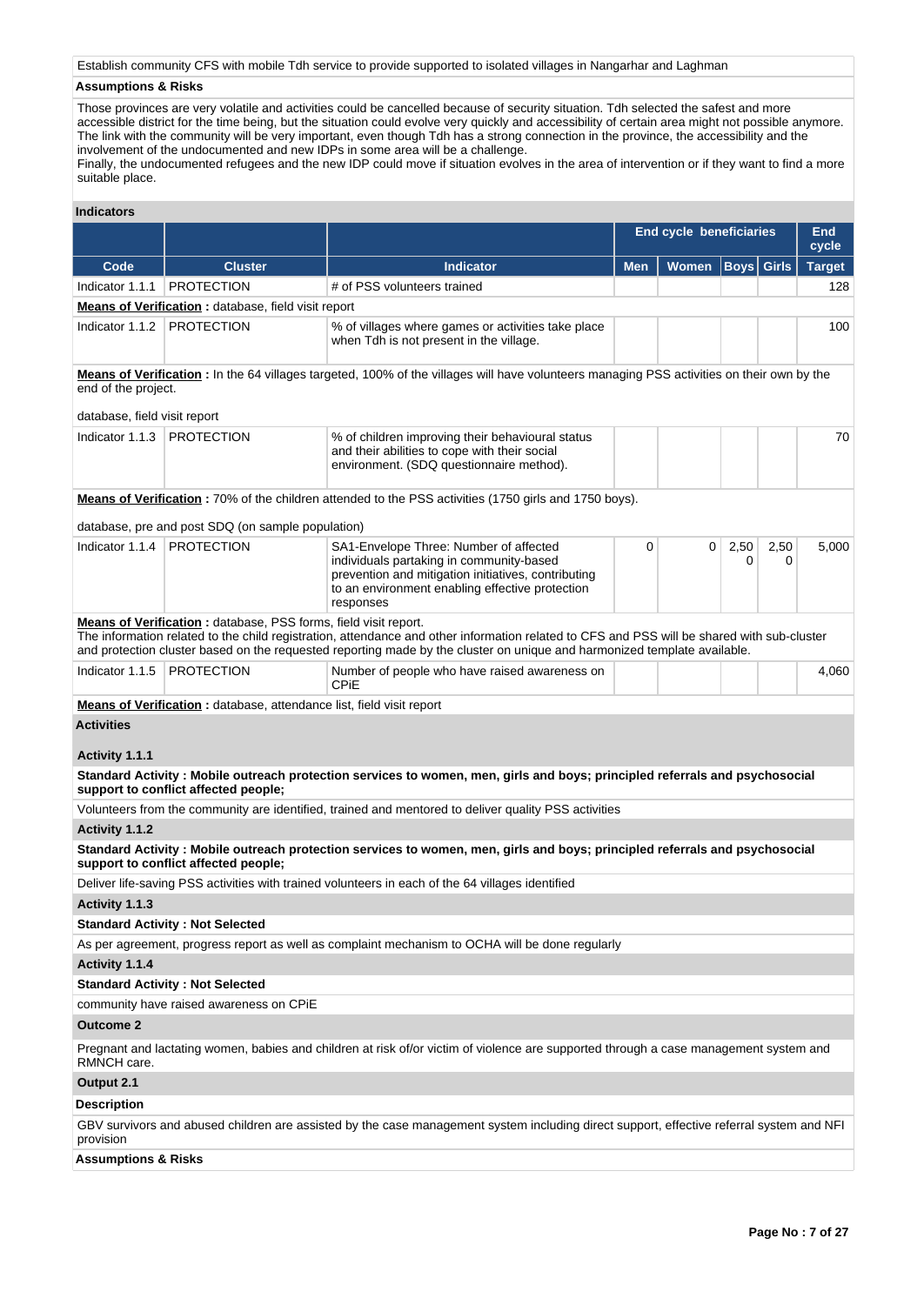The available Health services are available not too far from the villages targeted (especially mobile service). Limited specialized services exist in such isolated villages. Tdh will strongly advocate (among INGO, UN and A/NGO) to have broader range of services in the covered area.

The range of service provided by Tdh could contribute to reduce the protection risk faced by children and women. By strengthening the resilience and the knowledge of the community, the project will be sustainable and have long term impact for women and child rights respect.

#### **Indicators**

|                                                                                                                                                                                                                                                   |                                                               |                                                                                                                                                                                                                              | <b>End cycle beneficiaries</b> |              |     | End<br>cycle |               |
|---------------------------------------------------------------------------------------------------------------------------------------------------------------------------------------------------------------------------------------------------|---------------------------------------------------------------|------------------------------------------------------------------------------------------------------------------------------------------------------------------------------------------------------------------------------|--------------------------------|--------------|-----|--------------|---------------|
| Code                                                                                                                                                                                                                                              | <b>Cluster</b>                                                | <b>Indicator</b>                                                                                                                                                                                                             | <b>Men</b>                     | <b>Women</b> |     | Boys  Girls  | <b>Target</b> |
| Indicator 2.1.1                                                                                                                                                                                                                                   | <b>PROTECTION</b>                                             | % of case closed successfully within 6 months.                                                                                                                                                                               |                                |              |     |              | 60            |
| Means of Verification: 60% of the children identified and assisted with case management system will be better protected and assisted<br>successfully within 6 month after identification. (60% = 480 children)<br>database, case management forms |                                                               |                                                                                                                                                                                                                              |                                |              |     |              |               |
| Indicator $2.1.2$                                                                                                                                                                                                                                 | <b>PROTECTION</b>                                             | # of NFI standardised kits (ES-NFI cluster<br>quidelines) distributed to families affected by child<br>protection concerns.                                                                                                  |                                |              |     |              | 400           |
|                                                                                                                                                                                                                                                   | <b>Means of Verification:</b> database, case management forms |                                                                                                                                                                                                                              |                                |              |     |              |               |
| Indicator 2.1.3                                                                                                                                                                                                                                   | <b>PROTECTION</b>                                             | SA1-Envelope Three: Number of affected<br>individuals (GBV survivors and children abused or<br>exploited by armed groups and armed forces)<br>directly assisted with rights-based targeted<br>assistance following the shock | 0                              | 0            | 200 | 200          | 400           |

**Means of Verification :** case management system forms, database

## **Activities**

### **Activity 2.1.1**

**Standard Activity : Provision of protection services (including health, psychosocial, legal and safety) to GBV survivors and children abused or exploited by armed groups and armed forces;**

Case management is provided to the most vulnerable children identified by CBCPC and Tdh

#### **Activity 2.1.2**

**Standard Activity : Provision of protection services (including health, psychosocial, legal and safety) to GBV survivors and children abused or exploited by armed groups and armed forces;**

Providing direct assistance to the most vulnerable families in order to decrease the risk of abuse and exploitation of children

#### **Outcome 3**

Community is sensitized around non-foamal Mine Risk Education (MRE) to mitigate risks faced by children within their communities

#### **Output 3.1**

#### **Description**

CBCPC are established and trained to conduct community-based awareness on CP and non-formal MRE

#### **Assumptions & Risks**

The mobility of CBCPC members is an important component, male CBCPC will have to be able to come in Jalalabad to receive training from DMAC expert and Tdh staff (learning and development officer and Child Protection manager). If the security situation is not sufficient, the training could be reported, knowing that DMAC trainers will come from Kabul, the coordination and the organization could be difficult. The CBCPC members are gender balanced, as the 2 provinces are very conservative, the women CBCPC members will be trained directly in the villages by Tdh's staff already identified.

The key CBCPC members trained on ToT will have to replicate within their committee in order to raised the awareness within community. The training, refreshment and follow up will be key element to insure quality of awareness raising.

In the current phase of the project, 64 CBCPC members have been trained in MRE Tot and will continue to be fully integrated and active in this project. In total, the project will benefit from 128 MRE tot and 128 CP Tot in 7 districts.

#### **Indicators**

|                 |                                                                                |                                                                                                                 | <b>End cycle beneficiaries</b> |              |   |                   | End<br>cycle  |  |  |
|-----------------|--------------------------------------------------------------------------------|-----------------------------------------------------------------------------------------------------------------|--------------------------------|--------------|---|-------------------|---------------|--|--|
| Code            | <b>Cluster</b>                                                                 | <b>Indicator</b>                                                                                                | <b>Men</b>                     | <b>Women</b> |   | <b>Boys</b> Girls | <b>Target</b> |  |  |
| Indicator 3.1.1 | <b>PROTECTION</b>                                                              | SA1-Envelope Three: Number of prioritised<br>mine/ERW impacted individuals provided with<br>Mine Risk Education | 64                             | 64           | 0 | $\Omega$          | 128           |  |  |
|                 |                                                                                | <b>Means of Verification:</b> training attendance sheet, database, training report provided by DMAC             |                                |              |   |                   |               |  |  |
| Indicator 3.1.2 | <b>PROTECTION</b>                                                              | # of CBCPC members trained on non formal MRE                                                                    |                                |              |   |                   | 128           |  |  |
|                 | <b>Means of Verification:</b> database, attendance sheet, training report DMAC |                                                                                                                 |                                |              |   |                   |               |  |  |
| Indicator 3.1.3 | <b>PROTECTION</b>                                                              | % of CBCPC Tot who managed non formal MRE<br>and CPIE session without direct support of Tdh                     |                                |              |   |                   | 100           |  |  |
|                 | Moans of Vorification : database field visit report                            |                                                                                                                 |                                |              |   |                   |               |  |  |

**Means of Verification :** database, field visit report.

The entire team of CBCPC members trained (128 non formal MRE tot and 128 CPiE Tot) will deliver session on their own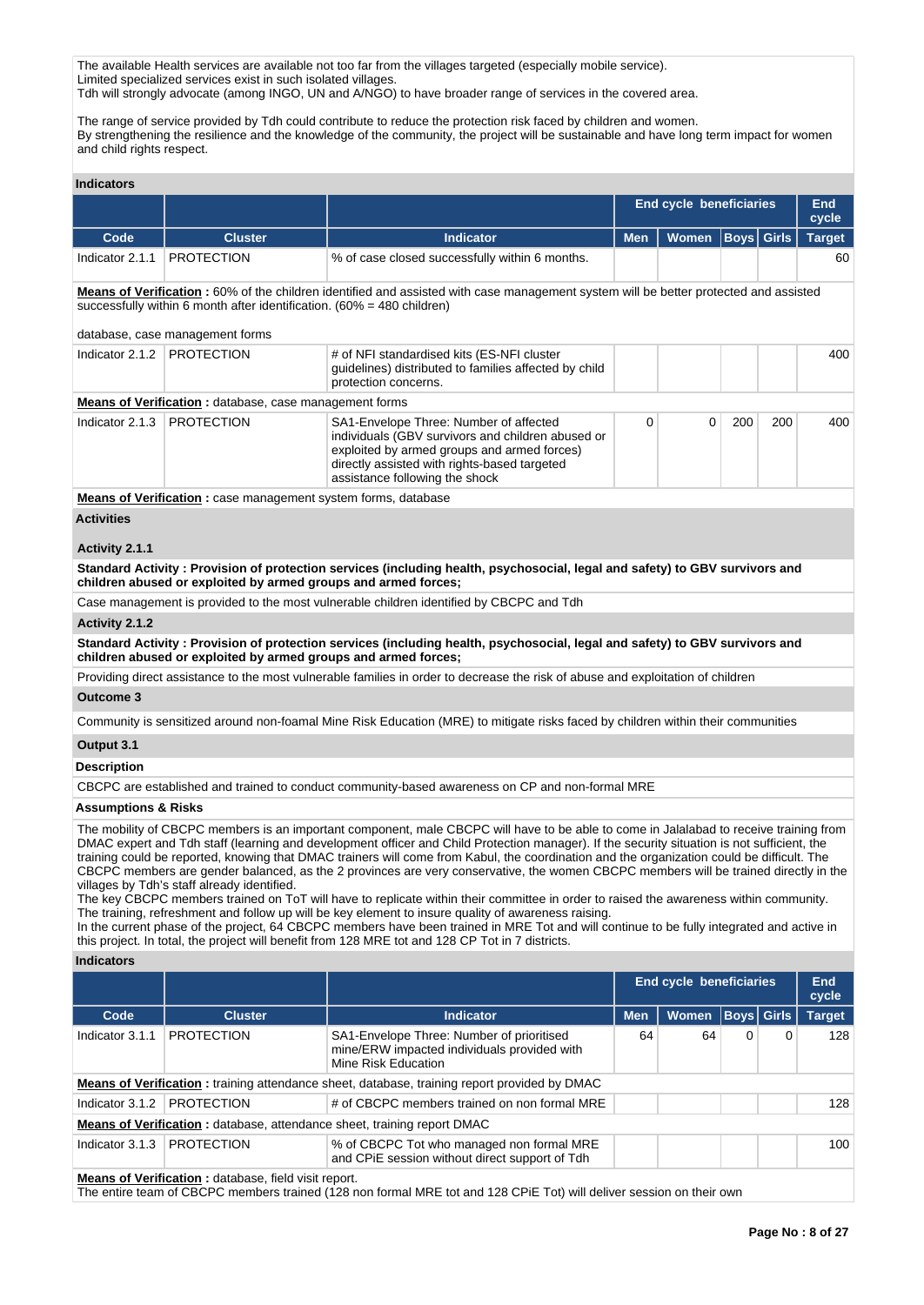#### **Activities**

**Activity 3.1.1** 

#### **Standard Activity : Not Selected**

Newly identified CBCPC members are trained by DMAC

#### **Activity 3.1.2**

#### **Standard Activity : Not Selected**

CBCPC members received refresher on non-formal MRE by DMAC

## **Output 3.2**

#### **Description**

Individuals are better protected by having increased awareness on danger of explosive device and Child protection

#### **Assumptions & Risks**

The security situation will not jeopardize the access in the area of intervention.

The team will go regularly, one time per week in the 32 new villages, and one time per month in the 32 already served villages. It will give enough time to Tdh staff to follow up and realized the necessary backstopping to control that the CBCPC tot are capable to reach the target set.

## **Indicators**

|                 |                                                                        |                                                                                                                 | <b>End cycle beneficiaries</b> |              |      | End<br>cycle |               |  |  |
|-----------------|------------------------------------------------------------------------|-----------------------------------------------------------------------------------------------------------------|--------------------------------|--------------|------|--------------|---------------|--|--|
| Code            | <b>Cluster</b>                                                         | Indicator                                                                                                       | <b>Men</b>                     | <b>Women</b> |      | Boys  Girls  | <b>Target</b> |  |  |
| Indicator 3.2.1 | <b>PROTECTION</b>                                                      | SA1-Envelope Three: Number of prioritised<br>mine/ERW impacted individuals provided with<br>Mine Risk Education | 2,030                          | 2,030        | 2,50 | 2,50         | 9.060         |  |  |
|                 | <b>Means of Verification:</b> database, field visit report, attendance |                                                                                                                 |                                |              |      |              |               |  |  |
| Indicator 3.2.2 | <b>PROTECTION</b>                                                      | % of beneficiaries targeted by CBCPC show<br>increased knowledge on key non formal MRE<br>messages              |                                |              |      |              | 70            |  |  |
|                 | <b>Means of Verification:</b> field visit report, interviews, database |                                                                                                                 |                                |              |      |              |               |  |  |

#### **Activities**

## **Activity 3.2.1**

#### **Standard Activity : Not Selected**

Returnees, IDPs, conflict affected population at risk of ERW/EDO have raised awareness through sessions delivered by CBCPC members and Tdh staff

#### **Additional Targets :**

#### **HEALTH Cluster objectives Strategic Response Plan (SRP) objectives Percentage of activities** Objective 2: Ensure access to essential basic and emergency health services for white conflict-affected areas and overburden services due to population movements SO2: Lives are saved by ensuring access to emergency health and protective services and through advocacy for respect of International Humanitarian Law 100

**Contribution to Cluster/Sector Objectives :** The project will address urgent and unmet humanitarian needs of the most vulnerable population (returnees, undocumented returnees, IDP, conflict affected) of Nangarhar and Laghman. Target locations will be chosen based on needs and priority will be given to the places where no other child protection organizations are present.

The project will assist the not enough assisted villages with daily support on RMNCH care. The professional midwives will be on the ground on a daily basis, meet the families composed of lactating, pregnant and postpartum women as well as all babies. They will screen the women and babies and provide needed assistance and delivery of basic health assistance (vitamin and needed medicine) in order to limit the risk of disease and death.

The pregnant women will receive antenatal care to identify the complicated pregnancy in order to refer directly and urgently to the closest service provider of the area of mobile BPHS or Health facilities from the area.

The RMNCH outreach intervention will be a strong added value for the Health improvement in the regions, because Health education will be done and midwives will convince families to go to the closest Health facilities.

The project will target all babies (less than 6 months) as well as lactating and pregnant women from the villages without considering if they are IDP, refugees or Host community/conflict affected population.

The team will linked up with the Community Health Worker (CHW) from the area. The CHW will identify by the constant collaboration and coordination with WHO and the MoPH.

The project will perfectly fit with the Health cluster objective "Ensure access to essential basic and emergency health services for white conflict-affected areas and overburdened services due to population movements" and will address one of the top priority area defined by the HNO. The 64 villages targeted by Tdh are not covered by any other RMNCH specialist after assessment, evaluation and after checking with communities.

#### **Outcome 1**

Pregnant and lactating women, babies and children at risk of/or victim of violence are supported through a case management system and RMNCH care.

#### **Output 1.1**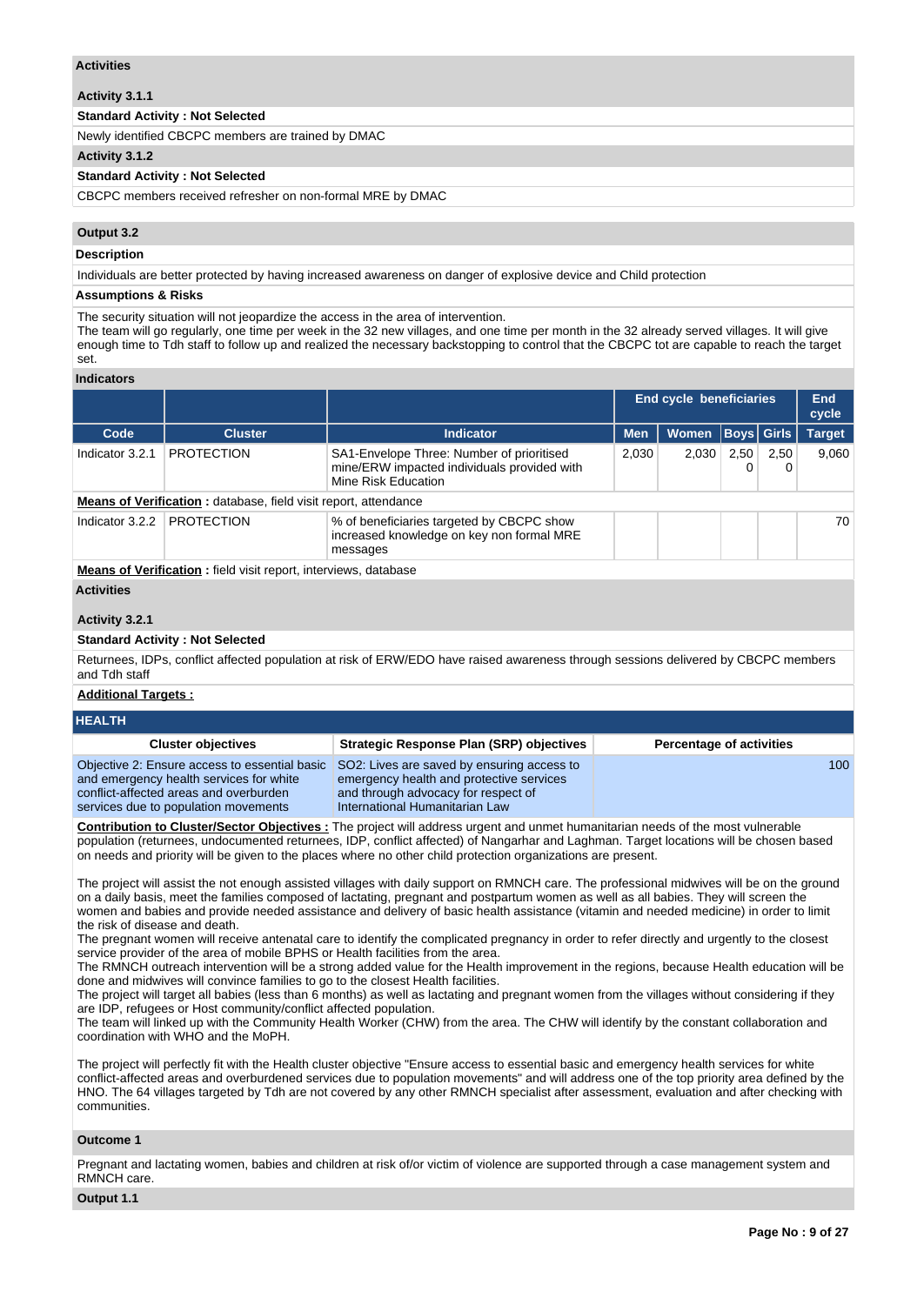### **Description**

Pregnant and lactating women and their babies are supported with RMNCH care, Health education sessions and are referred to available Health services.

#### **Assumptions & Risks**

The distance between the villages and the Health facilities could be an issue for the complicated pregnancy. The conservatism is really strong in this area and the RMNCH intervention could face some difficulties to be accepted by everyone. The Health actors are often targeted by AOG and Tdh will have to be extremely careful.

Tdh has a strong link with Afghan Midwives Association and network within Nangarhar which will be helping to recruit experienced midwives. They will have to be capable to go in the area of intervention. Tdh has an extensive experience and experimented staff in Kabul who will help in training, in supporting and in implementing quality intervention.

#### **Indicators**

|                                                                                                                                              |                |                                                                                                                             | <b>End cycle beneficiaries</b> |                      |  | End<br>cycle |               |  |
|----------------------------------------------------------------------------------------------------------------------------------------------|----------------|-----------------------------------------------------------------------------------------------------------------------------|--------------------------------|----------------------|--|--------------|---------------|--|
| Code                                                                                                                                         | <b>Cluster</b> | <b>Indicator</b>                                                                                                            | <b>Men</b>                     | Women   Boys   Girls |  |              | <b>Target</b> |  |
| Indicator 1.1.1                                                                                                                              | HFAI TH        | SA1-Envelope One: Proportion of pregnant<br>women in conflict 'white areas' receiving at least<br>two antenatal care visits |                                |                      |  |              | 51            |  |
| <b>Means of Verification</b> : Tdh collected some information about the potential number of pregnant women in all the villages covered, this |                |                                                                                                                             |                                |                      |  |              |               |  |

number is approximately 6'000 women. This is an approximation, and this is not including the lactating women. Tdh define this target of 3080 women assisted, means that around 48 women per village among the most vulnerable and the most at risk to have complicated will be selected and assisted during the entire project.

Registration and identification forms will be used (based on the one used in Kabul), birth preparedness plan will be develop with all those pregnant women in order to ensure a delivery assisted by a skilled attendant, in the hospital or any other Health actors present in the area. Tdh midwives will follow up with the public hospital and Health actors present to guarantee a good RMNCH care, and the collaboration will be reinforced as soon as the delivery date will be close.

Every single women and babies will be registered in Tdh's database.

| Indicator<br>1.1.10                                                         | HEALTH | Number of women benefiting from Health<br>education session |  |  |  |  | 4.620 |  |
|-----------------------------------------------------------------------------|--------|-------------------------------------------------------------|--|--|--|--|-------|--|
| <b>Means of Verification:</b> field visit report, database, attendance list |        |                                                             |  |  |  |  |       |  |
| Indicator 1.1.2   HEALTH                                                    |        | % of deliveries supervised by birth skilled<br>attendant    |  |  |  |  | 50    |  |

**Means of Verification :** database, field visit report, data collection.

All the pregnant women will be identified and supported by the midwives. The midwives will ensure a referral to Health facilities to prepare and facilitate the delivery. A birth preparedness plan will be made with the pregnant and her family in order to have assisted delivery and avoid complication.

A close follow up and collaboration will be set with the other Health facilities to ensure delivery supervised by birth skilled attendant. The national level is around 32.9% of delivery take place in Health facilities, the target set is above the national level but it will be a challenge as the conservatism of the area is very high and it will be a challenge to convince the family to go the delivery outside of home.

The database registration will be used to monitor closely the target set.

| Indicator | <b>HEALTH</b> | ∣% of new-born babies (within 6 months) referred |  | 00 |
|-----------|---------------|--------------------------------------------------|--|----|
|           |               | vaccination<br>tor                               |  |    |

**Means of Verification** : data collection, field visit report, referral forms, database.

The trust relation will be built during the different regular visit made by midwives, they should have the time to discuss with mother and her family, as well as the neighbor especially during the Health education session. Tdh midwives will be a visit in the first following day after the delivery in order to advocate one more time for breastfeeding and for vaccination if it was not already done. Tdh won't do the vaccination but will refer all the babies for vaccination to public hospital or Health partner (PU-AMI for instance or AADA).

| Indicator 1.1.4 | <b>HEALTH</b>                                                                     | Number of midwives (12) and team leader (1)<br>recruited                                          | 13 |
|-----------------|-----------------------------------------------------------------------------------|---------------------------------------------------------------------------------------------------|----|
|                 |                                                                                   | <b>Means of Verification:</b> HR files, recruitment process, interview report, contract           |    |
| Indicator 1.1.5 | <b>HEALTH</b>                                                                     | Number of midwives and team leader trained on<br>Tdh's outreach approach and RMNCH care           | 13 |
|                 | <b>Means of Verification:</b> Tdh's database, attendance list, field visit report |                                                                                                   |    |
| Indicator 1.1.6 | HEALTH                                                                            | Participating in Health cluster meeting in<br>Jalalabad and Kabul                                 | 10 |
|                 | <b>Means of Verification:</b> Health cluster meeting minutes, Tdh database        |                                                                                                   |    |
| Indicator 1.1.7 | <b>HEALTH</b>                                                                     | Number of face to face meetings with Health<br>actors attended in Jalalabad                       | 10 |
|                 |                                                                                   | <b>Means of Verification</b> : Tdh database, meeting report, RMNCH coordinator field visit report |    |
| Indicator 1.1.8 | HEALTH                                                                            | Number of visit made to the Health facilities of the<br>area                                      | 40 |
|                 | <b>Means of Verification:</b> field visit report, Tdh's database                  |                                                                                                   |    |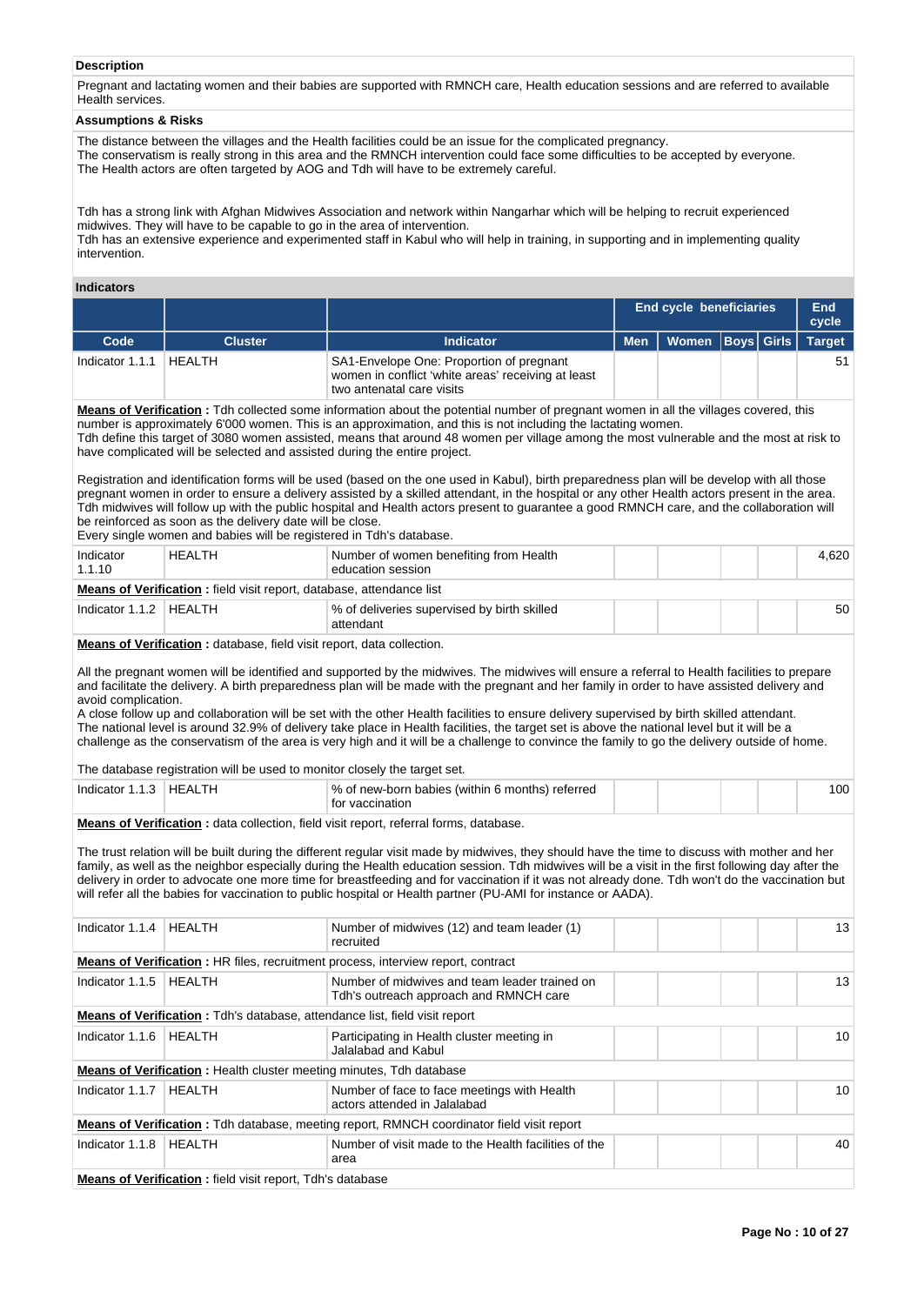| Indicator 1.1.9<br><b>HEALTH</b><br>Number of monthly report done to WHO (expand<br>the current monthly report made in the new area<br>of intervention) |                                                                   |                                                                                                                                                                                                                                                |  |  |  |  |  |  |
|---------------------------------------------------------------------------------------------------------------------------------------------------------|-------------------------------------------------------------------|------------------------------------------------------------------------------------------------------------------------------------------------------------------------------------------------------------------------------------------------|--|--|--|--|--|--|
|                                                                                                                                                         | <b>Means of Verification: WHO database</b>                        |                                                                                                                                                                                                                                                |  |  |  |  |  |  |
| <b>Activities</b>                                                                                                                                       |                                                                   |                                                                                                                                                                                                                                                |  |  |  |  |  |  |
| Activity 1.1.1                                                                                                                                          |                                                                   |                                                                                                                                                                                                                                                |  |  |  |  |  |  |
|                                                                                                                                                         |                                                                   | Standard Activity: Provide PHC services in underserved cluster designated 'white areas' as well as temporary and mobile<br>services specifically initiated to address the needs of communities with high concentrations of returnees and IDPs; |  |  |  |  |  |  |
|                                                                                                                                                         |                                                                   | Deliver RMNCH care (antenatal and postnatal care, referral, promotion of immunization,) to pregnant and lactating women and babies                                                                                                             |  |  |  |  |  |  |
| Activity 1.1.2                                                                                                                                          |                                                                   |                                                                                                                                                                                                                                                |  |  |  |  |  |  |
|                                                                                                                                                         | <b>Standard Activity: Not Selected</b>                            |                                                                                                                                                                                                                                                |  |  |  |  |  |  |
|                                                                                                                                                         |                                                                   | Build coordination, facilitate referral and collaboration with Health actors of the region                                                                                                                                                     |  |  |  |  |  |  |
| Activity 1.1.3                                                                                                                                          |                                                                   |                                                                                                                                                                                                                                                |  |  |  |  |  |  |
|                                                                                                                                                         | <b>Standard Activity: Not Selected</b>                            |                                                                                                                                                                                                                                                |  |  |  |  |  |  |
|                                                                                                                                                         |                                                                   | As per agreement, progress report as well as complaint mechanism to OCHA will be done regularly                                                                                                                                                |  |  |  |  |  |  |
| Activity 1.1.4                                                                                                                                          |                                                                   |                                                                                                                                                                                                                                                |  |  |  |  |  |  |
|                                                                                                                                                         | <b>Standard Activity: Not Selected</b>                            |                                                                                                                                                                                                                                                |  |  |  |  |  |  |
|                                                                                                                                                         | Recruit and trained the midwives and the team leader              |                                                                                                                                                                                                                                                |  |  |  |  |  |  |
| Activity 1.1.5                                                                                                                                          |                                                                   |                                                                                                                                                                                                                                                |  |  |  |  |  |  |
|                                                                                                                                                         | <b>Standard Activity: Not Selected</b>                            |                                                                                                                                                                                                                                                |  |  |  |  |  |  |
| Realize ANC and PNC                                                                                                                                     |                                                                   |                                                                                                                                                                                                                                                |  |  |  |  |  |  |
| Activity 1.1.6                                                                                                                                          |                                                                   |                                                                                                                                                                                                                                                |  |  |  |  |  |  |
|                                                                                                                                                         | <b>Standard Activity: Not Selected</b>                            |                                                                                                                                                                                                                                                |  |  |  |  |  |  |
|                                                                                                                                                         | Refer pregnant women for delivery assisted by skilled attendant   |                                                                                                                                                                                                                                                |  |  |  |  |  |  |
| Activity 1.1.7                                                                                                                                          |                                                                   |                                                                                                                                                                                                                                                |  |  |  |  |  |  |
|                                                                                                                                                         | <b>Standard Activity: Not Selected</b>                            |                                                                                                                                                                                                                                                |  |  |  |  |  |  |
|                                                                                                                                                         | Refer all babies to Public hospital or Health partners            |                                                                                                                                                                                                                                                |  |  |  |  |  |  |
| Activity 1.1.8                                                                                                                                          |                                                                   |                                                                                                                                                                                                                                                |  |  |  |  |  |  |
|                                                                                                                                                         | <b>Standard Activity: Not Selected</b>                            |                                                                                                                                                                                                                                                |  |  |  |  |  |  |
|                                                                                                                                                         | Raise awareness on importance of Health witin the women community |                                                                                                                                                                                                                                                |  |  |  |  |  |  |
| <b>Additional Targets:</b>                                                                                                                              |                                                                   |                                                                                                                                                                                                                                                |  |  |  |  |  |  |
|                                                                                                                                                         |                                                                   |                                                                                                                                                                                                                                                |  |  |  |  |  |  |
| .                                                                                                                                                       |                                                                   |                                                                                                                                                                                                                                                |  |  |  |  |  |  |

**M & R**

**Monitoring & Reporting plan**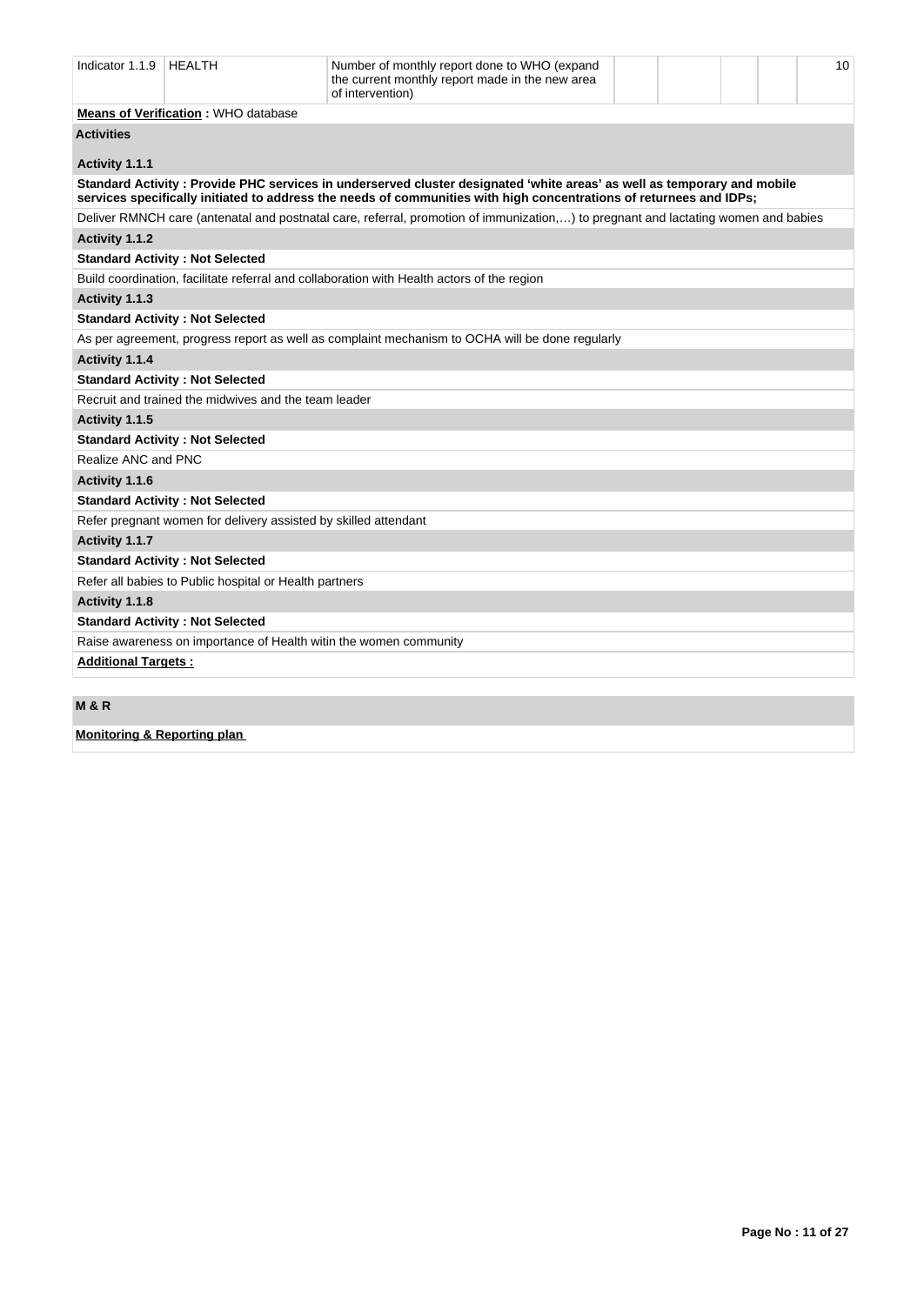The operational follow up of activities is ensured by emergency program coordinator (expat) assisted by the regional program manager (based in Jalalabad).

A dedicated M&E Officer is also in place to support the overall M&E activities as well as the development of M&E tools (e.g. database, questionnaires, referral and registration forms, rapid assessments, focus group discussions, etc.) and capacity building of relevant staff. He will managed the data clerk recruited in Jalalabad in order to print all the form, ensure a good implementation of the tool developed and will do the data entry in the databases developed for the proposed intervention. The M&E officer will have to go to Jalalabad at least one every 2 months to monitor the quality of the monitoring implemented. The M&E will be involved in the different reporting (internal monthly reporting, cluster, OCHA...) and will report any discrepancies without any delay. With regards to CPiE:

Based on Tdh Project Cycle Management handbook, internal monitoring will be integrated throughout the project in order to closely follow up and report progress of activities in accordance to planned objectives, indicators and time frame. Data and information collected by Tdh mobile teams will be recorded in CPiE databases and will be used to follow the quantitative and qualitative achievements of the project. In addition, monthly review meetings are organized to understand the progress of the project, to take corrective actions when necessary, and capitalize on lessons learned. Technical support will be provided by Child Protection manager based in Kabul and who will go regularly (monthly basis) in Jalalabad and who are directly reporting to the Tdh's Country Representative. With regards to non-formal MRE:

The data will be collected on daily basis by the team and will be entered in the database. The same M&E methods explained for the CPiE will apply. Tdh will send a monthly reporting with DMAC and organized regular meetings in Kabul to ensure good partnership and adjust the program according to the potential needs identified on the field.

#### With regards to RMNCH:

Based on Tdh Project Cycle Management handbook, internal monitoring will be integrated throughout the project in order to closely follow up and report progress of activities in accordance to planned objectives, indicators and time frame. Data and information collected by Tdh midwives will be recorded in RMNCH databases and will be used to follow the quantitative and qualitative achievements of the project. In addition, monthly review meetings are organized to understand the progress of the project, to take corrective actions when necessary, and capitalize on lessons learned. Technical support will be provided by RMNCH Coordinator based in Kabul and who will go regularly (monthly basis) in Jalalabad and who are directly reporting to the Tdh's Country Representative. The RMNCH team leader will supervise the activities of the midwives, define the action plan, identify the potential gaps and will be the one participating in every single meeting in Jalalabad (Health cluster, face to face partner meetings, government or authorities meeting).

Finance, administration, human resources and logistics are also framed by procedures, monitored on a monthly basis, and closely controlled by Tdh headquarters.

Tdh will report to OCHA as per contract requirement, Tdh will continue to report on monthly basis to WHO and will include the new activities implemented. With regard to CPiE, Tdh will contribute as the last 5 years in the Protection cluster (regional and cenral one) as well as the CPiE sub-cluster in Kabul. In addition, Tdh will ensure a smooth reporting with the government authorities at regional and central level as per NGO Law.

#### **Workplan**

| Activitydescription                                                                                                                                   | Year | 1              | $\mathbf{2}$             | 3 | 4                 | 5                       | 6        |          | 8                 | 9            |              | 10 11                   | $ 12\rangle$ |
|-------------------------------------------------------------------------------------------------------------------------------------------------------|------|----------------|--------------------------|---|-------------------|-------------------------|----------|----------|-------------------|--------------|--------------|-------------------------|--------------|
| Activity 1.1.1: Deliver RMNCH care (antenatal and postnatal care, referral,<br>promotion of immunization,) to pregnant and lactating women and babies | 2017 |                |                          |   |                   |                         |          |          | x <sub>1</sub>    | <b>X</b>     |              | $x \mid x \mid x$       |              |
|                                                                                                                                                       | 2018 | $\times$       | $X \times X$             |   |                   | ΙX                      |          |          |                   |              |              |                         |              |
| Activity 1.1.1: Volunteers from the community are identified, trained and mentored<br>to deliver quality PSS activities                               | 2017 |                |                          |   |                   |                         | $\times$ |          | $x \mid x \mid x$ |              |              | $x \mid x \mid x$       |              |
|                                                                                                                                                       | 2018 | $\times$       | $x \times x$             |   |                   | $\mathsf{X}$            |          |          |                   |              |              |                         |              |
| Activity 1.1.2: Build coordination, facilitate referral and collaboration with Health<br>actors of the region                                         | 2017 |                |                          |   |                   |                         |          |          | $X$ $X$ $X$ $X$   |              |              | $x \mid x \mid x$       |              |
|                                                                                                                                                       | 2018 |                | $x \mid x \mid x \mid x$ |   |                   | $\mathsf{X}$            |          |          |                   |              |              |                         |              |
| Activity 1.1.2: Deliver life-saving PSS activities with trained volunteers in each of<br>the 64 villages identified                                   | 2017 |                |                          |   |                   |                         | X        | ΙX.      | $x \times$        |              | ΙX.          | $\mathsf{X} \mathsf{X}$ |              |
|                                                                                                                                                       | 2018 |                |                          |   | $X$ $X$ $X$       | $\mathsf{I} \mathsf{X}$ |          |          |                   |              |              |                         |              |
| Activity 1.1.3: As per agreement, progress report as well as complaint mechanism                                                                      | 2017 |                |                          |   |                   |                         |          |          |                   |              |              | X                       |              |
| to OCHA will be done regularly                                                                                                                        |      |                |                          |   |                   | $\times$                |          |          |                   |              |              |                         |              |
|                                                                                                                                                       | 2017 |                |                          |   |                   |                         |          |          |                   |              |              | X                       |              |
|                                                                                                                                                       | 2018 |                |                          |   |                   | $\overline{\mathsf{x}}$ |          |          |                   |              |              |                         |              |
| Activity 1.1.4: community have raised awareness on CPIE                                                                                               | 2017 |                |                          |   |                   |                         | X        | <b>X</b> | lx.               | <b>X</b>     | X.           | $X$ $X$                 |              |
|                                                                                                                                                       | 2018 | $\mathsf{X}^-$ |                          |   | $ X $ $ X $ $ X $ |                         |          |          |                   |              |              |                         |              |
| Activity 1.1.4: Recruit and trained the midwives and the team leader                                                                                  | 2017 |                |                          |   |                   |                         | X        | X        |                   |              | X            |                         |              |
|                                                                                                                                                       | 2018 | X              |                          |   | X                 |                         |          |          |                   |              |              |                         |              |
| Activity 1.1.5: Realize ANC and PNC                                                                                                                   | 2017 |                |                          |   |                   |                         |          |          | $\times$          | $\mathsf{X}$ | X.           | $\mathsf{X}$            | $\mathsf{X}$ |
|                                                                                                                                                       | 2018 |                | $x \mid x \mid x \mid x$ |   |                   | <sup>X</sup>            |          |          |                   |              |              |                         |              |
| Activity 1.1.6: Refer pregnant women for delivery assisted by skilled attendant                                                                       | 2017 |                |                          |   |                   |                         |          |          | $\times$          | X            | $\mathsf{X}$ | $\mathsf{X}$            | $\mathsf{X}$ |
|                                                                                                                                                       | 2018 |                | $X$ $X$ $X$ $X$          |   |                   | ΙX.                     |          |          |                   |              |              |                         |              |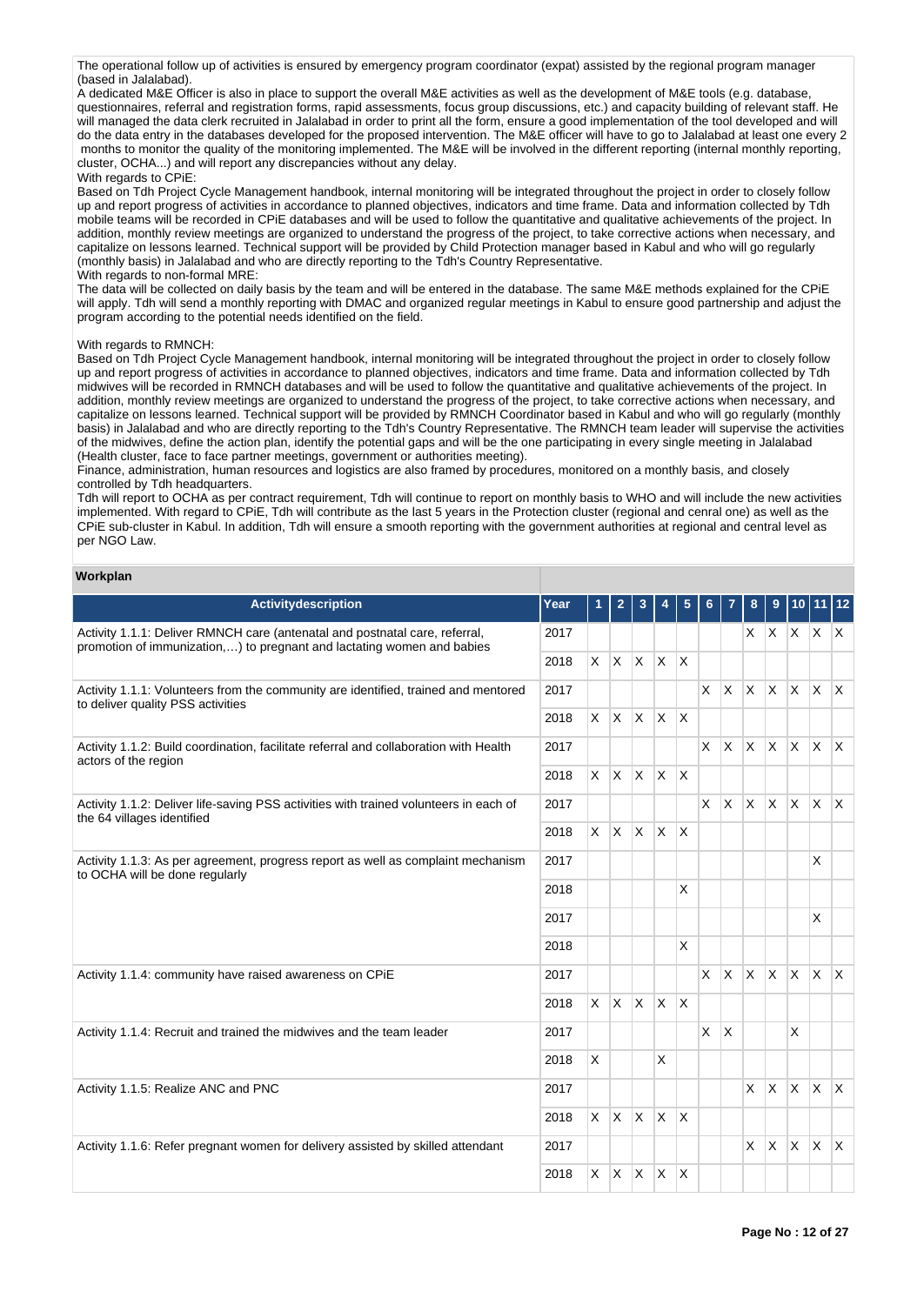| Activity 1.1.7: Refer all babies to Public hospital or Health partners                                                                                        | 2017 |    |              |              |                 |                         |   |     | X.                      | <b>X</b> | $\mathsf{X}$ | X X          |                          |
|---------------------------------------------------------------------------------------------------------------------------------------------------------------|------|----|--------------|--------------|-----------------|-------------------------|---|-----|-------------------------|----------|--------------|--------------|--------------------------|
|                                                                                                                                                               | 2018 |    | $X$ $X$      | $\mathsf{X}$ | $\mathsf{X}$    | $\mathsf{x}$            |   |     |                         |          |              |              |                          |
| Activity 1.1.8: Raise awareness on importance of Health witin the women<br>community                                                                          | 2017 |    |              |              |                 |                         |   |     | $\times$                | <b>X</b> | ΙX.          | ΙX.          | $\mathsf{X}$             |
|                                                                                                                                                               | 2018 |    | $X$ $X$      | $\mathsf{X}$ | $\mathsf{X}$    | $\overline{\mathsf{x}}$ |   |     |                         |          |              |              |                          |
| Activity 2.1.1: Case management is provided to the most vulnerable children<br>identified by CBCPC and Tdh                                                    | 2017 |    |              |              |                 |                         | X |     | $x \mid x \mid x$       |          | $\mathsf{X}$ | $\mathsf{X}$ | $\mathsf{I}\mathsf{X}^-$ |
|                                                                                                                                                               | 2018 | X. | $\mathsf{X}$ | ΙX.          | $\mathsf{X}$    | $\overline{\mathsf{x}}$ |   |     |                         |          |              |              |                          |
| Activity 2.1.2: Providing direct assistance to the most vulnerable families in order to<br>decrease the risk of abuse and exploitation of children            | 2017 |    |              |              |                 |                         | X | ΙX  | $\mathsf{X}$            | lx.      | Ιx.          | ΙX.          | $\mathsf{X}$             |
|                                                                                                                                                               | 2018 |    | $X$ $X$      | $\mathsf{X}$ | $\mathsf{\chi}$ |                         |   |     |                         |          |              |              |                          |
| Activity 3.1.1: Newly identified CBCPC members are trained by DMAC                                                                                            | 2017 |    |              |              |                 |                         | X | ΙX  | $\overline{\mathsf{x}}$ |          |              |              |                          |
|                                                                                                                                                               | 2018 |    |              |              |                 |                         |   |     |                         |          |              |              |                          |
| Activity 3.1.2: CBCPC members received refresher on non-formal MRE by DMAC                                                                                    | 2017 |    |              |              |                 |                         |   |     |                         |          |              |              | X                        |
|                                                                                                                                                               | 2018 | X. | $\mathsf{X}$ |              |                 |                         |   |     |                         |          |              |              |                          |
| Activity 3.2.1: Returnees, IDPs, conflict affected population at risk of ERW/EDO<br>have raised awareness through sessions delivered by CBCPC members and Tdh | 2017 |    |              |              |                 |                         | X | lx. | $x \times$              |          | $\mathsf{X}$ | $\mathsf{X}$ | <sup>X</sup>             |
| staff                                                                                                                                                         | 2018 | X. | $\mathsf{X}$ | ΙX.          | X               | X                       |   |     |                         |          |              |              |                          |

## **OTHER INFO**

#### **Accountability to Affected Populations**

Tdh has been dedicated to improve beneficiaries' participation to the project since its first phase in December 2015. Tdh is in the process of becoming a signatory member of the Humanitarian Accountability Partnership – International (HAP-I), which seeks to empower communities and hold humanitarian service providers accountable to their beneficiaries for their activities.

Through the establishment, training and follow-up of CBCPC and PSS volunteers Tdh ensures that local communities participate fully in and engage with project planning, design, implementation and M&E practices. Indeed, the community volunteers jointly work with Tdh to define vulnerability criteria, design local games, deliver messages, identify vulnerable children and families, and follow case management and share data with Tdh mobile teams.

The PSS volunteers and the CBCPC tot are receiving regular training and benefiting from mentoring of the Tdh staff on regular basis. In total, a network of 256 CPBPC Tot and 256 PSS volunteers will be totally trained and autonomous by the end of the project. They will be able to organize PSS activities for children in the 64 villages covered and the CBCPC Tot will be able to continue CPiE and non-formal MRE awareness sessions beyond the end of project. During the project, Tdh staff will deliver the technical support and care and try to build a sustainable referral system in all the districts covered.

As Tdh mobile teams visit each village regularly (every week for the new villages and on a monthly basis for the already served villages), communities have access to timely, relevant and clear information about the organization and its values. This information can also include an update on project plans and outcomes, staff roles and responsibilities, contact information but also complaints procedures. Indeed, believing that affected populations have the right to "have a say" and that aid providers have the duty to consider and respond, Tdh has developed a complaint handling mechanism through its Child Safeguarding Policy (CSP). In each area of intervention, a Tdh CSP focal point will be selected, trained and known by the community. Those CSP FP will support the complaint mechanism and will have several ways to report to Tdh management any complain. All the volunteers of the project, and the entire Tdh staff are trained on Tdh's CSP and know the complaint mechanism (deployed through poster, leaflet and complain mechanism visibility) displayed in all Tdh premises. The community will be regularly informed verbally about the complaint mechanism system implemented (Tdh's CSP) in order to strengthen the system. The community will be able to report verbally to any Tdh's staff (team of 7 peoples) or to the CSP FP trained in each community or to call the senior management of Tdh, thanks to the awareness raising.

Finally they would be able to report to the management who will do monitoring visit to ensure the quality of the activities implemented and the good acceptance of the project by the community.

A community-based monitoring mechanism is in place with regular focus group discussions at village level between Tdh teams, CBCPC members and communities, enabling beneficiaries' participation and seeking feedback on the project. Community Focus Group Discussions organized with ATR Consulting during the evaluation of the first phase of the project at the end of 2016 has allowed Tdh to continue the same activities (CPiE, PSS and non-formal MRE) and include implementing RMNCH care.

#### **Implementation Plan**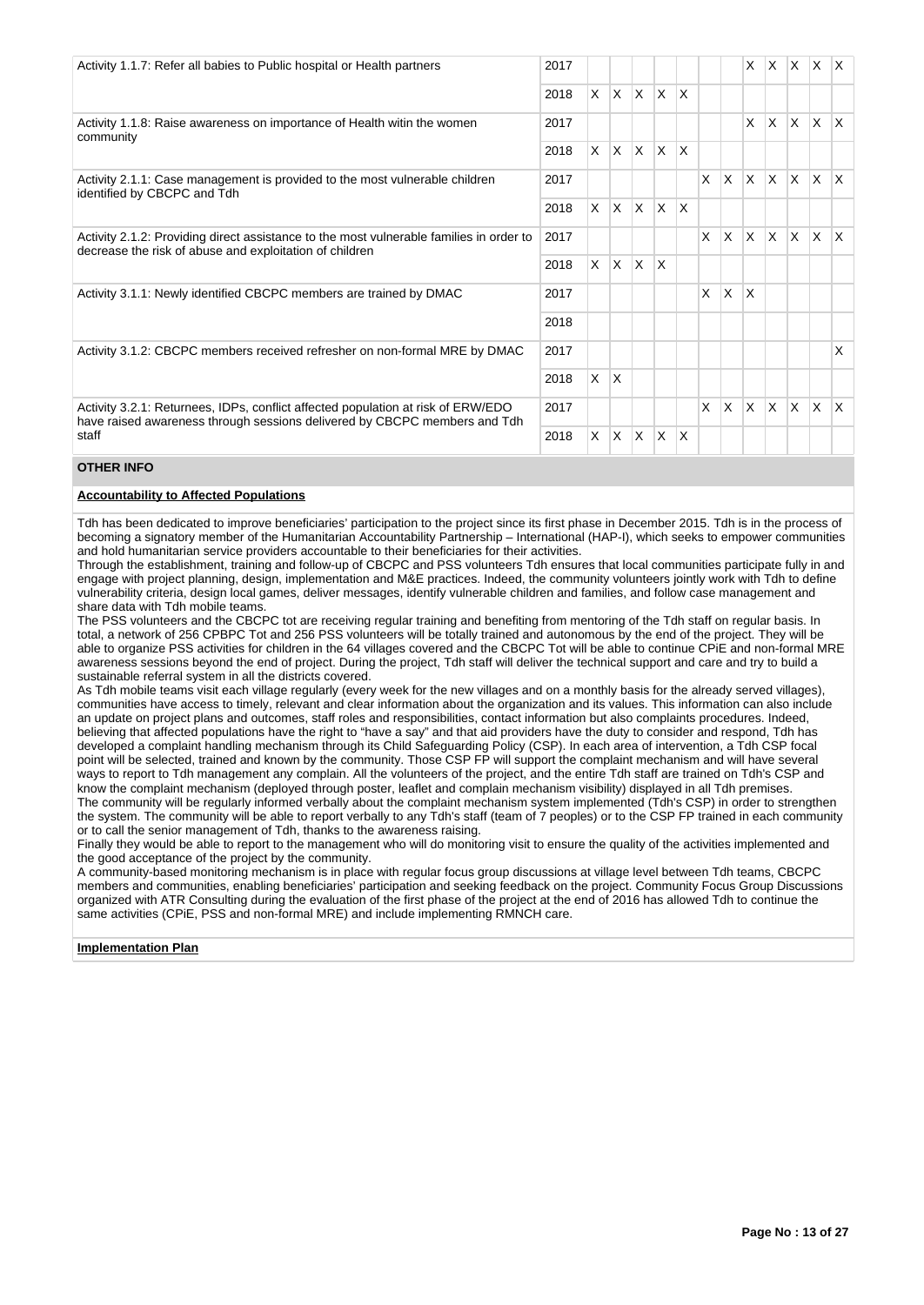Tdh will deploy 4 mobile teams, composed by 1 community mobilizer, 2 social workers, 2 animators and 3 midwives in order to provide PSS service (delivered by the volunteers from the community). CPIE and non-formal MRE awareness rising, child protection support through case management system and RMNCH care to the most vulnerable children, mother and babies identified.

In addition to the initial orientation, more than 256 CBCPC members will be directly supported by Tdh mobile teams that will meet with the groups on a weekly basis to ensure follow up, monitoring and additional technical support. The CBCPC members will focus on delivering CPiE and non-formal MRE promotion based on training delivered by Tdh training and development officer (for CPiE and based on Tdh PSS training curricula) and DMAC (for non-formal MRE). The CBCPC will be backstopped by Tdh staffs and by DMAC (part of the refresher sessions on non-formal MRE).

Animators will be in charge of PSS activities and training the 256 PSS volunteers while social workers will be in charge of follow-up with children and families with special needs and referrals as well as follow up on training from realized by CBCPC key members about CPiE. The PSS activities will consist in organizing specific activities (boys and girls separated) with clear objective to empower children, developed their skills, reinforce children social cohesion and released their tension and potential bad behavior. The PSS activities could be sport, numeracy, drawing, local games, puzzling... Each session will be organized and structured based on Tdh internal guidelines The case management system (by following the international guidelines of case management) implemented will consist to identify the most vulnerable children though CBCPC members, community referral, observation during PSS activities. The Social worker will then visit house

of the children, discuss with the parent and assess the situation. Based on the assessment (and Tdh vulnerability criteria), a case will be open (or not) and an action plan will be defined by the social worker, the children and the parent. Some supporting actions will be directly done by the social worker; some will require referral to specialized agency. For the poorest and the most vulnerable families, specific NFI kits will be provided by Tdh (based on NFI cluster kit contents). As soon as the objective defined will be achieved the case will be closed. Tdh midwives will minimize the RMNCH knowledge gap (in close collaboration of the CHW) through awareness rising on the importance of timely and proper RMNCH care and Health. The material used for the Health education will be adapted from the one developed by WHO and MoPH. A close collaboration will be done with the BPHS implementers, CHW, MoPH, WHO to ensure adequate awareness and integrated the key message and services available. These actions will help to convince the families and women who are not willing, informed or capable to available Health support. The midwives will provide complementary health care services such as baby screening and ante/postnatal care to pregnant and lactating women. Health services will be always promoted and advised by the Tdh midwives, and the access to Health will be facilitated by our action.

Tdh midwives will identify their beneficiaries through door to door introductions, with the support of CBCPC. Some key members of CBCPC (female), as well as CHW will be trained on Health education by Tdh RMNCH Kabul team (Doctor who is working with Tdh since 20 years). CBCPC Health facilitator will be able to do basic sensitization on Health importance and to refer the beneficiaries to the closest Heath facilities and to the Community Health worker in the area.

Tdh team will be supervised by a Program Coordinator based 50% in Kabul and 50% in Jalalabad with the assistance of the regional manager (PSS/Protection) and the support of the Kabul technical team support

## **Coordination with other Organizations in project area**

| Name of the organization                      | Areas/activities of collaboration and rationale                                                                                                                                                                                                                                                                                                                                                                       |
|-----------------------------------------------|-----------------------------------------------------------------------------------------------------------------------------------------------------------------------------------------------------------------------------------------------------------------------------------------------------------------------------------------------------------------------------------------------------------------------|
| <b>WHO</b>                                    | WHO is the Health cluster coordinator (in Jalalabad and in Kabul,<br>Tdh will report all the activities, the achievement and the progress of<br>the project. Tdh will seek information, advice and guidelines to WHO<br>in order to implement the project efficiently                                                                                                                                                 |
| <b>UNHCR - UNICEF</b>                         | UNICEF- UNHCR are Protection cluster coordinator and CPIE sub<br>cluster coordinator (in Jalalabad and in Kabul), Tdh will report all the<br>activities, the achievement and the progress of the project. Tdh will<br>seek information, advice and guidelines to UNHCR in order to<br>implement the project efficiently                                                                                               |
| Government of Islamic Republic of Afghanistan | Tdh will registered the project through MoEC, report and coordinate<br>closely with the technical line minister (Health, RR and LSAMD)                                                                                                                                                                                                                                                                                |
| BPHS implementers and Health actors           | Tdh will coordinate closely with the BPHS implementers in order to<br>work together to cover more area, to faciliate the referral (to know<br>better the type of services provided by BPHS implementers, their<br>ressources) and refer all the cases requiring specialized<br>assistance (delivery, complicated pregnancy, illness, vaccination,<br>provision of medicine, injuries of children) - PU-AMI, AADA, SCA |
| Specialized agencies                          | Tdh will refer all the children and family members with specific needs<br>to specallized agencies (to have more details please refer to annex<br>related to existing referral mapping)                                                                                                                                                                                                                                |
| <b>INSO</b>                                   | Tdh will closely communicate and get information from INSO in order<br>to get the daily basis securiy clearance in order for the team to move<br>on the field location.                                                                                                                                                                                                                                               |
| <b>IOM</b>                                    | Tdh will closely work with IOM to refer the case of undocumented<br>refugees, and in order to obtain specific assistance and/or message<br>to improve the life of the most vulnerable families.                                                                                                                                                                                                                       |
| <b>PU-AMI</b>                                 | Tdh and PU-AMI will closely collaborating in Nangarhar in order to<br>avoid overlapping and to ensure a good referral in order to maximize<br>the assistance provided to beneficiaries.                                                                                                                                                                                                                               |
| <b>DMAC</b>                                   | Deliver the training of trainers for the CBCPC members and collect<br>information on MRE sessions delivered. DMAC provides the MRE<br>material to be printed. letter of agreement is signed between DMAC<br>and Tdh. This letter of agreement is still valid (one year validity) and<br>will be renew when needed. REgular meeting for coordination will be<br>done at regional level with the sub-office of DMAC     |
| APC, CPIE                                     | APC is the Protection and CPIE cluster and sub cluster coordinator<br>(in Jalalabad and in Kabul, Tdh will report on activities, achievement<br>and findings. Tdh will see information, advice and support of APC,<br>CPiE.                                                                                                                                                                                           |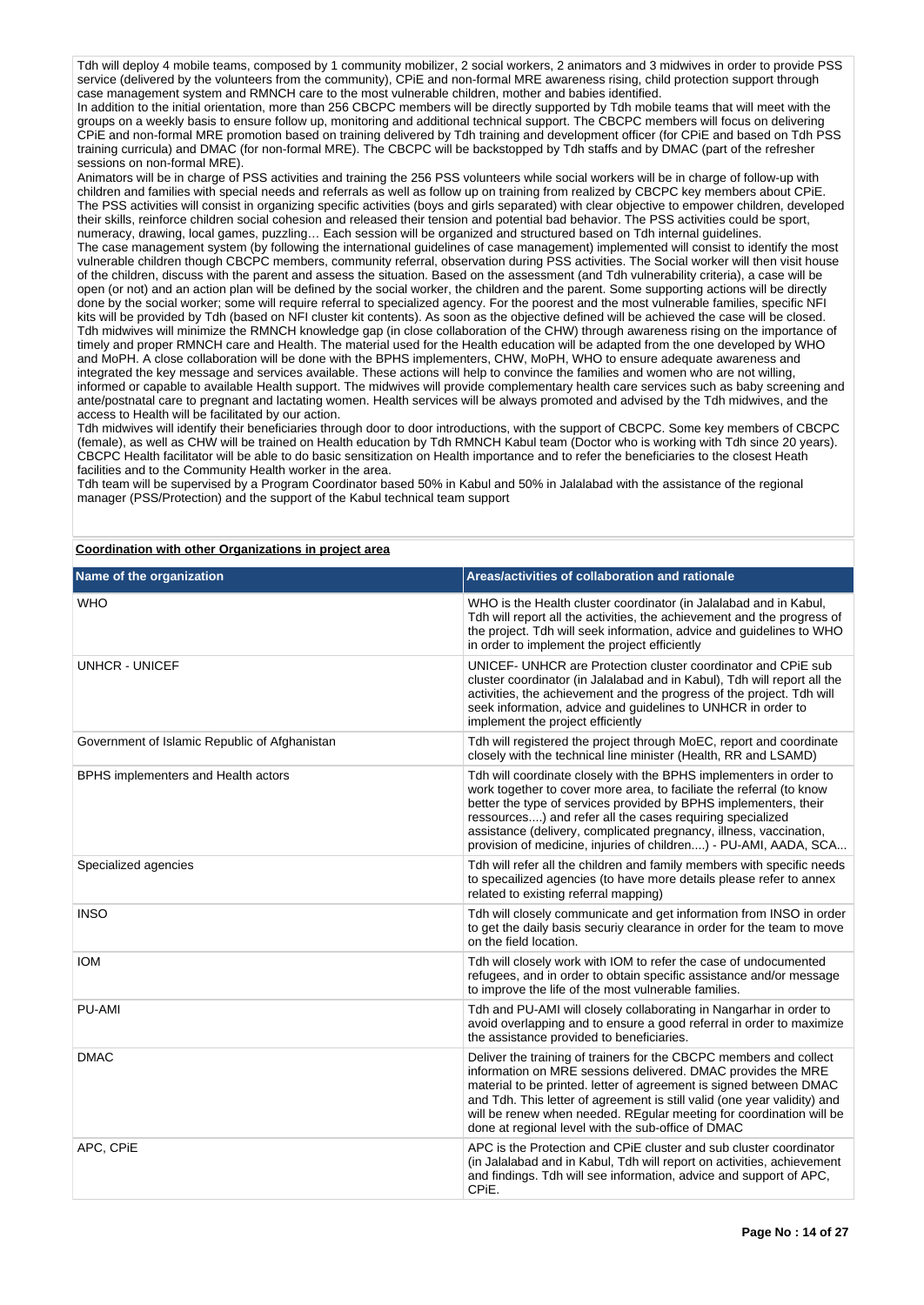OCHA Tdh will report regularly to UNOCHA at Kabul and Jalalabad level. Tdh will facilitate the spot check visit from OCHA/HFU every time it will be requested. Tdh will continue to participate to any meeting organized by OCHA/HFU and in line with our project at Kabul and Jalalabad level

## **Environment Marker Of The Project**

A: Neutral Impact on environment with No mitigation

#### **Gender Marker Of The Project**

2a-The project is designed to contribute significantly to gender equality

#### **Justify Chosen Gender Marker Code**

Based on Tdh's global approach towards gender mainstreaming, women's as well as men's concerns and experiences are integral to the design, implementation, monitoring, and evaluation of the program.

The proposed project gives specific attention to gender with a global 50/50 ratio of boy to girl beneficiaries in CFS. This means that boys and girls are given the same opportunities of participation. The same applies for the male-female ratio among Tdh mobile teams, CBCPC members and PSS volunteers.

Taking into account that Tdh intervenes in very conservative areas –women and girls cannot leave their homes to participate in activities– awareness sessions on CP, as well as RMNCH care will be conducted at home. To allow women to attend training, sessions will be organized at the village level by Tdh female staff. Due to nature of the activities, women and girls will represent 72% of the targeted beneficiaries.

Despite the support provided directly on CPiE, the CBCPC received Tot on CPiE and non-formal MRE. The CBCPC are gender balanced (2 men and 2 females), the main message around child protection and the risk of explosive devices. The child rights are integrated in order for example for the people to understand the importance of education or the access of Health (with a special attention on mother through MCH component). The message are also done in order to reduce the violence against children (girl are more vulnerable to be victim within house and boys when they are in school or in their place of work). Finally, child labor, early marriage and child marriage are important part of the awareness rising and are completely integrated in all Tdh intervention in Afghanistan. For the non-formal MRE, child friendly have been developed with DMAC and will be continuously used as the previous intervention. The material was realized and adapted to completely integrate vulnerable person (illiterate) and the one with specific needs (disability). The material used image and little text in order to really make it understandable by everyone.

The community elders are automatically integrated at the first stage of the project implementation in order to get their approbation to do the activities. Then CBCPC are selected from the community and they will have to cover as much as possible members from their villages. For instance, in the current project, some CBCPC members (female) are using the marriage gathering in their village to deliver message on CPiE and non-formal MRE to other women because it's big gathering of women. Thus, they understand the importance of those messages on CPiE (including early marriage) and MRE and they are willing to make as much as possible other women aware of this.

### **Protection Mainstreaming**

Tdh develops all its projects in accordance with the principles of humanitarian aid. In addition to this, the Tdh Child Safeguarding Policy is disseminated, applied and monitored among all the parties involved in project activities. As per rules of Tdh, all the staff and volunteers receive a first training on CP policy followed by refreshment training. The Child Protection Minimum Standards (CPMS) are also a fundamental guide for Tdh intervention. Training on CPMS may be extended to external actors to increase awareness on CP issues. The "Do No Harm" principles will be applied for the intervention together with the protection principles of the Sphere guidelines to avoid exposing people to further harm as a result of Tdh actions. Steps will be taken to avoid or minimize any adverse effects of Tdh intervention, in particular the risk of exposing people to increased danger or abuse of their rights. The assistance and protection efforts will not undermine the affected population's capacity for self-protection. Sensitive information will be managed in a way that does not jeopardize the security of the informants or those who may be identifiable from the information. The confidentiality of the information collected on the children and their families will be guarded. Cultural and religious sensitivities will be taken into account in each phase of the project. Tdh will maintain positive and fruitful relationships with all the concerned communities to mitigate tensions and secure social cohesion, especially through CBCPC. Tdh will continue adopting a participatory approach to ensure that all the actors on the ground have their voice on the project for adjustments, discussions and information sharing. Regular joint meetings with the beneficiaries, CBCPC, PSS volunteers, local health centers and authorities will be organized for this purpose.

Tdh will contribute to different cluster and sub cluster in order to advocate for child protection and Mother and Child Health, as well as joining the effort of WHO, UNHCR, UNICEF and OCHA to get efficient response and clear picture of the situation on the ground. The participation in the cluster at Kabul and Jalalabad level is crucial for providing the best assistance and protection to the most vulnerable population. The effort and the specialization of each agency are required and sharing information, collaborating and delivering will be either by participating to those meeting. Finally, Tdh will report progress and information related to the project (database, progress report) as requested per CHF agreement and guidelines. Tdh will share information in order to contribute to advocate having better funding and more project on child protection.

The integrated approach of child protection and RMNCH will definitely participate in the global effort designed by the HRP, the project will support the community in being more resilient, more aware of the importance of child protection and access to Health and the project will assist the most vulnerable population affected by consequences related to crisis, conflict, return, displacement without forgetting the host community.

**Country Specific Information**

**Safety and Security**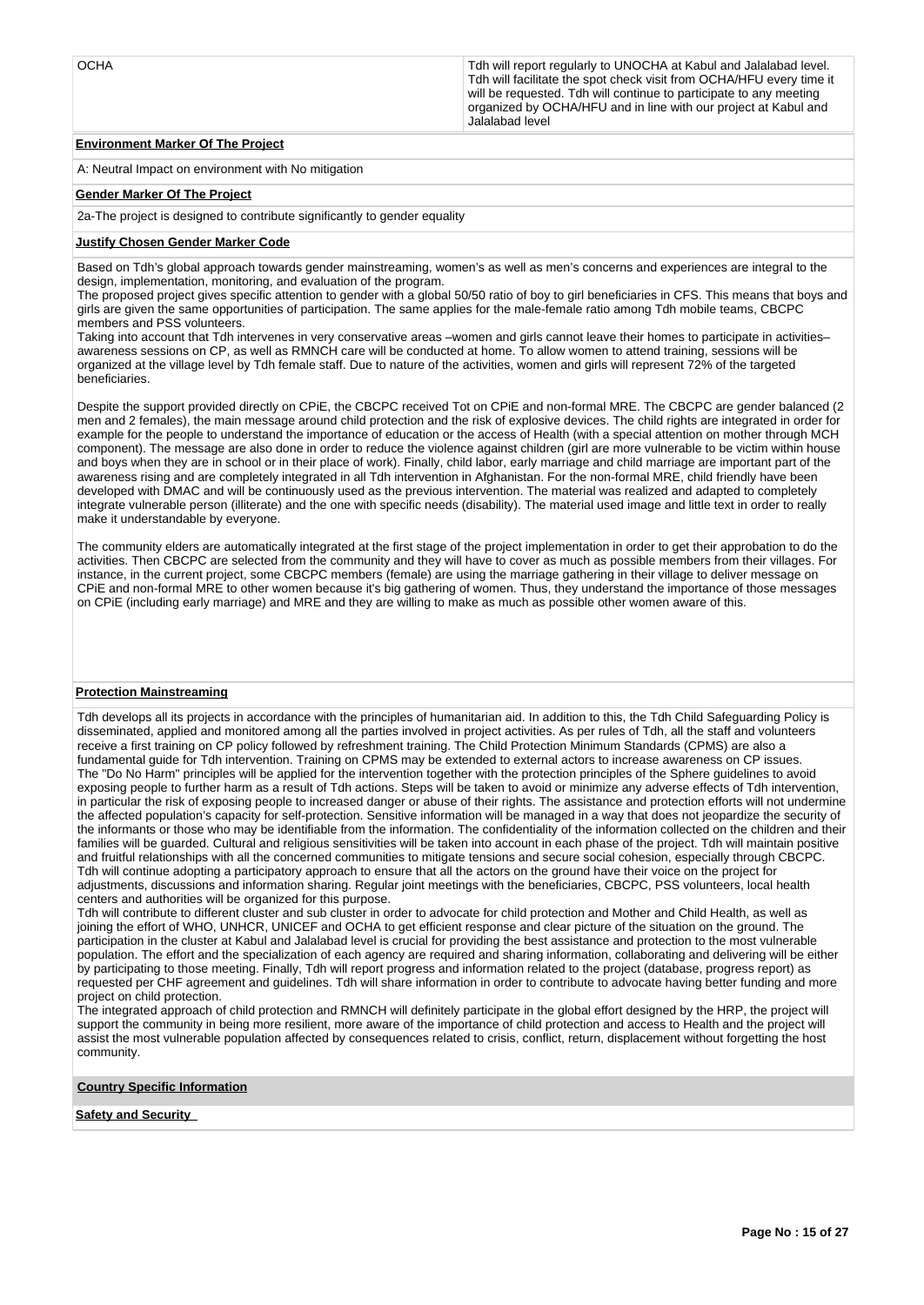The volatility of the security context in Afghanistan's Eastern Region has the potential to significantly hinder Tdh staff access to the areas of intervention. The security situation is constantly monitored by the Tdh Security Manager and Tdh's response activities will be based on Tdh Security Plan. In a context where tensions and insecurity are increasing Tdh will ensure maintenance of a close collaboration with community elders/leaders and work towards a strong acceptance by the communities. Close links will also be maintained at central and local level with GoA, other NGOs, INSO, and UN bodies to facilitate implementation. At field level, social cohesion activities will be promoted while ensuring equitable access to all affected populations regardless of their origins.

#### **Access**

Access will be based on the relationship with communities and local authorities, on a strict security analysis, on good coordination with INSO and other humanitarian partners and on effective and transparent assistance to the populations. This strategy has been fruitful in Nangarhar where Tdh has gained strong acceptance from the communities and has been granted continued access over the first two project phases. Tdh's intervention and the cordial collaboration with community leaders, Maliks and religious leaders have enabled Tdh to be identified as a neutral and reliable organization. Moreover, Tdh has a transparent selection process of beneficiaries that does not create any division but reinforces the social cohesion between IDP, returnee and host communities.

Tdh has a long standing experience in the area and in the work in the community. The program implementation integrates an induction phase to make sure that the community elders and the key people of the community know about Tdh, about the implementation of the activities planned. So far, Tdh did not face any problem and the activities were always well accepted by the community, even the one which could be considered as sensitive (CPiE, early marriage...). The rights of the children are well accepted by the community and the work done on awareness rising by CBCPC is really helpful for changing the mentally and easily integrate the main message even if sensitive. In addition, Tdh's is reinforcing the message and delivering assistance in order to tackle the child protection concerns.

Through the establishment, training and follow-up of CBCPC and PSS volunteers Tdh ensures that local communities participate fully in and engage with project planning, design, implementation and M&E practices. Indeed, the community volunteers jointly work with Tdh to define vulnerability criteria, design local games, deliver messages, identify vulnerable children and families, and follow case management and share data with Tdh mobile teams.

The PSS volunteers and the CBCPC tot are receiving regular training and benefiting from mentoring of the Tdh staff on regular basis. As they are completely integrated in the activities, delivery of messages (even the most sensitive) is more easily accepted as the person delivering the message is from the village. The activities are taken in house or in location chosen by the community elders and CBCPC and are within the village. This ensures safety, facilitate the participation and trust for parent to let their children participate in PSS activities for example.

Access to areas of intervention is monitored every day by Tdh Security Officer and by the regional manager. The network developed in the Nangarhar and Laghman ease the checking before movement on daily basis and also in case of incident to take the appropriate decision. Some additional measures are taken as first aid training for Tdh staff, GPS tracker, regular refreshing on security management for team. Tdh mobile teams are not allowed to move without prior security clearance. In case of security deterioration and if Tdh mobile teams have no access to an area, the activities will continue to be implemented through CBCPC and PSS volunteers. A remote mentoring system will be set up to allow Tdh mobile team to follow and monitor the activities.

As Tdh project is developed on mobility and accessing the unserved and isolated population, the mobile team are going where none or very few other actors are presents. The project is definitely contributing to have increased coverage of those "white area" and will definitely be helpful in advocating having further support in those areas. If more organization assists, Tdh team will be able to reach other unserved area. The backstopping of CBCPC and PSS volunteers will be done periodically in the already assisted villages. Most of activities proposed are draw to support the inclusion of vulnerable person including children with disability.

## **BUDGET**

| ובטשט |                                                                                                                                                                                                                                                                                                                                                                                                                                                                                                                                 |   |                |                     |                                          |                           |                   |
|-------|---------------------------------------------------------------------------------------------------------------------------------------------------------------------------------------------------------------------------------------------------------------------------------------------------------------------------------------------------------------------------------------------------------------------------------------------------------------------------------------------------------------------------------|---|----------------|---------------------|------------------------------------------|---------------------------|-------------------|
| Code  | <b>Budget Line Description</b>                                                                                                                                                                                                                                                                                                                                                                                                                                                                                                  |   | D / S Quantity | <b>Unit</b><br>cost | <b>Duration</b><br><b>Recurran</b><br>ce | $\%$<br>charged<br>to CHF | <b>Total Cost</b> |
|       | 1. Staff and Other Personnel Costs                                                                                                                                                                                                                                                                                                                                                                                                                                                                                              |   |                |                     |                                          |                           |                   |
| 1.1   | Outreach Social workers (CPiE)                                                                                                                                                                                                                                                                                                                                                                                                                                                                                                  | D | 8              | 663.0<br>0          | 12                                       | 100.00                    | 63,648.00         |
|       | 2 social workers are part of each 4 mobile team. They are in Tdh salary scale 2A step 1 - including 2% annual increase                                                                                                                                                                                                                                                                                                                                                                                                          |   |                |                     |                                          |                           |                   |
| 1.2   | Tdh country director (SHARED)                                                                                                                                                                                                                                                                                                                                                                                                                                                                                                   | S | 1 <sup>1</sup> | 7,500<br>.00.       | 12                                       | 12.00                     | 10,800.00         |
|       | Overview of the project, direct supervision of the program coordinator, revision of reporting, part of the Project Accountability<br>Group which ensure the monitoring, the vision and the quality of the intervention (meeting on monthly basis) and field visits<br>planned.                                                                                                                                                                                                                                                  |   |                |                     |                                          |                           |                   |
| 1.3   | <b>CBCPC Mobiliser (CPIE)</b>                                                                                                                                                                                                                                                                                                                                                                                                                                                                                                   | D | 1              | 663.0<br>o          | 12                                       | 100.00                    | 7,956.00          |
|       | In charge to organise the training (CPiE) in Jalalabad for the new CBCPC Tot (as well as the refresher which will take place).<br>organizing the female CBCPC Tot training in the villages. He/she will follow up the training replication done by the CBCPC tot<br>already trained and go on the field to collect the training attendance form filled by CBCPC tot in each villages.                                                                                                                                           |   |                |                     |                                          |                           |                   |
| 1.4   | Learning and development officer (CPiE)                                                                                                                                                                                                                                                                                                                                                                                                                                                                                         | D | $\mathbf{1}$   | 1,140<br>.00        | 12                                       | 60.00                     | 8,208.00          |
|       | In charge of training social workers and animators on life saving PSS, sharing knowledge and common PSS methods, Tdh<br>Salary scale 4                                                                                                                                                                                                                                                                                                                                                                                          |   |                |                     |                                          |                           |                   |
| 1.5   | PSS/Protection Project officer (CPiE)                                                                                                                                                                                                                                                                                                                                                                                                                                                                                           | D | $\mathbf{1}$   | 1,720<br>.00.       | 12                                       | 100.00                    | 20,640.00         |
|       | He is the guarantor of the good project implementation, do the link with the DoPH, he is the team leader. He will do the security<br>clearance and represent Tdh in external meeting related to his specialty. He will ensure the strict following of CP and PSS<br>thematic policies and be in charge of monitoring and evaluation of the full project.<br>He will participate in the regional cluster Protection, sub cluster CPiE and will be do the reporting for the different government<br>bodies at the regional level. |   |                |                     |                                          |                           |                   |
| 1.6   | Admin/ Finance officer (Jalalabad) (SHARED)                                                                                                                                                                                                                                                                                                                                                                                                                                                                                     | S | 1              | 1,100<br>.00        | 12                                       | 25.00                     | 3,300.00          |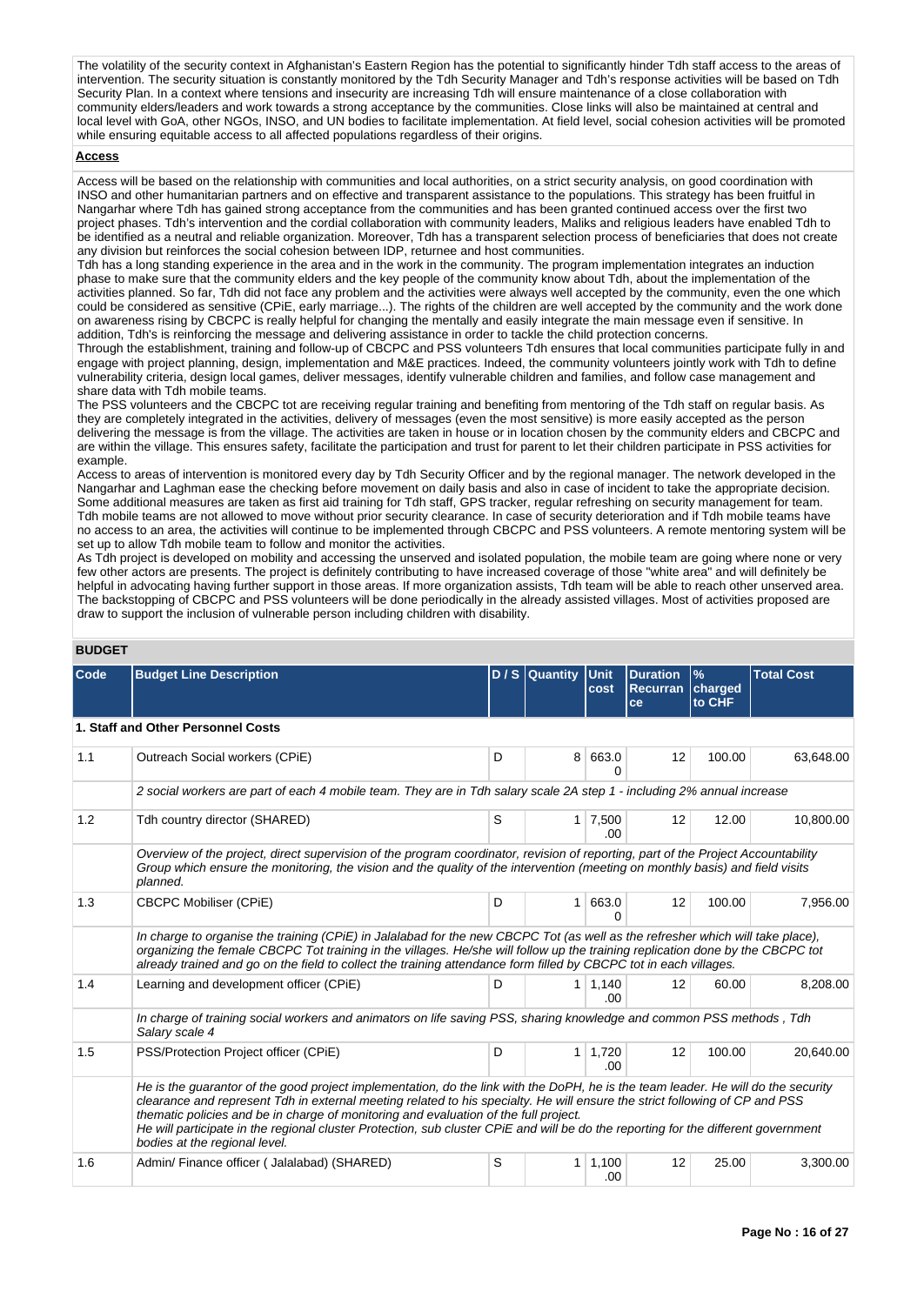|      | Will support the financial monitoring of<br>the project at field level, prepare cash books , monitor bank transfers and cash flow. Tdh salary scale 3                                                                                                                                                                                                                                                                                                                                                                                                                                                    |   |                |                       |    |        |           |
|------|----------------------------------------------------------------------------------------------------------------------------------------------------------------------------------------------------------------------------------------------------------------------------------------------------------------------------------------------------------------------------------------------------------------------------------------------------------------------------------------------------------------------------------------------------------------------------------------------------------|---|----------------|-----------------------|----|--------|-----------|
| 1.7  | RMNCH Coordinator(Kabul) (RMNCH)                                                                                                                                                                                                                                                                                                                                                                                                                                                                                                                                                                         | D |                | $1 \mid 3,130$<br>.00 | 12 | 25.00  | 9,390.00  |
|      | The RMNCH coordinator based in Kabul will be the technical support and will guaranty of quality RMNCH activities and link with<br>WHO and MoPH guidelines. She will be part of the recruitment, she will go to train the midwives recruited and visit the project<br>location time to time to ensure the quality of the care provided. She will be in charge to update the guidelines, the tools to make<br>sure that the care provided is up to date according to Government and WHO guidelines.<br>She will do the reporting requirement for the Health cluster and for the different line ministries. |   |                |                       |    |        |           |
| 1.8  | Project Manager (Expat) (SHARED)                                                                                                                                                                                                                                                                                                                                                                                                                                                                                                                                                                         | D | 1 <sup>1</sup> | 6,950<br>.00.         | 12 | 84.00  | 70,056.00 |
|      | The expat project coordinator supervise the entire project, monitoring and evaluation, training, reporting and representation of<br>Tdh in different cluster and meetings with authorities. She/He will be based in Kabul with 50% (minimum) of his/her time in<br>Nangarhar.                                                                                                                                                                                                                                                                                                                            |   |                |                       |    |        |           |
| 1.9  | Team Leader RMNCH - (RMNCH)                                                                                                                                                                                                                                                                                                                                                                                                                                                                                                                                                                              | D |                | 1 750.0<br>0          | 12 | 91.70  | 8,253.00  |
|      | The RMNCH team leader is the supervisor of the full team of midwives. She will identify the needs of training, she will ensure the<br>link with the DoPH in Jalalabad. She will supervise and guarantee the quality of the RMNCH and will be in technical line with the<br>RMNCH coordinator in Kabul.                                                                                                                                                                                                                                                                                                   |   |                |                       |    |        |           |
| 1.10 | Midwives - (RMNCH)                                                                                                                                                                                                                                                                                                                                                                                                                                                                                                                                                                                       | D |                | 12 650.0<br>0         | 12 | 87.00  | 81,432.00 |
|      | Each of the 4 mobile team will be composed of 3 midwives. The midwives are in charge of the RMNCH care (screening,<br>providing Antenatal care, postnatal care, and identification of complicated pregnancy) they will advocate for delivery in health<br>facilities, for vaccination and breastfeeding. They will be in charge to deliver Health education based on WHO, MoPH guidelines<br>and under the supervision of RMNCH coordinator based in Kabul.                                                                                                                                              |   |                |                       |    |        |           |
| 1.11 | Admin/Logistics Clerk (SHARED)                                                                                                                                                                                                                                                                                                                                                                                                                                                                                                                                                                           | S | 1 <sup>1</sup> | 510.0<br>$\Omega$     | 12 | 100.00 | 6,120.00  |
|      | Based in Jalalalab, for overall Logistics follow up for the project (kits purchase/distribution) and all other logistics related tasks.<br>He will coordinate the van movement and manage the rental contract, as well as do the quotation process for all the purchase to<br>be done during the project implementation. He will in charge to ensure the delivery of the kit in each of the 96 villages of<br>intervention in the 3 provinces.                                                                                                                                                           |   |                |                       |    |        |           |
| 1.12 | Guards - (SHARED)                                                                                                                                                                                                                                                                                                                                                                                                                                                                                                                                                                                        | S |                | 5 510.0<br>0          | 12 | 90.00  | 27,540.00 |
|      | 4 full time guards to ensure the security of the office, one part time contract (50%) to cover the leave time of the guards.<br>Therefore the number of guards will be 5: In total 4 guards full time (100%) and one guard at part time (50%).                                                                                                                                                                                                                                                                                                                                                           |   |                |                       |    |        |           |
| 1.13 | Monitoring/ Evaluation officer - (SHARED)                                                                                                                                                                                                                                                                                                                                                                                                                                                                                                                                                                | S |                | $1 \mid 1,132$<br>.00 | 12 | 42.00  | 5,705.28  |
|      | The monitoring and evaluation officer will be based in Kabul and will develop all the forms needed for the good implementation of<br>the project. He will go to Jalalabad to train the team and the data entry person on the use of them. He will go on the field to<br>ensure that the quality of the intervention is in equitation with the logframe and results expected. Finally the M&E will do a<br>monthly follow up report on the indicators that will be checked by project manager.                                                                                                            |   |                |                       |    |        |           |
| 1.14 | <b>PSS Junior Animators - CPIE</b>                                                                                                                                                                                                                                                                                                                                                                                                                                                                                                                                                                       | D |                | 8 663.0<br>0          | 12 | 100.00 | 63,648.00 |
|      | Two in each van. In charge of life saving PSS, CPiE awareness sessions for children, Tdh salary scale 2 A.                                                                                                                                                                                                                                                                                                                                                                                                                                                                                               |   |                |                       |    |        |           |
| 1.15 | Security officer - (SHARED)                                                                                                                                                                                                                                                                                                                                                                                                                                                                                                                                                                              | S |                | $1 \mid 1,504$<br>.00 | 12 | 32.00  | 5,775.36  |
|      | He will ensure that the security plan is strictly followed up, he will control that security clearance is done every morning and<br>supervise movement from Kabul to Jal. He will do regular field visits (travel expenses covered by Tdh office). Tdh salary scale,<br>Tdh Salary scale 5                                                                                                                                                                                                                                                                                                               |   |                |                       |    |        |           |
| 1.16 | Driver (Kabul) - (SHARED)                                                                                                                                                                                                                                                                                                                                                                                                                                                                                                                                                                                | S | 1 <sup>1</sup> | 560.0<br>0            | 12 | 30.00  | 2,016.00  |
|      | Around 3 movements per month (via road) will have to be done to monitor and evaluate the project and ensure the quality of the<br>project. 1 driver from Kabul will dedicated for these movements.                                                                                                                                                                                                                                                                                                                                                                                                       |   |                |                       |    |        |           |
| 1.17 | HR Manager Kabul - (SHARED)                                                                                                                                                                                                                                                                                                                                                                                                                                                                                                                                                                              | S | 1              | 1,616<br>.00          | 12 | 8.00   | 1,551.36  |
|      | He will support the recruitment of the staff in the beginning, he will manage the payrolls for all the staff on monthly basis, he will<br>ensure that Tdh HR guidelines are implemented and respected. Tdh Salary scale 5                                                                                                                                                                                                                                                                                                                                                                                |   |                |                       |    |        |           |
| 1.18 | Finance Coordinator Kabul - (SHARED)                                                                                                                                                                                                                                                                                                                                                                                                                                                                                                                                                                     | S | 1 <sup>1</sup> | 3,149<br>.00          | 12 | 32.00  | 12,092.16 |
|      | He will check and have the financial and admin overview of the project. He will be in daily link with the admin and finance<br>manager based in Jalalabad. He will do internal control by visiting office and villages on regular basis.<br>He will supervise the payment of the tax to the government, ensure that the bi-annual financial reporting for the MoEC at Kabul<br>and in Jalalabad is done on time and guarantee.                                                                                                                                                                           |   |                |                       |    |        |           |
| 1.19 | Data Clerk - (SHARED)                                                                                                                                                                                                                                                                                                                                                                                                                                                                                                                                                                                    | D | 1 <sup>1</sup> | 510.0<br>0            | 12 | 100.00 | 6,120.00  |
|      | The data clerk will enter all the data related to the project in the databases developed by the M&E. It will include, CBCPC Tot CP,<br>PSS and RMNCH.                                                                                                                                                                                                                                                                                                                                                                                                                                                    |   |                |                       |    |        |           |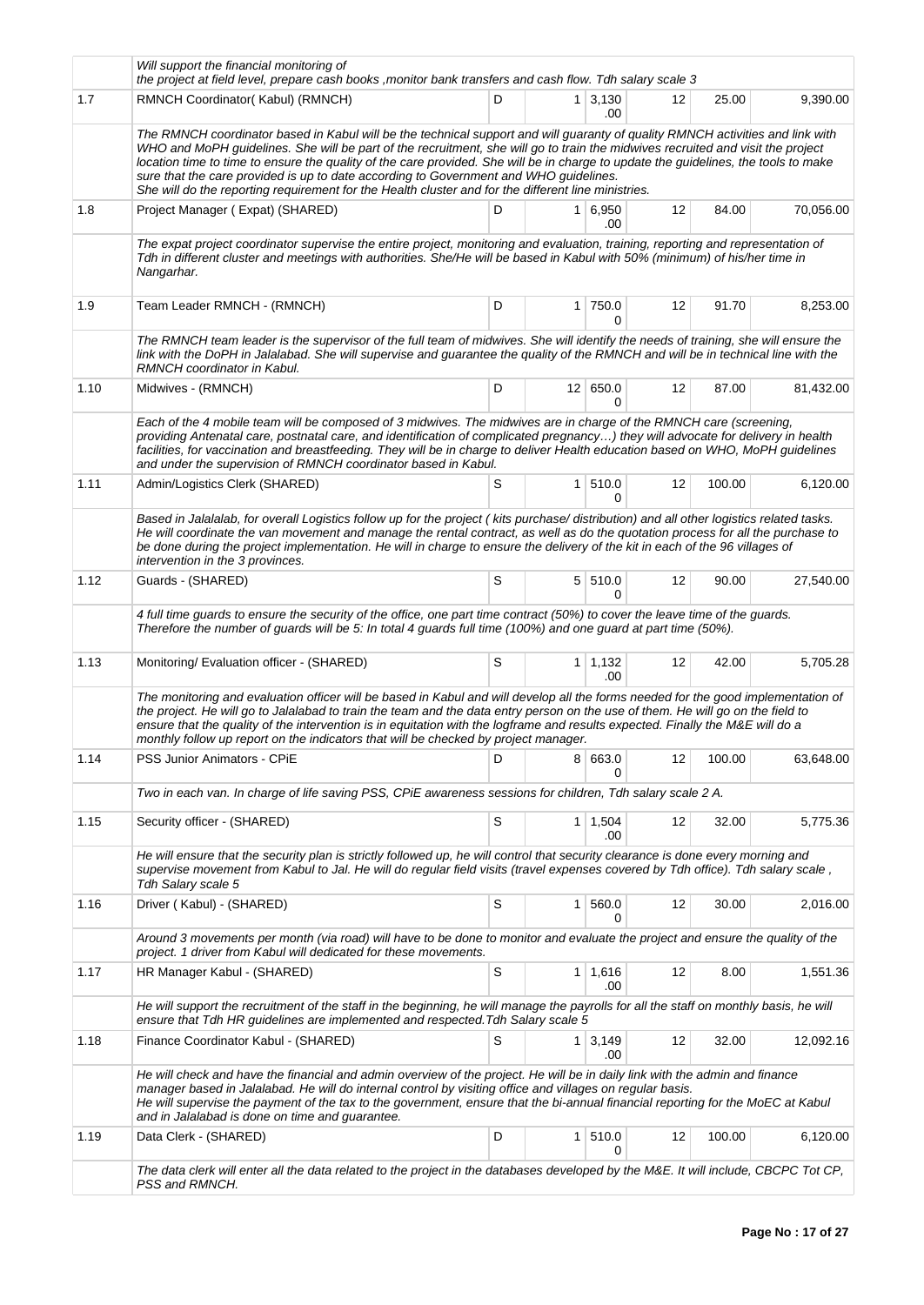| 1.20 | Project Manager Child protection (Kabul) - (SHARED)                                                                                                                                                                                                                                                                                                                                                                                                                    | D  |                | $1 \mid 1,583$<br>.00 | 12                | 43.00  | 8,168.28   |
|------|------------------------------------------------------------------------------------------------------------------------------------------------------------------------------------------------------------------------------------------------------------------------------------------------------------------------------------------------------------------------------------------------------------------------------------------------------------------------|----|----------------|-----------------------|-------------------|--------|------------|
|      | CP manager Kabul will provide technical support to the project and will regularly visit the project activities to ensure proper follow<br>up and quality of services delivered to the beneficiaries. The Project Manager will be in charge of the reporting to the line<br>ministry, will do the link with DMAC, will participate in Protection cluster and GBV, CPiE sub cluster as well as Ref & Ret chapter.                                                        |    |                |                       |                   |        |            |
| 1.21 | <b>Community Mobilizer (MRE)</b>                                                                                                                                                                                                                                                                                                                                                                                                                                       | D  |                | 4 663.0<br>0          | $12 \overline{ }$ | 100.00 | 31.824.00  |
|      | The community mobilizer will be part of the mobile team, they will focus mainly on the 32 new villages to organize and train the<br>CBCPC members. In the mean time, they will also rotate and going time to time in all the other 64 villages. They will follow up<br>CBCPC training especially on MRE.                                                                                                                                                               |    |                |                       |                   |        |            |
|      | <b>Section Total</b>                                                                                                                                                                                                                                                                                                                                                                                                                                                   |    |                |                       |                   |        | 454,243.44 |
|      | 2. Supplies, Commodities, Materials                                                                                                                                                                                                                                                                                                                                                                                                                                    |    |                |                       |                   |        |            |
| 2.1  | Material for PSS activities - (CPiE)                                                                                                                                                                                                                                                                                                                                                                                                                                   | D  | 4              | 150.0<br>0            | 12                | 100.00 | 7,200.00   |
|      | The PSS material are defined in CFS minimum standard define by Tdh and in Annex. The material will have to be renewed on<br>monthly basis and some of the material will be given to the community volunteers in order to continue the PSS support even<br>when Tdh won't be present in the villages (it's including toys, books, charts, pencils and paper, paints, items for games (rope,<br>balls, etc.). Each of the 7 vans will have 150 USD per month in average. |    |                |                       |                   |        |            |
| 2.2  | Refreshment for children (during PSS Sessions) - (CPiE)                                                                                                                                                                                                                                                                                                                                                                                                                | D. | 5000           | 1.00                  | 12                | 95.00  | 57,000.00  |
|      | The small snacks are estimated to 1 USD for each piece. Each children registered and who participated in the session will<br>received one snacks.                                                                                                                                                                                                                                                                                                                      |    |                |                       |                   |        |            |
| 2.3  | Production of Communication Materials - (CPiE)                                                                                                                                                                                                                                                                                                                                                                                                                         | D  | 1 <sup>1</sup> | 50.00                 | 12                | 100.00 | 600.00     |
|      | It will be used for all the awareness sessions materials used during the different training organised.                                                                                                                                                                                                                                                                                                                                                                 |    |                |                       |                   |        |            |
| 2.4  | Cost of the organisation and cost of the Tot for CBCPC -<br>(CPIE)                                                                                                                                                                                                                                                                                                                                                                                                     | D  |                | 128 12.50             | 2                 | 100.00 | 3,200.00   |
|      | this includes training material and refreshment for 128 members for Jalalabad ToT and PSS/CP, total 2 sessions will be<br>organized in 12 months (PSS, CPiE) One ToT and one refresher, each event will be for a maximum of 3 days                                                                                                                                                                                                                                     |    |                |                       |                   |        |            |
| 2.5  | Staff training / Self care - (SHARED)                                                                                                                                                                                                                                                                                                                                                                                                                                  | D  |                | $5 \mid 300.0$<br>0   | 2                 | 100.00 | 3,000.00   |
|      | It will be specific sessions organized with the support of external consultant (psychotherapist, psychologist, or any other needs) in<br>order for the staff to release their stress, bad stories heard during their working time, bad thoughts.<br>It will limit the impact of difficult situation the staff are dealing with on daily basis, be more efficient in their work and the support to<br>beneficiaries.                                                    |    |                |                       |                   |        |            |
| 2.6  | PSS volunteers communication and transport fee - (CPiE)                                                                                                                                                                                                                                                                                                                                                                                                                | D  | 256            | 5.00                  | 12                | 100.00 | 15,360.00  |
|      | Monthly fees provided to PSS volunteers in order to organise the PSS sessions with the children, to communicate with Tdh and<br>to move around in the area.(5 USD for 256 PSS volunteers).                                                                                                                                                                                                                                                                             |    |                |                       |                   |        |            |
| 2.7  | CBCPC ToT communication and transportation fees - (CPiE)                                                                                                                                                                                                                                                                                                                                                                                                               | D  | 128            | 5.00                  | 12                | 100.00 | 7,680.00   |
|      | 128 CBCPC Tot - Monthly allowance provided provided to move around                                                                                                                                                                                                                                                                                                                                                                                                     |    |                |                       |                   |        |            |
| 2.8  | Direct assistance for the most vunerable families (Hygiene+<br>Winter kits) - (CPiE)                                                                                                                                                                                                                                                                                                                                                                                   | D  | 400            | 40.00                 | $\mathbf{1}$      | 100.00 | 16,000.00  |
|      | 40 USD per kit based on the ERM Standards and ES NFI cluster. (BoQ attached.)                                                                                                                                                                                                                                                                                                                                                                                          |    |                |                       |                   |        |            |
| 2.9  | RMNCH Health Assitance (medicine, delivery kits /other<br>assitance). - (RMNCH)                                                                                                                                                                                                                                                                                                                                                                                        | D  | 3080           | 6.00                  | 1                 | 100.00 | 18,480.00  |
|      | The medecins could be iron or any other basic medicine to combat the anemia of the mother and the babies in order to reduce<br>the risk of disease and mortality. The clean delivery kit is a powerrful tool used to convince the mother to deliver to Health facilities<br>or to have at least the basic kit to deliver home if the family is not allowing the hospital visit. (BoQ attached)                                                                         |    |                |                       |                   |        |            |
| 2.10 | Standard Midwivery Kits - (RMNCH)                                                                                                                                                                                                                                                                                                                                                                                                                                      | D  |                | $7 \mid 300.0$<br>0   | 1                 | 100.00 | 2,100.00   |
|      | This kit will be useful for eah ot the 7 team of midwives to provide adapted assistance to mother and babies(BoQ attached)                                                                                                                                                                                                                                                                                                                                             |    |                |                       |                   |        |            |
| 2.11 | Health Education Kits - (RMNCH)                                                                                                                                                                                                                                                                                                                                                                                                                                        | D  |                | 7 100.0<br>0          | 1                 | 100.00 | 700.00     |
|      | Each of the couple team of midwives will need a Health education kit to do the Health education properly.<br>The kit will include the printing of the already developed IEC material.                                                                                                                                                                                                                                                                                  |    |                |                       |                   |        |            |
| 2.12 | Production of material for the MRE activities                                                                                                                                                                                                                                                                                                                                                                                                                          | D  | $\mathbf{1}$   | 305.0<br>0            | 12                | 100.00 | 3,660.00   |
|      | It will be used for all the MRE awareness sessions materials used during the different training organized. The material will be<br>adapted to illiterate people.                                                                                                                                                                                                                                                                                                       |    |                |                       |                   |        |            |
| 2.13 | Cost of the organisation and cost of the Tot for CBCPC -<br>(MRE)                                                                                                                                                                                                                                                                                                                                                                                                      | D  |                | 128 12.50             | 2                 | 100.00 | 3,200.00   |
|      | this includes training material and refreshment for 128 members for Jalalabad ToT and PSS/CP, total 2 sessions will be<br>organized in 12 months (PSS, CPiE) One ToT and one refresher, each event will be for a maximum of 3 days                                                                                                                                                                                                                                     |    |                |                       |                   |        |            |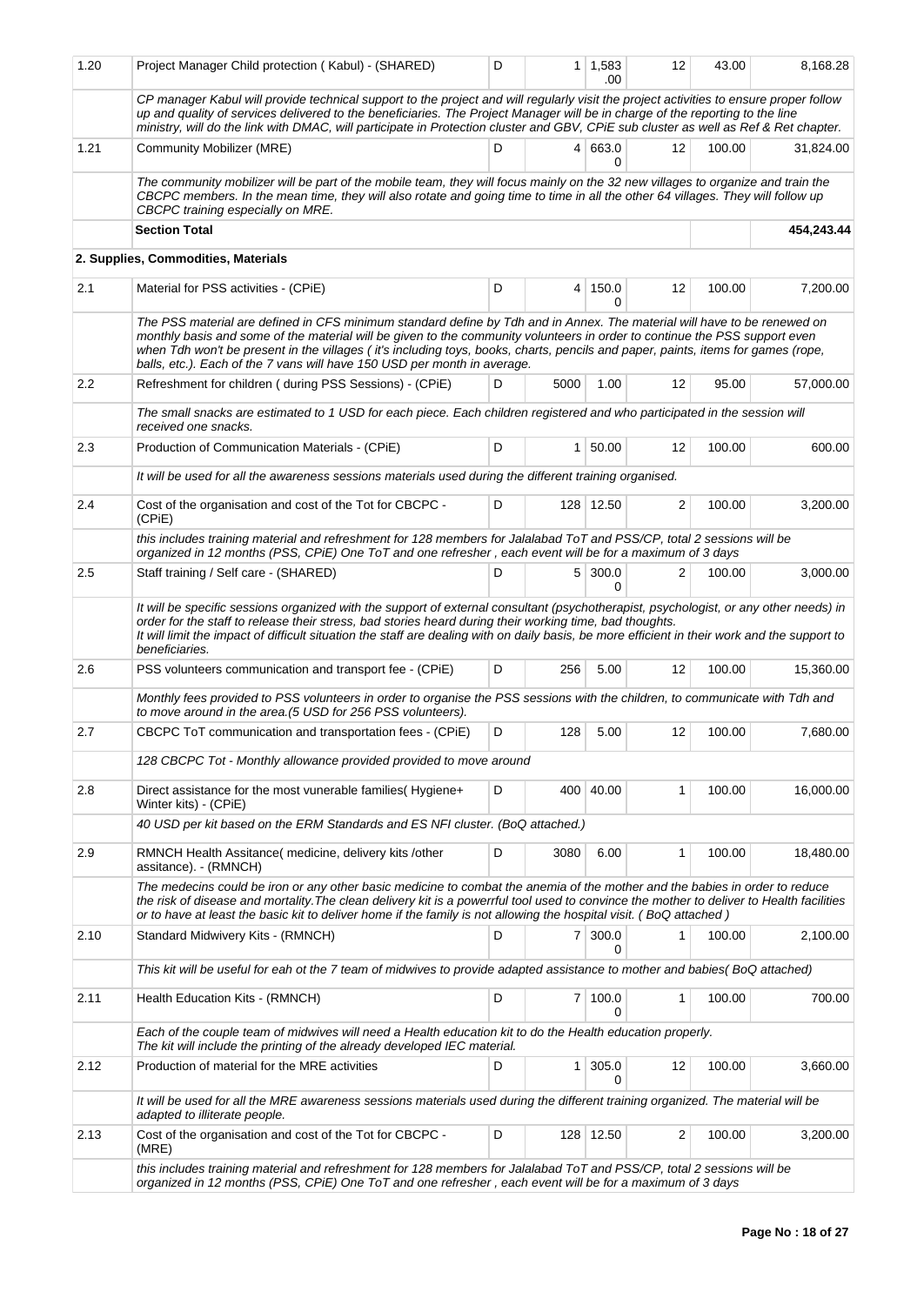| 2.14         | Cost of the accomodation for the DMAC trainers. (MRE)                                                                                                                                                                                                                                                                                                                                                                                                               | D  |                | 8 60.00      | $\overline{2}$ | 100.00 | 960.00     |
|--------------|---------------------------------------------------------------------------------------------------------------------------------------------------------------------------------------------------------------------------------------------------------------------------------------------------------------------------------------------------------------------------------------------------------------------------------------------------------------------|----|----------------|--------------|----------------|--------|------------|
|              | cost of the accommodation of the DMAC trainers who will come in Jalalabad to deliver the Tot for the CBCPC members. It will be<br>3 days of training for 2 persons from DMAC, twice.                                                                                                                                                                                                                                                                                |    |                |              |                |        |            |
| 2.15         | CBCPC ToT communication and transportation fees - (MRE)                                                                                                                                                                                                                                                                                                                                                                                                             | D  | 128            | 5.00         | 12             | 100.00 | 7,680.00   |
|              | 128 CBCPC Tot - Monthly allowance provided provided to move around to deliver MRE training                                                                                                                                                                                                                                                                                                                                                                          |    |                |              |                |        |            |
|              | <b>Section Total</b>                                                                                                                                                                                                                                                                                                                                                                                                                                                |    |                |              |                |        | 146,820.00 |
| 3. Equipment |                                                                                                                                                                                                                                                                                                                                                                                                                                                                     |    |                |              |                |        |            |
| 3.1          | Furniture / Equipment - (SHARED)                                                                                                                                                                                                                                                                                                                                                                                                                                    | S  | 1              | 1,500<br>.00 | 1              | 100.00 | 1,500.00   |
|              | Purchase of small equipment for the office during the duration of the project - renewal of computer, printers, table(BoQ<br>attached)                                                                                                                                                                                                                                                                                                                               |    |                |              |                |        |            |
|              | <b>Section Total</b>                                                                                                                                                                                                                                                                                                                                                                                                                                                |    |                |              |                |        | 1,500.00   |
|              | <b>4. Contractual Services</b>                                                                                                                                                                                                                                                                                                                                                                                                                                      |    |                |              |                |        |            |
| 4.1          | Rental Cars ( Mini Vans) - (SHARED)                                                                                                                                                                                                                                                                                                                                                                                                                                 | D  | $\overline{4}$ | 650.0<br>0   | 12             | 100.00 | 31,200.00  |
|              | rental of 4 mini vans (including fuel, maintenance and salary of driver)                                                                                                                                                                                                                                                                                                                                                                                            |    |                |              |                |        |            |
| 4.2          | Rental cars for monitoring and quality insurance - (SHARED)                                                                                                                                                                                                                                                                                                                                                                                                         | D  | 1              | 400.0<br>0   | 12             | 89.00  | 4,272.00   |
|              | This car will be used for the management team to do monitoring field visit, to visit authorities. The car will be used by CBCPC<br>mobiliser, team leader RMNCH and the data clerk/M&E to visit the field and collect the missing data, delivery notes<br>finally, this car will be used within Jalalabad to attend to the different clusters, progress meetings and meeting with authorities.                                                                      |    |                |              |                |        |            |
|              | <b>Section Total</b>                                                                                                                                                                                                                                                                                                                                                                                                                                                |    |                |              |                |        | 35,472.00  |
| 5. Travel    |                                                                                                                                                                                                                                                                                                                                                                                                                                                                     |    |                |              |                |        |            |
| 5.1          | Transportation Cost Kabul-Jalalabad - (SHARED)                                                                                                                                                                                                                                                                                                                                                                                                                      | D  | 1              | 480.0        | 12             | 83.00  | 4,780.80   |
|              | one flight ticket per month, and the rest will the cover the movement needed by road. The car is provided by Tdh, but the cost of<br>maintenance, the driver salary, the gas is calculated based on the average cost of the current movement.<br>According to UNHAS price list one round trip from Kabul to Jalalabad is 280 USD for one person, the rest will be used to cover<br>the cost of at least 1 movement per car from Kabul to Jalalabad (around 302 km). |    |                |              |                |        |            |
|              | <b>Section Total</b>                                                                                                                                                                                                                                                                                                                                                                                                                                                |    |                |              |                |        | 4.780.80   |
|              | 6. Transfers and Grants to Counterparts                                                                                                                                                                                                                                                                                                                                                                                                                             |    |                |              |                |        |            |
| ΝA           | NA                                                                                                                                                                                                                                                                                                                                                                                                                                                                  | ΝA | 0              | 0.00         | 0              | 0      | 0.00       |
|              | <b>NA</b>                                                                                                                                                                                                                                                                                                                                                                                                                                                           |    |                |              |                |        |            |
|              | <b>Section Total</b>                                                                                                                                                                                                                                                                                                                                                                                                                                                |    |                |              |                |        | 0.00       |
|              | 7. General Operating and Other Direct Costs                                                                                                                                                                                                                                                                                                                                                                                                                         |    |                |              |                |        |            |
|              |                                                                                                                                                                                                                                                                                                                                                                                                                                                                     |    |                |              |                |        |            |
| 7.1          | Rent of Jalalabad Office - (SHARED)                                                                                                                                                                                                                                                                                                                                                                                                                                 | S  | 1              | 635.0<br>0   | 12             | 100.00 | 7,620.00   |
|              | This Line will cover the rent of the office.                                                                                                                                                                                                                                                                                                                                                                                                                        |    |                |              |                |        |            |
| 7.2          | Office Running costs Jalalabad office - (SHARED)                                                                                                                                                                                                                                                                                                                                                                                                                    | S  | 1              | 350.0<br>0   | 12             | 100.00 | 4,200.00   |
|              | Office running costs (electricity, heating, office supplies etc) will be covered under this budget line                                                                                                                                                                                                                                                                                                                                                             |    |                |              |                |        |            |
| 7.3          | Kabul office rent and running costs - (SHARED)                                                                                                                                                                                                                                                                                                                                                                                                                      | S  | $\mathbf{1}$   | 2,700<br>.00 | 12             | 32.00  | 10,368.00  |
|              | Partial cost of Kabul office rent and running costs (electricity, heating, water, office supplies, internet etc).                                                                                                                                                                                                                                                                                                                                                   |    |                |              |                |        |            |
| 7.4          | Communication costs for the staff, internet in the office +<br>Thuraya cards - (SHARED)                                                                                                                                                                                                                                                                                                                                                                             | S  | 1              | 300.0<br>0   | 12             | 100.00 | 3,600.00   |
|              | Monthly mobile top up cards and office internet fee.                                                                                                                                                                                                                                                                                                                                                                                                                |    |                |              |                |        |            |
| 7.5          | Financial Services - (SHARED)                                                                                                                                                                                                                                                                                                                                                                                                                                       | S  | 1              | 180.0<br>0   | 12             | 100.00 | 2,160.00   |
|              | Bank charges, monthly salary transfers chargers, FTT<br>charges for bank to bank transfers.                                                                                                                                                                                                                                                                                                                                                                         |    |                |              |                |        |            |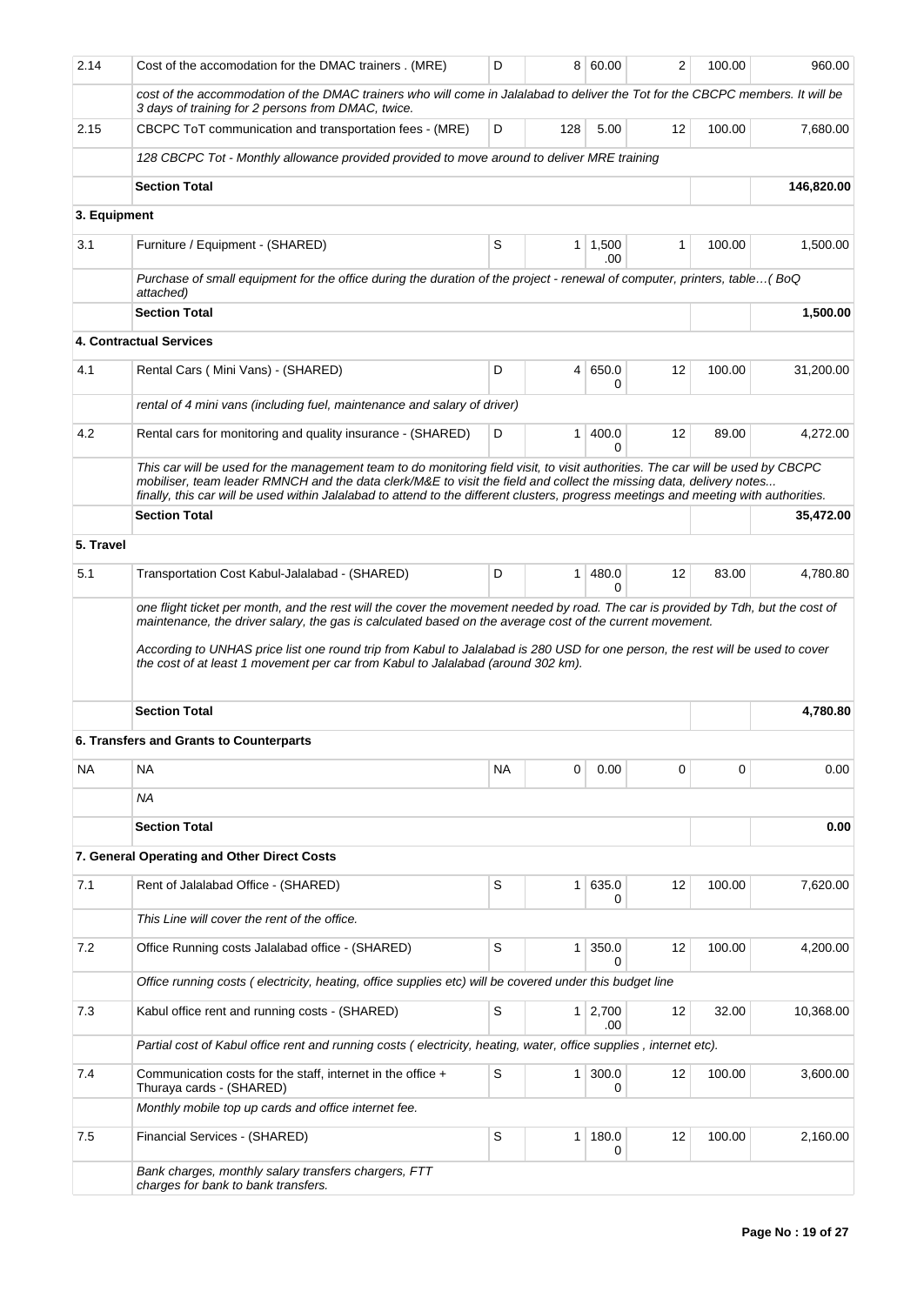| 7.6                     | Office Security improvement and maintenance - (SHARED)                                                                                                   | S | 1        | 1,400<br>.00 | 1 | 100.00 | 1,400.00   |
|-------------------------|----------------------------------------------------------------------------------------------------------------------------------------------------------|---|----------|--------------|---|--------|------------|
|                         | GPS tracker annual fees and reinforcement of office building or to purchase additional equipment for security will be charged<br>under this budget line. |   |          |              |   |        |            |
|                         | <b>Section Total</b>                                                                                                                                     |   |          |              |   |        | 29,348.00  |
| <b>SubTotal</b>         |                                                                                                                                                          |   | 9,347.00 |              |   |        | 672,164.24 |
| <b>Direct</b>           |                                                                                                                                                          |   |          |              |   |        | 566,416.08 |
| Support                 |                                                                                                                                                          |   |          |              |   |        | 105,748.16 |
| <b>PSC Cost</b>         |                                                                                                                                                          |   |          |              |   |        |            |
| <b>PSC Cost Percent</b> |                                                                                                                                                          |   |          |              |   |        | 7.00       |
| <b>PSC Amount</b>       |                                                                                                                                                          |   |          |              |   |        | 47,051.50  |
| <b>Total Cost</b>       |                                                                                                                                                          |   |          |              |   |        | 719,215.74 |

## **Project Locations**

| <b>Location</b>     | <b>Estimated</b><br>percentage<br>of budget<br>for each<br><b>location</b> |            | <b>Estimated number of beneficiaries</b><br>for each location |             |     |               | <b>Activity Name</b>                                                                                                                                                                                                                                                                                                                                                                                                                                                                                                                                                                                                                                                                                                                                                                                                                                                                                                                                                                                                                                                                                                                                                                                                                                                                                                                                                                                                                                                                                                                                                                                                                                                                                                                                                                                                                                                         |
|---------------------|----------------------------------------------------------------------------|------------|---------------------------------------------------------------|-------------|-----|---------------|------------------------------------------------------------------------------------------------------------------------------------------------------------------------------------------------------------------------------------------------------------------------------------------------------------------------------------------------------------------------------------------------------------------------------------------------------------------------------------------------------------------------------------------------------------------------------------------------------------------------------------------------------------------------------------------------------------------------------------------------------------------------------------------------------------------------------------------------------------------------------------------------------------------------------------------------------------------------------------------------------------------------------------------------------------------------------------------------------------------------------------------------------------------------------------------------------------------------------------------------------------------------------------------------------------------------------------------------------------------------------------------------------------------------------------------------------------------------------------------------------------------------------------------------------------------------------------------------------------------------------------------------------------------------------------------------------------------------------------------------------------------------------------------------------------------------------------------------------------------------------|
|                     |                                                                            | <b>Men</b> | <b>Women</b>                                                  | <b>Boys</b> |     | Girls   Total |                                                                                                                                                                                                                                                                                                                                                                                                                                                                                                                                                                                                                                                                                                                                                                                                                                                                                                                                                                                                                                                                                                                                                                                                                                                                                                                                                                                                                                                                                                                                                                                                                                                                                                                                                                                                                                                                              |
| Nangarhar -> Behsud | 14                                                                         | 183        | 821                                                           | 350         | 350 |               | 1,704 Activity 1.1.1 : Volunteers from the community<br>are identified, trained and mentored to deliver<br>quality PSS activities<br>Activity 1.1.1 : Deliver RMNCH care (antenatal<br>and postnatal care, referral, promotion of<br>immunization,) to pregnant and lactating<br>women and babies<br>Activity 1.1.2 : Deliver life-saving PSS activities<br>with trained volunteers in each of the 64 villages<br>identified<br>Activity 1.1.2 : Build coordination, facilitate<br>referral and collaboration with Health actors of<br>the region<br>Activity 1.1.3 : As per agreement, progress report<br>as well as complaint mechanism to OCHA will be<br>done regularly<br>Activity 1.1.3 : As per agreement, progress report<br>as well as complaint mechanism to OCHA will be<br>done regularly<br>Activity 1.1.4 : community have raised<br>awareness on CPIE<br>Activity 1.1.4 : Recruit and trained the midwives<br>and the team leader<br>Activity 1.1.5 : Realize ANC and PNC<br>Activity 1.1.6 : Refer pregnant women for delivery<br>assisted by skilled attendant<br>Activity 1.1.7 : Refer all babies to Public hospital<br>or Health partners<br>Activity 1.1.8 : Raise awareness on importance of<br>Health witin the women community<br>Activity 2.1.1 : Case management is provided to<br>the most vulnerable children identified by<br>CBCPC and Tdh<br>Activity 2.1.2 : Providing direct assistance to the<br>most vulnerable families in order to decrease the<br>risk of abuse and exploitation of children<br>Activity 3.1.1 : Newly identified CBCPC members<br>are trained by DMAC<br>Activity 3.1.2 : CBCPC members received<br>refresher on non-formal MRE by DMAC<br>Activity 3.2.1 : Returnees, IDPs, conflict affected<br>population at risk of ERW/EDO have raised<br>awareness through sessions delivered by<br>CBCPC members and Tdh staff |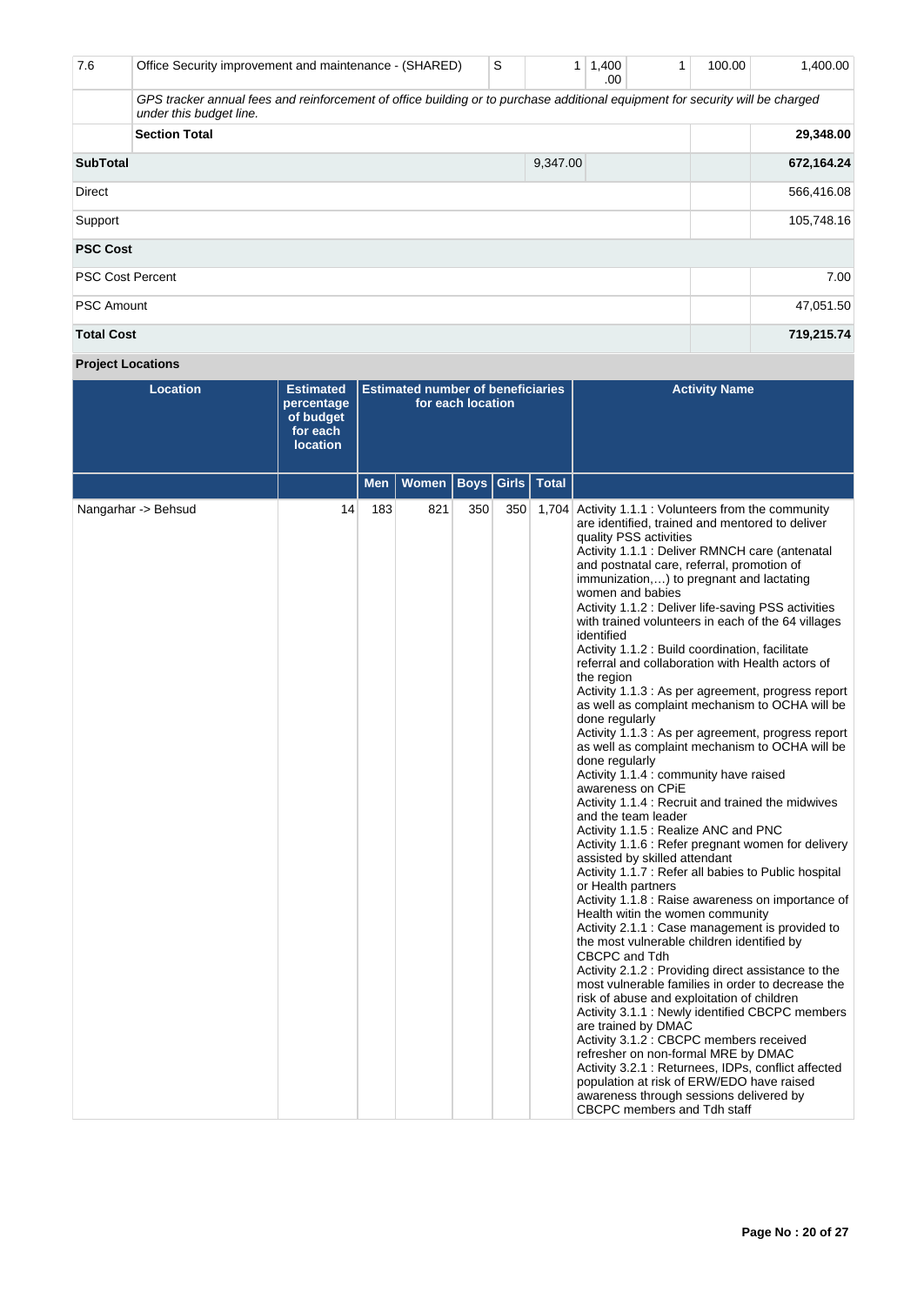| Nangarhar -> Surkhrod | 14 | 183 | 821 | 350 |  |  | 350 1,704 Activity 1.1.1 : Volunteers from the community<br>are identified, trained and mentored to deliver<br>quality PSS activities<br>Activity 1.1.1 : Deliver RMNCH care (antenatal<br>and postnatal care, referral, promotion of<br>immunization,) to pregnant and lactating<br>women and babies<br>Activity 1.1.2 : Deliver life-saving PSS activities<br>with trained volunteers in each of the 64 villages<br>identified<br>Activity 1.1.2 : Build coordination, facilitate<br>referral and collaboration with Health actors of<br>the region<br>Activity 1.1.3 : As per agreement, progress report<br>as well as complaint mechanism to OCHA will be<br>done regularly<br>Activity 1.1.3 : As per agreement, progress report<br>as well as complaint mechanism to OCHA will be<br>done regularly<br>Activity 1.1.4 : community have raised<br>awareness on CPIE<br>Activity 1.1.4 : Recruit and trained the midwives<br>and the team leader<br>Activity 1.1.5 : Realize ANC and PNC<br>Activity 1.1.6 : Refer pregnant women for delivery<br>assisted by skilled attendant<br>Activity 1.1.7 : Refer all babies to Public hospital<br>or Health partners<br>Activity 1.1.8 : Raise awareness on importance of<br>Health witin the women community<br>Activity 2.1.1 : Case management is provided to<br>the most vulnerable children identified by<br>CBCPC and Tdh<br>Activity 2.1.2 : Providing direct assistance to the<br>most vulnerable families in order to decrease the<br>risk of abuse and exploitation of children<br>Activity 3.1.1 : Newly identified CBCPC members<br>are trained by DMAC<br>Activity 3.1.2 : CBCPC members received<br>refresher on non-formal MRE by DMAC<br>Activity 3.2.1 : Returnees, IDPs, conflict affected<br>population at risk of ERW/EDO have raised<br>awareness through sessions delivered by |
|-----------------------|----|-----|-----|-----|--|--|---------------------------------------------------------------------------------------------------------------------------------------------------------------------------------------------------------------------------------------------------------------------------------------------------------------------------------------------------------------------------------------------------------------------------------------------------------------------------------------------------------------------------------------------------------------------------------------------------------------------------------------------------------------------------------------------------------------------------------------------------------------------------------------------------------------------------------------------------------------------------------------------------------------------------------------------------------------------------------------------------------------------------------------------------------------------------------------------------------------------------------------------------------------------------------------------------------------------------------------------------------------------------------------------------------------------------------------------------------------------------------------------------------------------------------------------------------------------------------------------------------------------------------------------------------------------------------------------------------------------------------------------------------------------------------------------------------------------------------------------------------------------------------------------------------------------------------------------------|
|-----------------------|----|-----|-----|-----|--|--|---------------------------------------------------------------------------------------------------------------------------------------------------------------------------------------------------------------------------------------------------------------------------------------------------------------------------------------------------------------------------------------------------------------------------------------------------------------------------------------------------------------------------------------------------------------------------------------------------------------------------------------------------------------------------------------------------------------------------------------------------------------------------------------------------------------------------------------------------------------------------------------------------------------------------------------------------------------------------------------------------------------------------------------------------------------------------------------------------------------------------------------------------------------------------------------------------------------------------------------------------------------------------------------------------------------------------------------------------------------------------------------------------------------------------------------------------------------------------------------------------------------------------------------------------------------------------------------------------------------------------------------------------------------------------------------------------------------------------------------------------------------------------------------------------------------------------------------------------|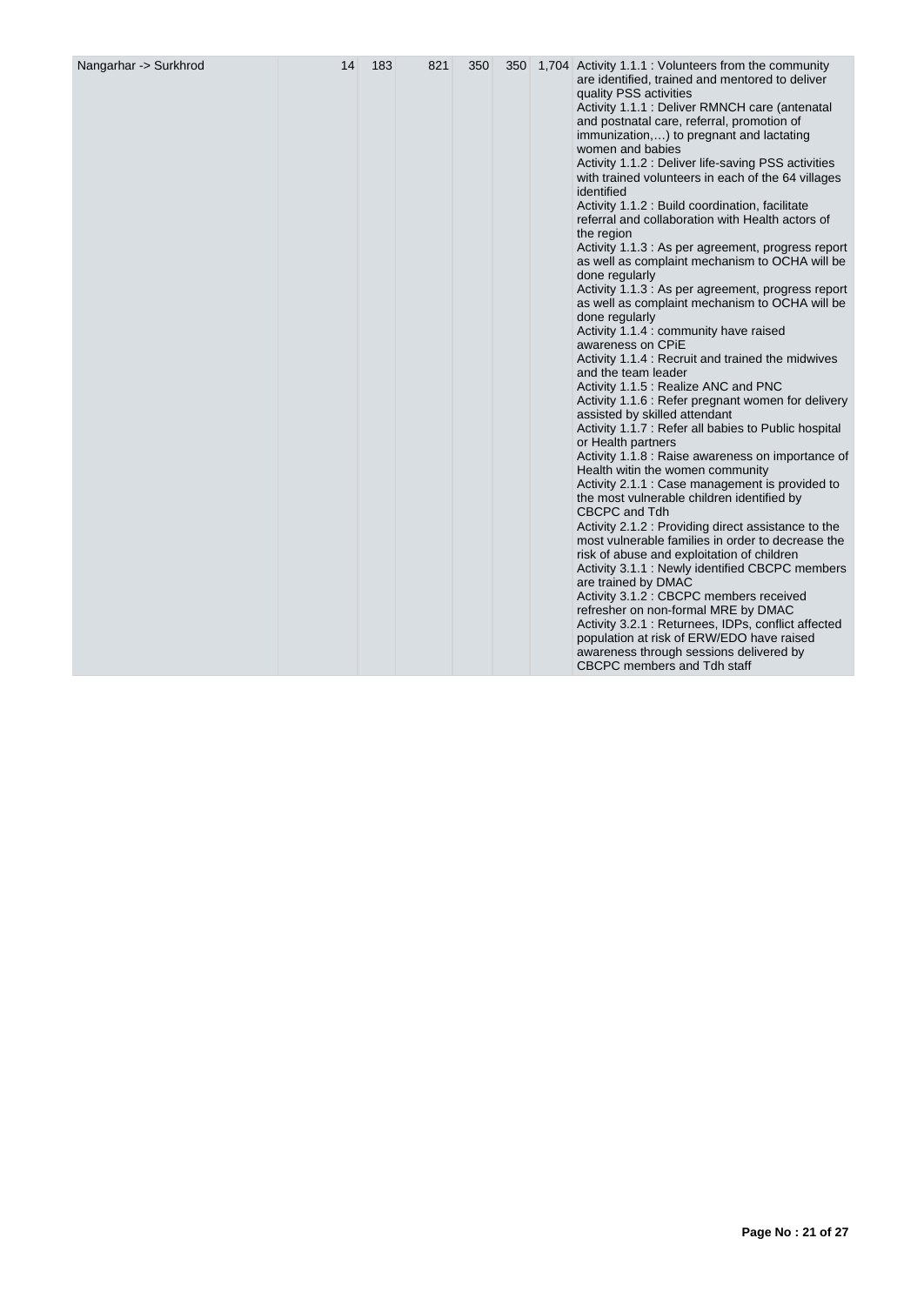| Nangarhar -> Rodat | 10 | 131 | 586 | 250 |  |  | 250 1,217 Activity 1.1.1 : Volunteers from the community<br>are identified, trained and mentored to deliver<br>quality PSS activities<br>Activity 1.1.1 : Deliver RMNCH care (antenatal<br>and postnatal care, referral, promotion of<br>immunization,) to pregnant and lactating<br>women and babies<br>Activity 1.1.2 : Deliver life-saving PSS activities<br>with trained volunteers in each of the 64 villages<br>identified<br>Activity 1.1.2 : Build coordination, facilitate<br>referral and collaboration with Health actors of<br>the region<br>Activity 1.1.3 : As per agreement, progress report<br>as well as complaint mechanism to OCHA will be<br>done regularly<br>Activity 1.1.3 : As per agreement, progress report<br>as well as complaint mechanism to OCHA will be<br>done regularly<br>Activity 1.1.4 : community have raised<br>awareness on CPIE<br>Activity 1.1.4 : Recruit and trained the midwives<br>and the team leader<br>Activity 1.1.5 : Realize ANC and PNC<br>Activity 1.1.6 : Refer pregnant women for delivery<br>assisted by skilled attendant<br>Activity 1.1.7 : Refer all babies to Public hospital<br>or Health partners<br>Activity 1.1.8 : Raise awareness on importance of<br>Health witin the women community<br>Activity 2.1.1 : Case management is provided to<br>the most vulnerable children identified by<br>CBCPC and Tdh<br>Activity 2.1.2 : Providing direct assistance to the<br>most vulnerable families in order to decrease the<br>risk of abuse and exploitation of children<br>Activity 3.1.1 : Newly identified CBCPC members<br>are trained by DMAC<br>Activity 3.1.2 : CBCPC members received<br>refresher on non-formal MRE by DMAC<br>Activity 3.2.1 : Returnees, IDPs, conflict affected<br>population at risk of ERW/EDO have raised<br>awareness through sessions delivered by<br>CBCPC members and Tdh staff |
|--------------------|----|-----|-----|-----|--|--|----------------------------------------------------------------------------------------------------------------------------------------------------------------------------------------------------------------------------------------------------------------------------------------------------------------------------------------------------------------------------------------------------------------------------------------------------------------------------------------------------------------------------------------------------------------------------------------------------------------------------------------------------------------------------------------------------------------------------------------------------------------------------------------------------------------------------------------------------------------------------------------------------------------------------------------------------------------------------------------------------------------------------------------------------------------------------------------------------------------------------------------------------------------------------------------------------------------------------------------------------------------------------------------------------------------------------------------------------------------------------------------------------------------------------------------------------------------------------------------------------------------------------------------------------------------------------------------------------------------------------------------------------------------------------------------------------------------------------------------------------------------------------------------------------------------------------------------------------------------------------------|
|--------------------|----|-----|-----|-----|--|--|----------------------------------------------------------------------------------------------------------------------------------------------------------------------------------------------------------------------------------------------------------------------------------------------------------------------------------------------------------------------------------------------------------------------------------------------------------------------------------------------------------------------------------------------------------------------------------------------------------------------------------------------------------------------------------------------------------------------------------------------------------------------------------------------------------------------------------------------------------------------------------------------------------------------------------------------------------------------------------------------------------------------------------------------------------------------------------------------------------------------------------------------------------------------------------------------------------------------------------------------------------------------------------------------------------------------------------------------------------------------------------------------------------------------------------------------------------------------------------------------------------------------------------------------------------------------------------------------------------------------------------------------------------------------------------------------------------------------------------------------------------------------------------------------------------------------------------------------------------------------------------|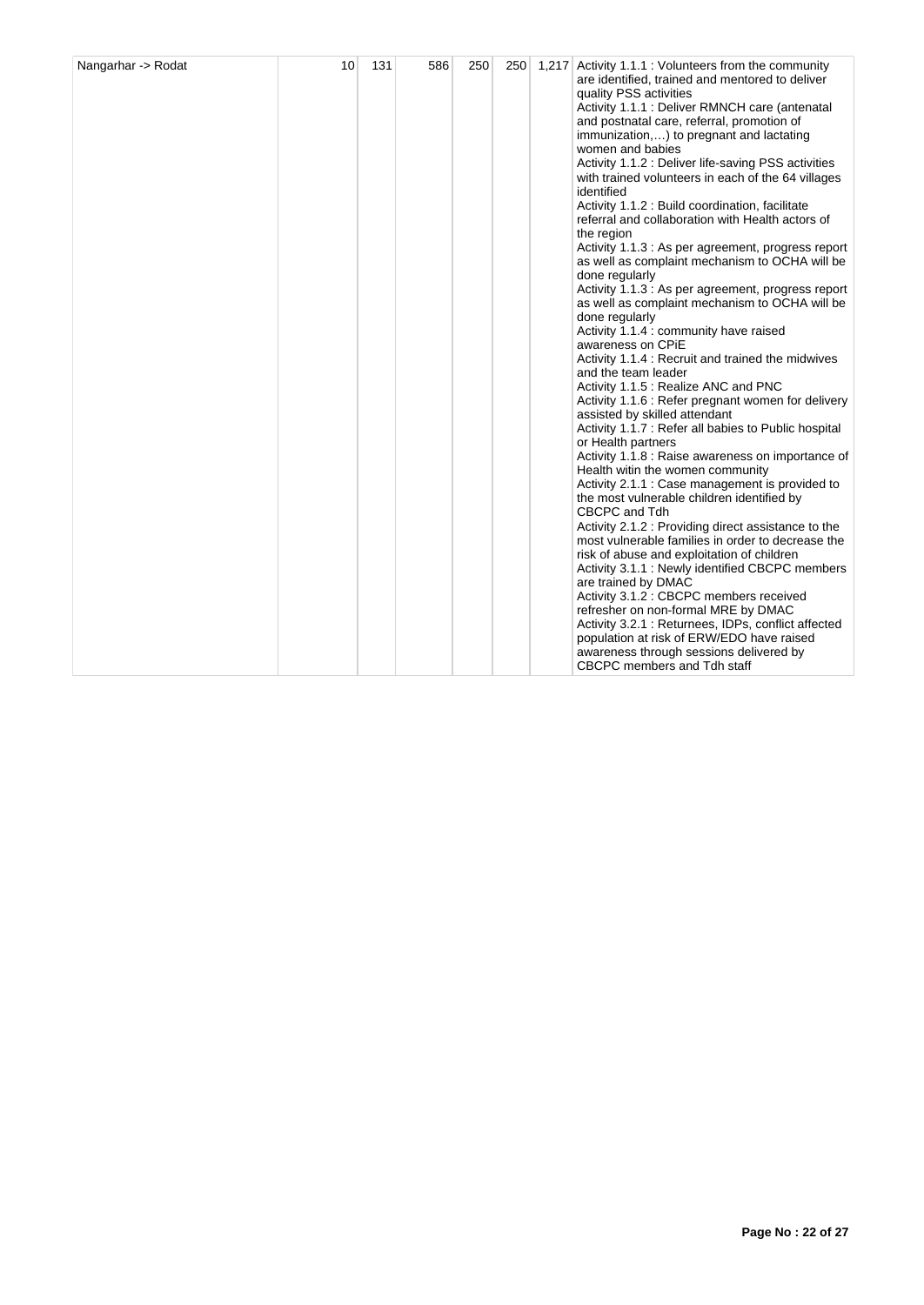| Nangarhar -> Kama | 11 | 144 | 645 | 275 |  |  | 275 1,339 Activity 1.1.1 : Volunteers from the community<br>are identified, trained and mentored to deliver<br>quality PSS activities<br>Activity 1.1.1 : Deliver RMNCH care (antenatal<br>and postnatal care, referral, promotion of<br>immunization,) to pregnant and lactating<br>women and babies<br>Activity 1.1.2 : Deliver life-saving PSS activities<br>with trained volunteers in each of the 64 villages<br>identified<br>Activity 1.1.2 : Build coordination, facilitate<br>referral and collaboration with Health actors of<br>the region<br>Activity 1.1.3 : As per agreement, progress report<br>as well as complaint mechanism to OCHA will be<br>done regularly<br>Activity 1.1.3 : As per agreement, progress report<br>as well as complaint mechanism to OCHA will be<br>done regularly<br>Activity 1.1.4 : community have raised<br>awareness on CPIE<br>Activity 1.1.4 : Recruit and trained the midwives<br>and the team leader<br>Activity 1.1.5 : Realize ANC and PNC<br>Activity 1.1.6 : Refer pregnant women for delivery<br>assisted by skilled attendant<br>Activity 1.1.7 : Refer all babies to Public hospital<br>or Health partners<br>Activity 1.1.8 : Raise awareness on importance of<br>Health witin the women community<br>Activity 2.1.1 : Case management is provided to<br>the most vulnerable children identified by<br>CBCPC and Tdh<br>Activity 2.1.2 : Providing direct assistance to the<br>most vulnerable families in order to decrease the<br>risk of abuse and exploitation of children<br>Activity 3.1.1 : Newly identified CBCPC members<br>are trained by DMAC<br>Activity 3.1.2 : CBCPC members received<br>refresher on non-formal MRE by DMAC<br>Activity 3.2.1: Returnees, IDPs, conflict affected<br>population at risk of ERW/EDO have raised<br>awareness through sessions delivered by<br>CBCPC members and Tdh staff |
|-------------------|----|-----|-----|-----|--|--|---------------------------------------------------------------------------------------------------------------------------------------------------------------------------------------------------------------------------------------------------------------------------------------------------------------------------------------------------------------------------------------------------------------------------------------------------------------------------------------------------------------------------------------------------------------------------------------------------------------------------------------------------------------------------------------------------------------------------------------------------------------------------------------------------------------------------------------------------------------------------------------------------------------------------------------------------------------------------------------------------------------------------------------------------------------------------------------------------------------------------------------------------------------------------------------------------------------------------------------------------------------------------------------------------------------------------------------------------------------------------------------------------------------------------------------------------------------------------------------------------------------------------------------------------------------------------------------------------------------------------------------------------------------------------------------------------------------------------------------------------------------------------------------------------------------------------------------------------------------------------------|
|-------------------|----|-----|-----|-----|--|--|---------------------------------------------------------------------------------------------------------------------------------------------------------------------------------------------------------------------------------------------------------------------------------------------------------------------------------------------------------------------------------------------------------------------------------------------------------------------------------------------------------------------------------------------------------------------------------------------------------------------------------------------------------------------------------------------------------------------------------------------------------------------------------------------------------------------------------------------------------------------------------------------------------------------------------------------------------------------------------------------------------------------------------------------------------------------------------------------------------------------------------------------------------------------------------------------------------------------------------------------------------------------------------------------------------------------------------------------------------------------------------------------------------------------------------------------------------------------------------------------------------------------------------------------------------------------------------------------------------------------------------------------------------------------------------------------------------------------------------------------------------------------------------------------------------------------------------------------------------------------------------|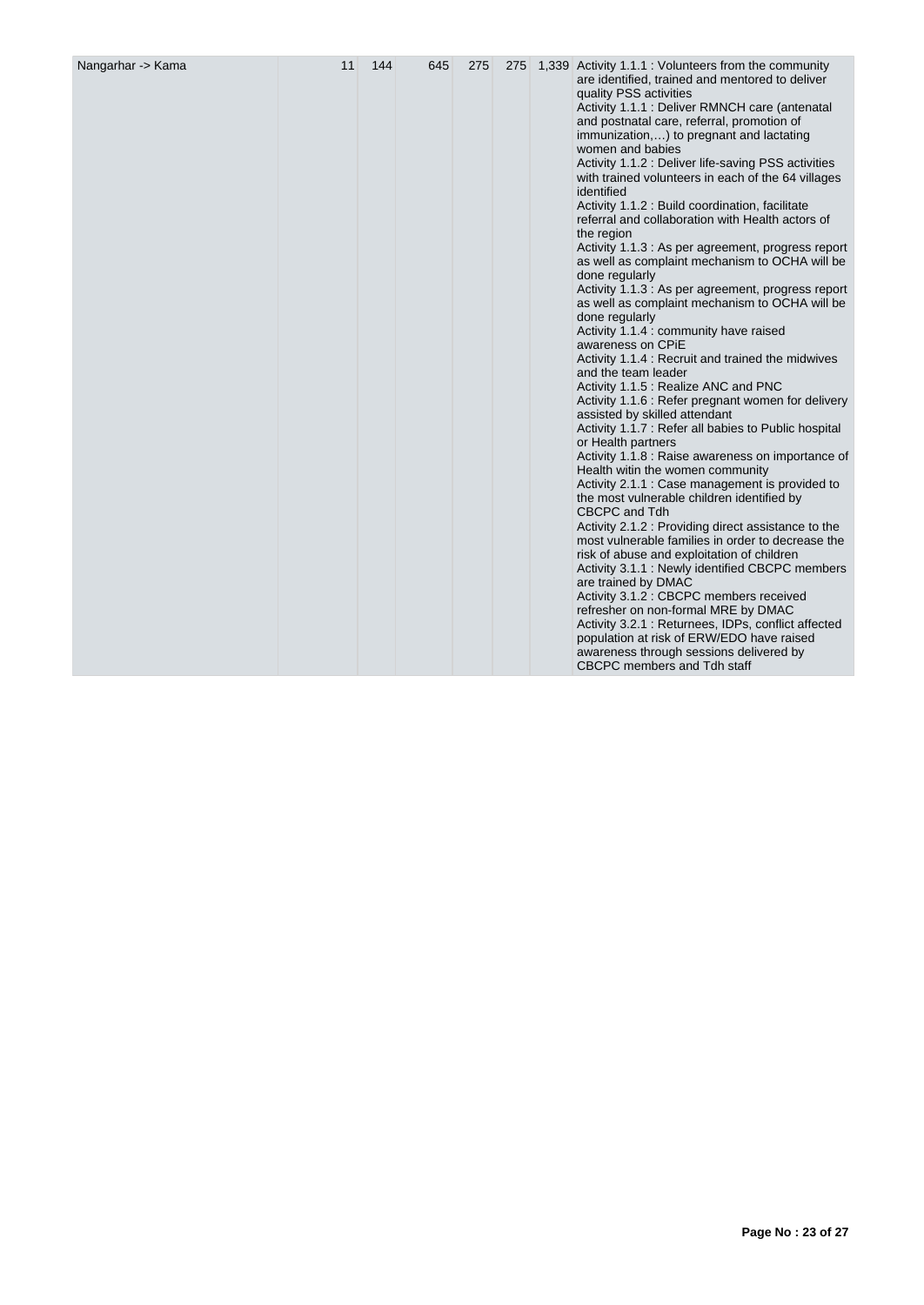|  |  |  |  |  |  |  | are identified, trained and mentored to deliver<br>quality PSS activities<br>Activity 1.1.1 : Deliver RMNCH care (antenatal<br>and postnatal care, referral, promotion of<br>immunization,) to pregnant and lactating<br>women and babies<br>Activity 1.1.2 : Deliver life-saving PSS activities<br>with trained volunteers in each of the 64 villages<br>identified<br>Activity 1.1.2 : Build coordination, facilitate<br>referral and collaboration with Health actors of<br>the region<br>Activity 1.1.3 : As per agreement, progress report<br>as well as complaint mechanism to OCHA will be<br>done regularly<br>Activity 1.1.3 : As per agreement, progress report<br>as well as complaint mechanism to OCHA will be<br>done regularly<br>Activity 1.1.4 : community have raised<br>awareness on CPIE<br>Activity 1.1.4 : Recruit and trained the midwives<br>and the team leader<br>Activity 1.1.5 : Realize ANC and PNC<br>Activity 1.1.6 : Refer pregnant women for delivery<br>assisted by skilled attendant<br>Activity 1.1.7 : Refer all babies to Public hospital<br>or Health partners<br>Activity 1.1.8 : Raise awareness on importance of<br>Health witin the women community<br>Activity 2.1.1 : Case management is provided to<br>the most vulnerable children identified by<br>CBCPC and Tdh<br>Activity 2.1.2 : Providing direct assistance to the<br>most vulnerable families in order to decrease the<br>risk of abuse and exploitation of children<br>Activity 3.1.1 : Newly identified CBCPC members<br>are trained by DMAC<br>Activity 3.1.2 : CBCPC members received<br>refresher on non-formal MRE by DMAC<br>Activity 3.2.1 : Returnees, IDPs, conflict affected<br>population at risk of ERW/EDO have raised |
|--|--|--|--|--|--|--|--------------------------------------------------------------------------------------------------------------------------------------------------------------------------------------------------------------------------------------------------------------------------------------------------------------------------------------------------------------------------------------------------------------------------------------------------------------------------------------------------------------------------------------------------------------------------------------------------------------------------------------------------------------------------------------------------------------------------------------------------------------------------------------------------------------------------------------------------------------------------------------------------------------------------------------------------------------------------------------------------------------------------------------------------------------------------------------------------------------------------------------------------------------------------------------------------------------------------------------------------------------------------------------------------------------------------------------------------------------------------------------------------------------------------------------------------------------------------------------------------------------------------------------------------------------------------------------------------------------------------------------------------------------------------------------------------------------------------------------------|
|--|--|--|--|--|--|--|--------------------------------------------------------------------------------------------------------------------------------------------------------------------------------------------------------------------------------------------------------------------------------------------------------------------------------------------------------------------------------------------------------------------------------------------------------------------------------------------------------------------------------------------------------------------------------------------------------------------------------------------------------------------------------------------------------------------------------------------------------------------------------------------------------------------------------------------------------------------------------------------------------------------------------------------------------------------------------------------------------------------------------------------------------------------------------------------------------------------------------------------------------------------------------------------------------------------------------------------------------------------------------------------------------------------------------------------------------------------------------------------------------------------------------------------------------------------------------------------------------------------------------------------------------------------------------------------------------------------------------------------------------------------------------------------------------------------------------------------|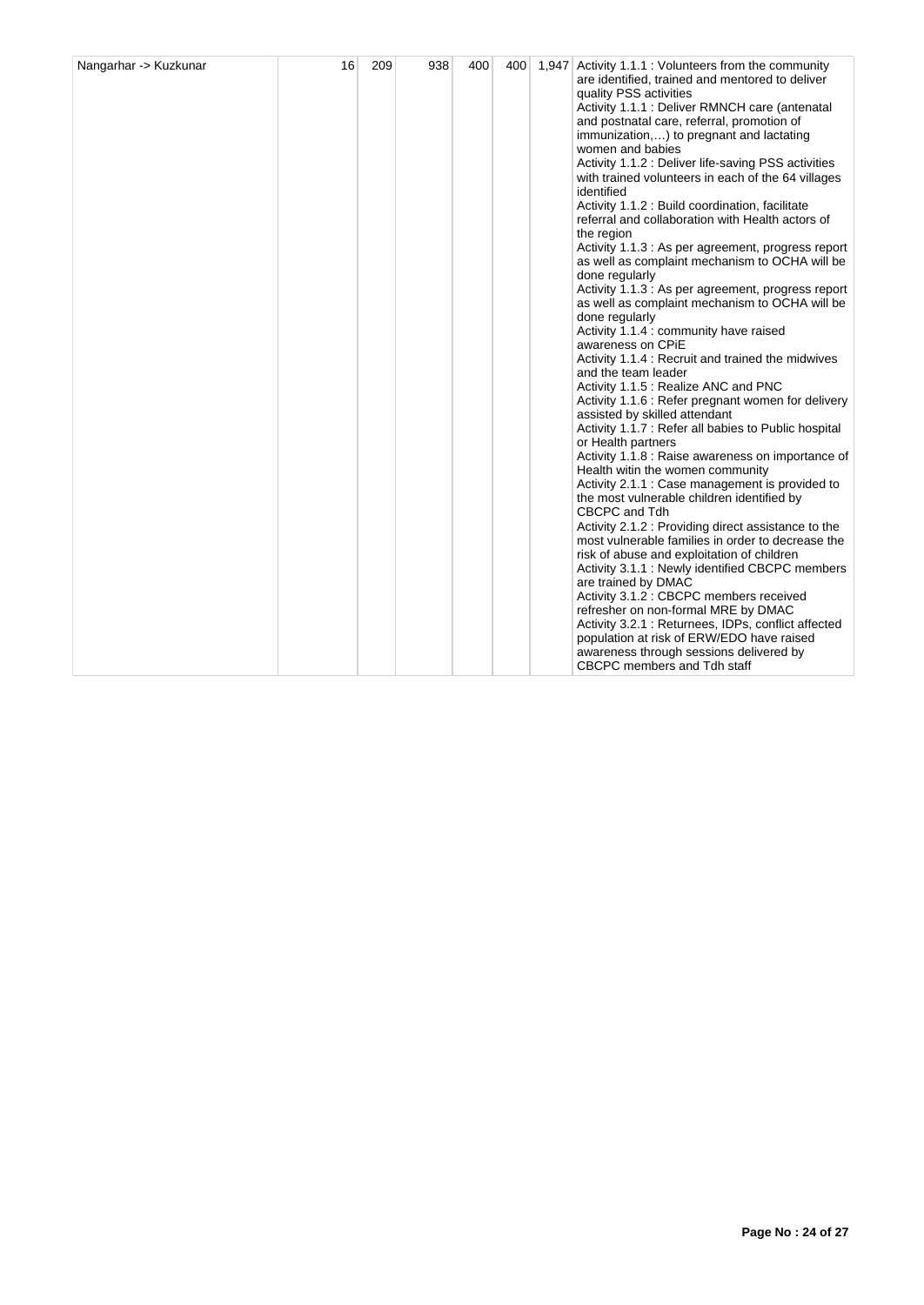| Laghman -> Mehtarlam | 21 | 275 | 1,231 | 525 |  |  | 525 2,556 Activity 1.1.1 : Volunteers from the community<br>are identified, trained and mentored to deliver<br>quality PSS activities<br>Activity 1.1.1 : Deliver RMNCH care (antenatal<br>and postnatal care, referral, promotion of<br>immunization,) to pregnant and lactating<br>women and babies<br>Activity 1.1.2 : Deliver life-saving PSS activities<br>with trained volunteers in each of the 64 villages<br>identified<br>Activity 1.1.2 : Build coordination, facilitate<br>referral and collaboration with Health actors of<br>the region<br>Activity 1.1.3 : As per agreement, progress report<br>as well as complaint mechanism to OCHA will be<br>done regularly<br>Activity 1.1.3 : As per agreement, progress report<br>as well as complaint mechanism to OCHA will be<br>done regularly<br>Activity 1.1.4 : community have raised<br>awareness on CPiE<br>Activity 1.1.4 : Recruit and trained the midwives<br>and the team leader<br>Activity 1.1.5 : Realize ANC and PNC<br>Activity 1.1.6 : Refer pregnant women for delivery<br>assisted by skilled attendant<br>Activity 1.1.7 : Refer all babies to Public hospital<br>or Health partners<br>Activity 1.1.8 : Raise awareness on importance of<br>Health witin the women community<br>Activity 2.1.1 : Case management is provided to<br>the most vulnerable children identified by<br>CBCPC and Tdh<br>Activity 2.1.2 : Providing direct assistance to the<br>most vulnerable families in order to decrease the<br>risk of abuse and exploitation of children<br>Activity 3.1.1 : Newly identified CBCPC members<br>are trained by DMAC<br>Activity 3.1.2 : CBCPC members received<br>refresher on non-formal MRE by DMAC<br>Activity 3.2.1: Returnees, IDPs, conflict affected<br>population at risk of ERW/EDO have raised<br>awareness through sessions delivered by<br>CBCPC members and Tdh staff |
|----------------------|----|-----|-------|-----|--|--|---------------------------------------------------------------------------------------------------------------------------------------------------------------------------------------------------------------------------------------------------------------------------------------------------------------------------------------------------------------------------------------------------------------------------------------------------------------------------------------------------------------------------------------------------------------------------------------------------------------------------------------------------------------------------------------------------------------------------------------------------------------------------------------------------------------------------------------------------------------------------------------------------------------------------------------------------------------------------------------------------------------------------------------------------------------------------------------------------------------------------------------------------------------------------------------------------------------------------------------------------------------------------------------------------------------------------------------------------------------------------------------------------------------------------------------------------------------------------------------------------------------------------------------------------------------------------------------------------------------------------------------------------------------------------------------------------------------------------------------------------------------------------------------------------------------------------------------------------------------------------------|
|----------------------|----|-----|-------|-----|--|--|---------------------------------------------------------------------------------------------------------------------------------------------------------------------------------------------------------------------------------------------------------------------------------------------------------------------------------------------------------------------------------------------------------------------------------------------------------------------------------------------------------------------------------------------------------------------------------------------------------------------------------------------------------------------------------------------------------------------------------------------------------------------------------------------------------------------------------------------------------------------------------------------------------------------------------------------------------------------------------------------------------------------------------------------------------------------------------------------------------------------------------------------------------------------------------------------------------------------------------------------------------------------------------------------------------------------------------------------------------------------------------------------------------------------------------------------------------------------------------------------------------------------------------------------------------------------------------------------------------------------------------------------------------------------------------------------------------------------------------------------------------------------------------------------------------------------------------------------------------------------------------|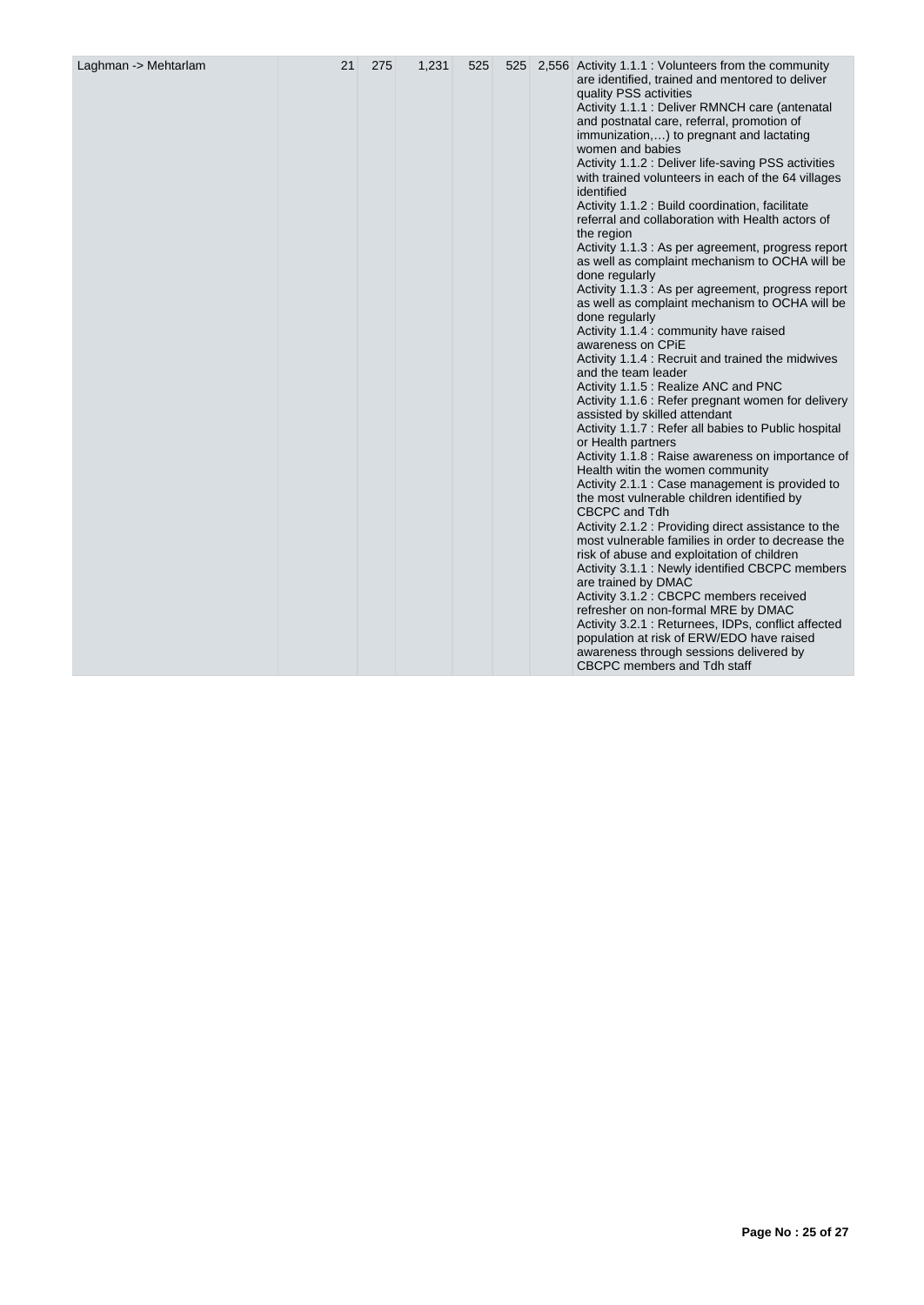| Laghman -> Qarghayi | 14 | 184 | 821 | 350 |  |  | 350 1,705 Activity 1.1.1 : Volunteers from the community<br>are identified, trained and mentored to deliver<br>quality PSS activities<br>Activity 1.1.1 : Deliver RMNCH care (antenatal<br>and postnatal care, referral, promotion of<br>immunization,) to pregnant and lactating<br>women and babies<br>Activity 1.1.2 : Deliver life-saving PSS activities<br>with trained volunteers in each of the 64 villages<br>identified<br>Activity 1.1.2 : Build coordination, facilitate<br>referral and collaboration with Health actors of<br>the region<br>Activity 1.1.3 : As per agreement, progress report<br>as well as complaint mechanism to OCHA will be<br>done regularly<br>Activity 1.1.3 : As per agreement, progress report<br>as well as complaint mechanism to OCHA will be<br>done regularly<br>Activity 1.1.4 : community have raised<br>awareness on CPiE<br>Activity 1.1.4 : Recruit and trained the midwives<br>and the team leader<br>Activity 1.1.5 : Realize ANC and PNC<br>Activity 1.1.6 : Refer pregnant women for delivery<br>assisted by skilled attendant<br>Activity 1.1.7 : Refer all babies to Public hospital<br>or Health partners<br>Activity 1.1.8 : Raise awareness on importance of<br>Health witin the women community<br>Activity 2.1.1 : Case management is provided to<br>the most vulnerable children identified by<br>CBCPC and Tdh<br>Activity 2.1.2 : Providing direct assistance to the<br>most vulnerable families in order to decrease the<br>risk of abuse and exploitation of children<br>Activity 3.1.1 : Newly identified CBCPC members<br>are trained by DMAC<br>Activity 3.1.2 : CBCPC members received<br>refresher on non-formal MRE by DMAC<br>Activity 3.2.1 : Returnees, IDPs, conflict affected<br>population at risk of ERW/EDO have raised<br>awareness through sessions delivered by<br>CBCPC members and Tdh staff |
|---------------------|----|-----|-----|-----|--|--|----------------------------------------------------------------------------------------------------------------------------------------------------------------------------------------------------------------------------------------------------------------------------------------------------------------------------------------------------------------------------------------------------------------------------------------------------------------------------------------------------------------------------------------------------------------------------------------------------------------------------------------------------------------------------------------------------------------------------------------------------------------------------------------------------------------------------------------------------------------------------------------------------------------------------------------------------------------------------------------------------------------------------------------------------------------------------------------------------------------------------------------------------------------------------------------------------------------------------------------------------------------------------------------------------------------------------------------------------------------------------------------------------------------------------------------------------------------------------------------------------------------------------------------------------------------------------------------------------------------------------------------------------------------------------------------------------------------------------------------------------------------------------------------------------------------------------------------------------------------------------------|
|---------------------|----|-----|-----|-----|--|--|----------------------------------------------------------------------------------------------------------------------------------------------------------------------------------------------------------------------------------------------------------------------------------------------------------------------------------------------------------------------------------------------------------------------------------------------------------------------------------------------------------------------------------------------------------------------------------------------------------------------------------------------------------------------------------------------------------------------------------------------------------------------------------------------------------------------------------------------------------------------------------------------------------------------------------------------------------------------------------------------------------------------------------------------------------------------------------------------------------------------------------------------------------------------------------------------------------------------------------------------------------------------------------------------------------------------------------------------------------------------------------------------------------------------------------------------------------------------------------------------------------------------------------------------------------------------------------------------------------------------------------------------------------------------------------------------------------------------------------------------------------------------------------------------------------------------------------------------------------------------------------|

## **Documents**

| <b>Category Name</b>                | <b>Document Description</b>                                      |
|-------------------------------------|------------------------------------------------------------------|
| <b>Project Supporting Documents</b> | Nang_Kunar_TdH_EvaluationReport_07.03.17.pdf                     |
| <b>Project Supporting Documents</b> | Griffith research_executive summary_Tdh December 2015.pdf        |
| <b>Project Supporting Documents</b> | Map of Intervention.jpg                                          |
| <b>Project Supporting Documents</b> | Update Resource Coordination Mapping Ishteme 2017 .xlsx          |
| <b>Project Supporting Documents</b> | village population for Ishtema 3.xlsx                            |
| <b>Project Supporting Documents</b> | coordination and partners.docx                                   |
| <b>Project Supporting Documents</b> | Ishtema selection criteria for CMS Cases .docx                   |
| <b>Project Supporting Documents</b> | Ishtema selection criteria for Kitchen Items .docx               |
| <b>Project Supporting Documents</b> | Ishtema selection criteria for MCH .docx                         |
| <b>Project Supporting Documents</b> | Ishtema selection criteria for Winterization Kit.docx            |
| <b>Project Supporting Documents</b> | MCH information in Isthema 3 areas of intervention Jan 2017.docx |
| <b>Project Supporting Documents</b> | preparation work for Ishtema3.docx                               |
| <b>Project Supporting Documents</b> | Annex 6 - Kit content.xls                                        |
| <b>Project Supporting Documents</b> | APC CHF Support letter_12032017 - Tdh.pdf                        |
| <b>Project Supporting Documents</b> | Endorsment_Letter_Health_Cluster_CHF_Tdh.pdf                     |
| <b>Project Supporting Documents</b> | breakdowns Beneficiary CBCPC Volunteer 3Ishtema3.xlsx            |